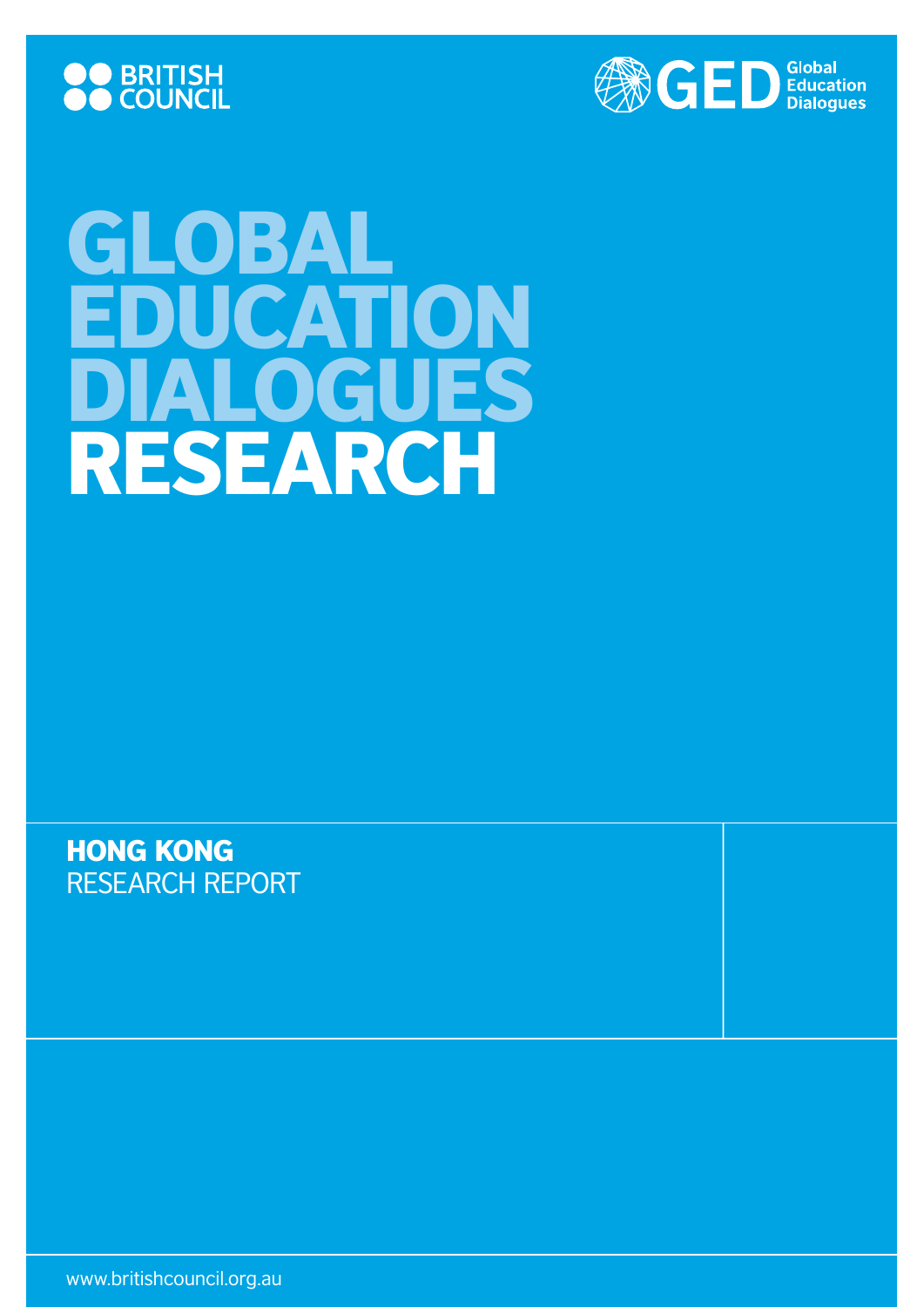This research was commissioned as part of the British Council's Global Education Dialogue, From Catapults to Commercialisation: How can universities use their knowledge and research more effectively?

9, 10 March 2015, The Crawford School of Public Policy, Australian National University.

Prepared by EduWorld Pty Ltd, March 2015. Thanks and acknowledgement to Juliet London, Allison Doorbar, Fraser Cargill and Sheryl Prince.

#### DISCLAIMER

This report is intended as a guide and to stimulate discussion. While all reasonable efforts have been made to ensure the information contained herein is accurate, the British Council and EduWorld Pty Ltd accept no liability for any views or opinions presented. Anyone intending to rely on the information should seek independent advice. This report does not form part of a legally binding document.

All opinions are the author's own.

#### **© British Council 2015**

The British Council is the United Kingdom's international organisation for cultural relations and educational opportunities.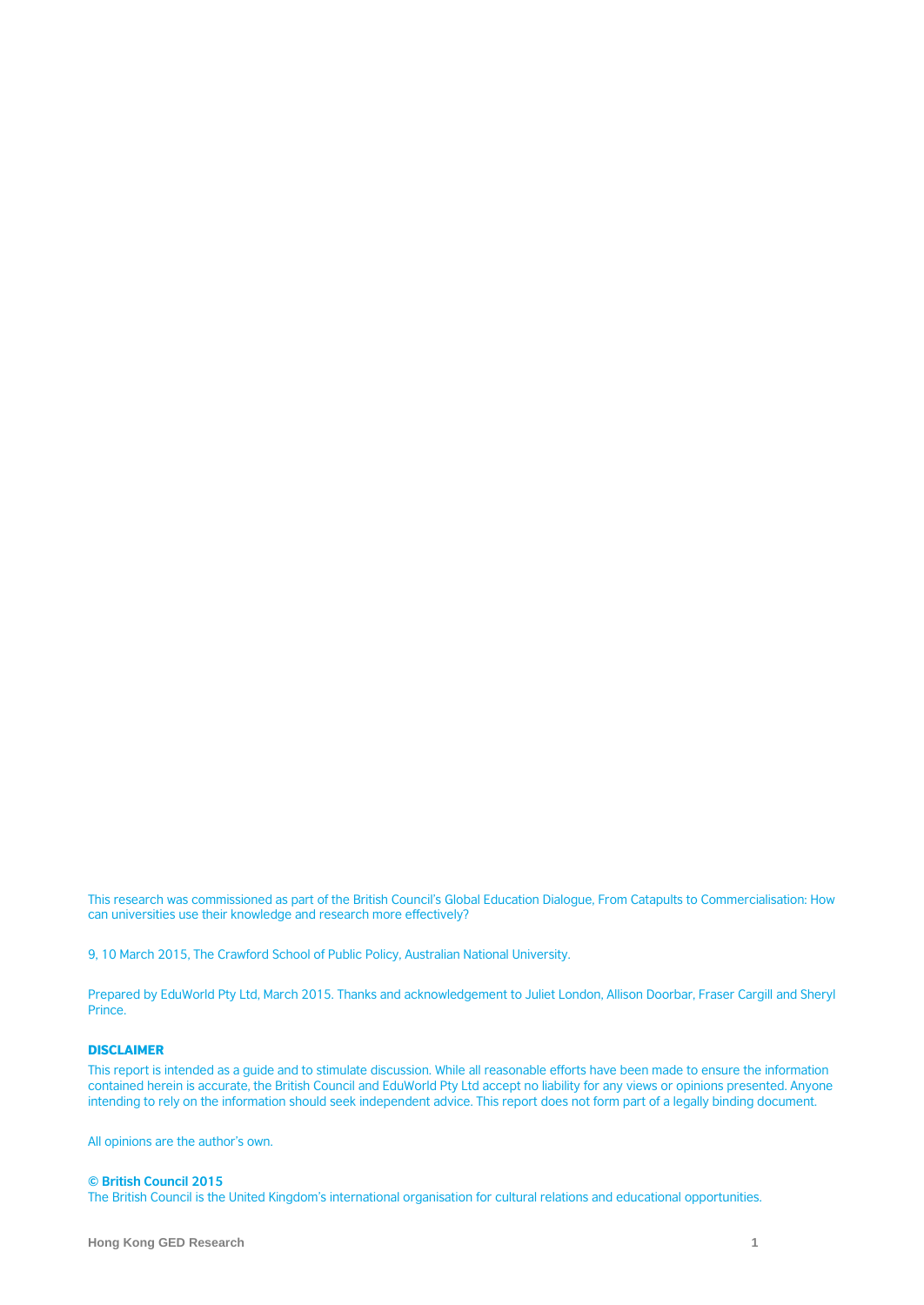*"In general, Hong Kong is in the development stage in terms of university research being spun out. There have been pockets of success but it's an emerging trend. It doesn't compare with the UK – for example, Cambridge or Imperial or Oxford where's there's already an established ecosystem."*

*Interviewee*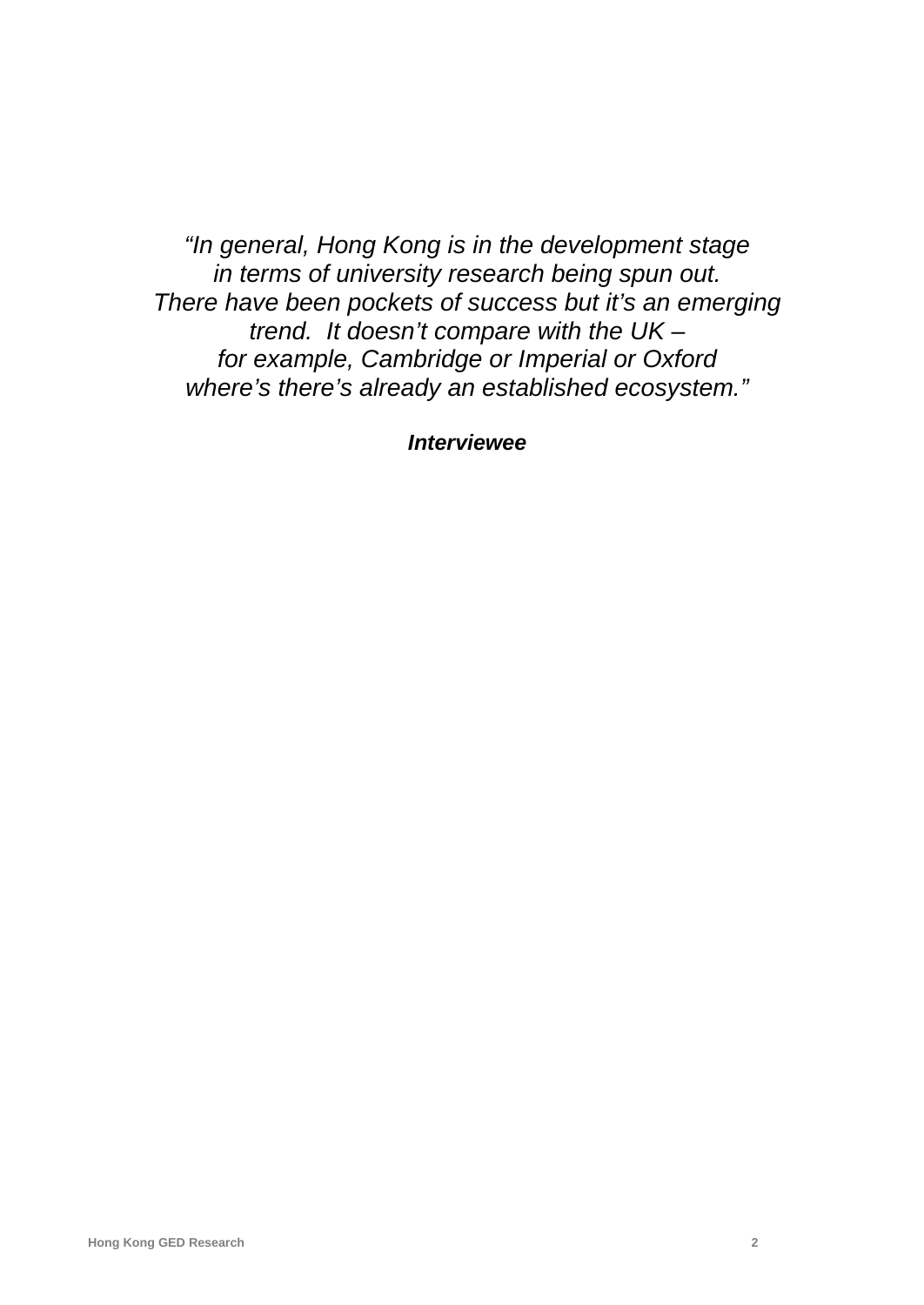# **Key Features**

Note: While Hong Kong is a Special Administrative Region of the People's Republic of China, in this report, it has been referred to as a 'country' for the purposes of comparison with Brazil, South Korea, the United Kingdom and other relevant countries.

#### **Research Spending**

- Research spending in Hong Kong is very low relative to the OECD median, but it has grown over the last decade.
- As one of the world's leading financial service centres, Hong Kong (HK) has a primarily service-oriented economy and, as a consequence, traditional R&D activities have been limited.
- $\cdot$  There is a growing propensity for businesses to invest in R&D. Hong Kong, with its distinct 'One Country, Two Systems' situation, is in a position to exploit certain advantages.

#### **Commercialisation of Research Ecosystem**

- Hong Kong's research commercialisation ecosystem tends to be characterised as nascent, at best.
- ❖ Government funding to support the ecosystem has been limited.
- While there are large amounts of investment cash in Hong Kong, it tends to be invested in financial vehicles/assets and/or property and venture capital (VC) funds, and other investors appear more interested in the Chinese Mainland than in Hong Kong.
- There are moves afoot to develop the ecosystem, with HK's Chief Executive putting his weight behind a new Innovation and Technology Bureau to drive the commercialisation of research.

#### **Supply Side**

- Hong Kong has a number of highly ranked universities and world-class researchers, but there has been little incentivisation of academics to push their research out.
- $\cdot \cdot$  The sector has limited experience in how to effectively engage with industry and, in turn, commercialise its research.

#### **Demand Side**

- The local external environment has only minimal experience of using Hong Kong universities' output.
- As mentioned, Hong Kong's predominantly service-oriented economy has had little need for traditional R&D outputs of universities.
- \* While there are substantial levels of investment funds in Hong Kong, they have had little appetite or interest in helping commercialise research produced by the universities for many reasons, including the typically longer-term nature of the investment, the lack of any real need (the economy is service oriented) and the potentially larger opportunities in other markets.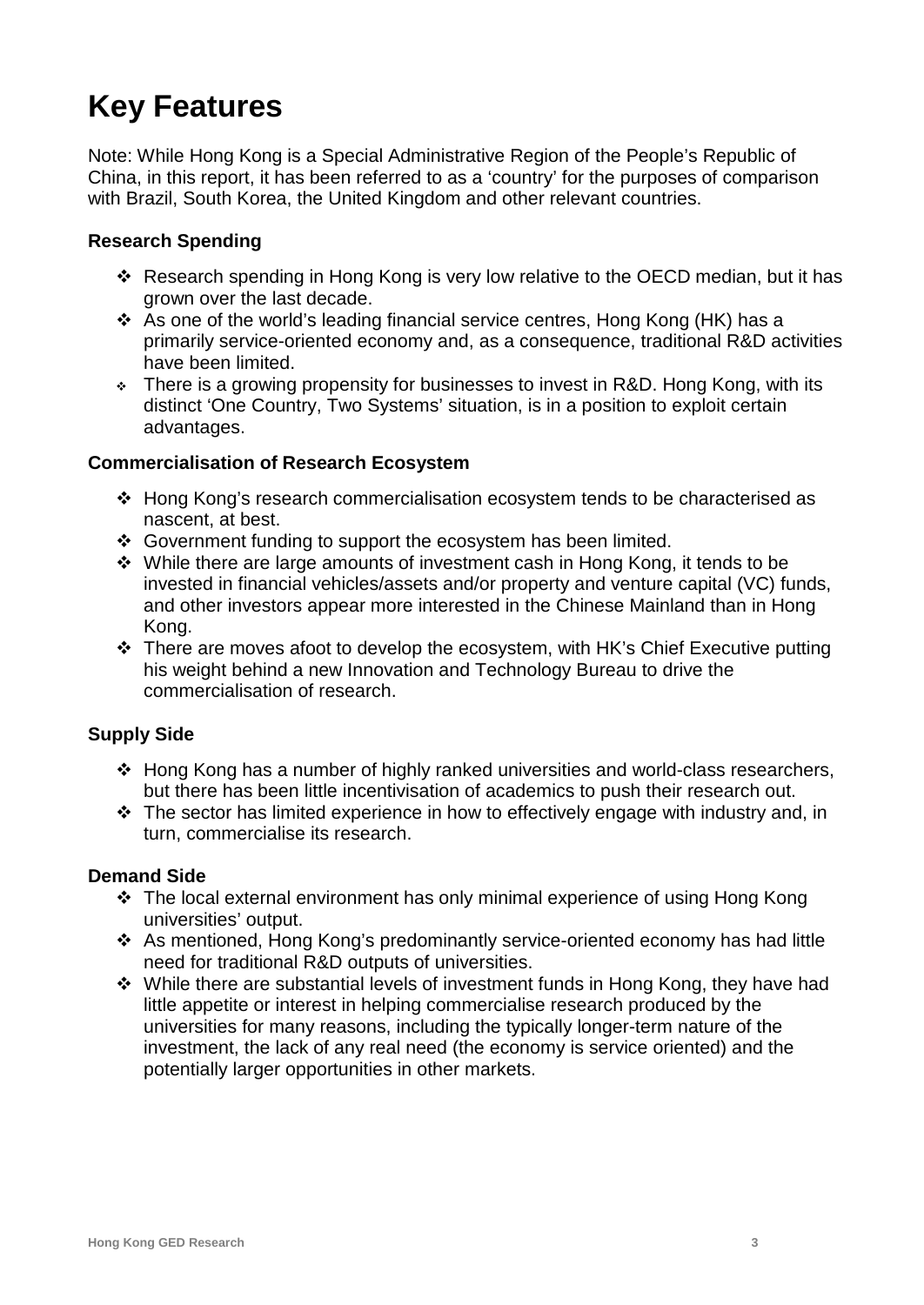**Policy**

- Funding of research commercialisation activities is relatively straightforward:
	- o The Research Grants Council (RGC) funds academic-related research based on traditional criteria, including a very small component that goes towards knowledge transfer; and
	- o The Innovation Technology Council funds schemes to get the research out of the university and commercialised.
- The Science Park provides facilities and also incubator services, however, its effectiveness/impact to date has been queried.
- $\div$  While there does not appear to be a government agenda to build industries within Hong Kong on the back of the commercialisation of research, there is a hope/expectation that employment opportunities will come from being the creators/business people.

#### **Key Talking Points**

- Could Hong Kong establish itself as a commercialisation hub or a base for applied research activities? A place where ideas are generated and developed but then prototyped/manufactured elsewhere (i.e. on the Mainland)?
- What other opportunities does Hong Kong's proximity to China present in terms of the commercialisation of research?
- What opportunities could this, in turn, present for other countries?
- Does Hong Kong even really need to commercialise its research given the successful performance of its economy?
- Given the high value of venture capital circulating in Hong Kong, how can the different timelines of investors and universities be better matched?
- To what extent should government be taking a more interventionist approach in terms of research commercialisation?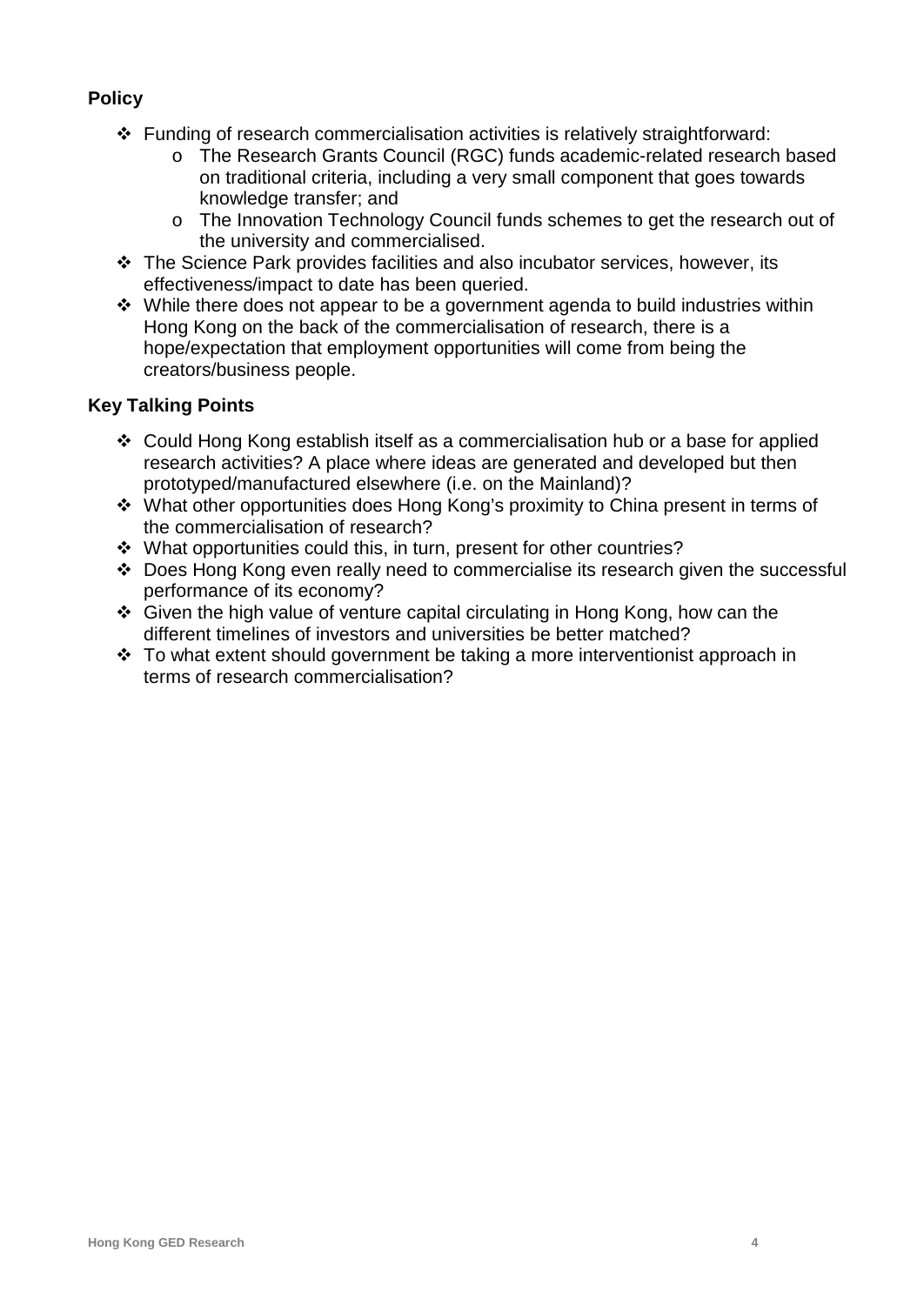# **Table of Contents**

| 1   |                                                              |  |
|-----|--------------------------------------------------------------|--|
| 2   |                                                              |  |
| 3   |                                                              |  |
| 3.1 |                                                              |  |
| 3.2 |                                                              |  |
| 3.3 |                                                              |  |
| 3.4 |                                                              |  |
| 3.5 | 3.5.1<br>3.5.2                                               |  |
| 3.6 | 3.6.1                                                        |  |
| 3.7 |                                                              |  |
| 4   | Perspectives on Commercialisation of Research in Hong Kong22 |  |
| 4.1 |                                                              |  |
| 4.2 | 4.2.1<br>4.2.2<br>4.2.3<br>4.2.4                             |  |
| 4.3 | 4.3.1<br>4.3.2<br>4.3.3                                      |  |
| 4.4 | 4.4.1<br>4.4.2<br>4.4.3<br>4.4.4<br>4.4.5                    |  |
| 4.5 |                                                              |  |
|     | 4.5.1<br>4.5.2<br>4.5.3<br>4.5.4<br>4.5.5                    |  |
| 4.6 |                                                              |  |
| 4.7 |                                                              |  |
|     |                                                              |  |

# **List of Figures**

| Figure 4: Allocation of Knowledge Transfer Recurrent Funding to Institutions 2012/1316 |  |
|----------------------------------------------------------------------------------------|--|
|                                                                                        |  |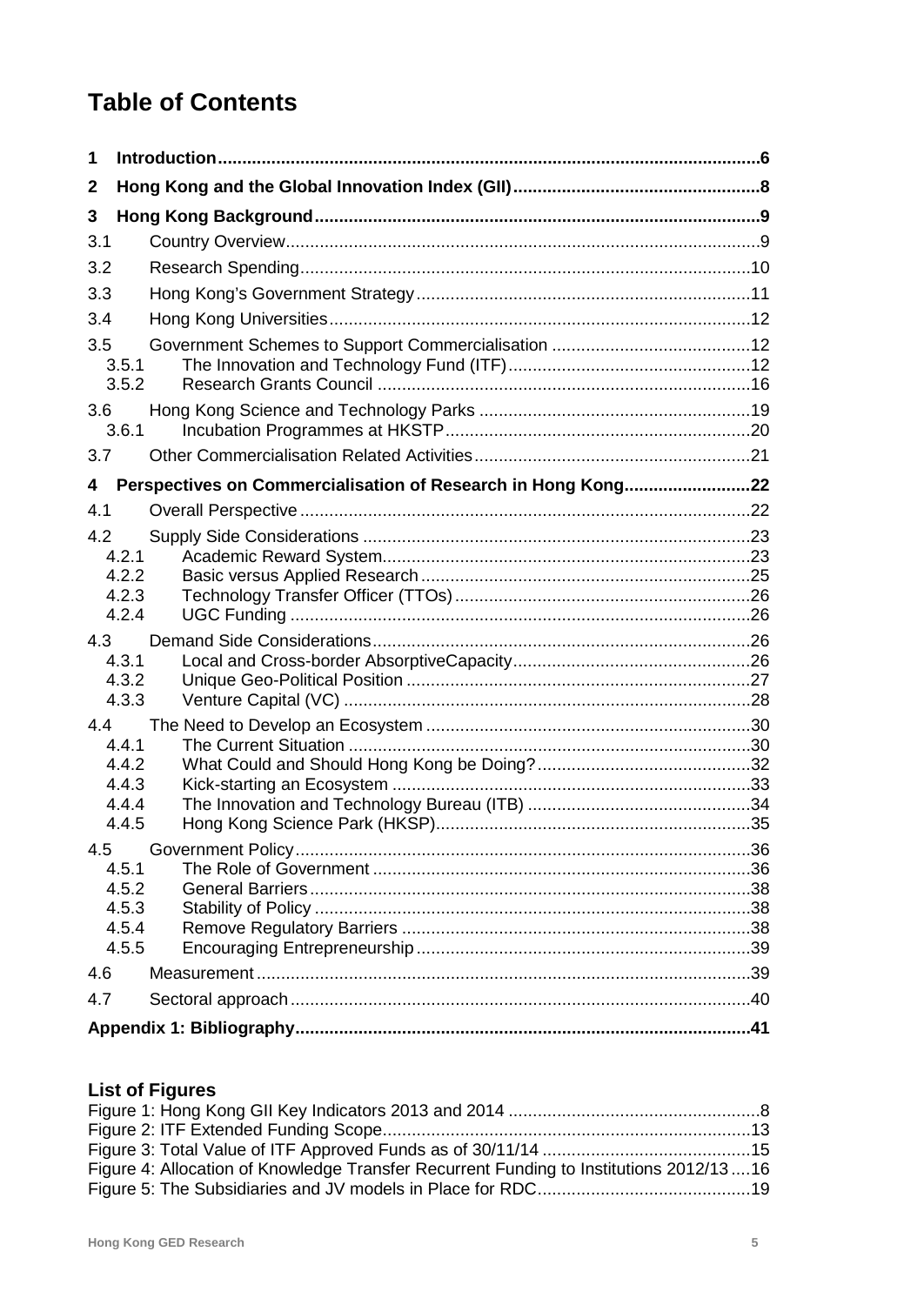# **1 Introduction**

# **Background of this research project**

In December 2014, the British Council (BC) engaged EduWorld to conduct a research project with the following objective:

#### **To examine how national policies, as a sub-set of national pre-conditions, affect commercialisation outputs of research.**

This was to support the British Council's Global Education Dialogue (GED), a high-level discussion between higher education professionals and policymakers from Australia, the UK and the East Asia Region, held in Canberra, Australia in March 2015.

The Council identified four regions<sup>[1](#page-6-0)</sup> on which to focus: the **United Kingdom** (primarily England and, to a lesser extent, Scotland), **South Korea**, **Brazil** and **Hong Kong**, each of which is actively looking at the commercialisation outputs of research, albeit at very different stages of development and, of course, within a different set of national conditions.

Following an initial consultation involving interviews with senior stakeholders in universities in the UK and Australia to direct and refine the focus of the research in line with the objectives of the GED, the research comprised two components conducted concurrently over the 10 weeks of the project.

- 1. Primary research in the form of in-depth interviews with between five and eight stakeholders in each of the four countries.<sup>[2](#page-6-1)</sup>
- 2. Secondary research, namely a review of a wide range of publications from many sources including government departments, parliamentary reviews, universities, funding agencies, non-government organisations, businesses, consultancies and media relating to the commercialisation of research.

This report focuses on the findings in relation to Hong Kong.

Hong Kong does not have a long history of significant research activity and funding and, in turn, commercialisation. Consequently, while there is a body of literature about this subject, it is limited compared to that available on the other three countries we reviewed. In addition, Hong Kong is a much smaller country with significantly fewer universities than the other countries reviewed. (While Hong Kong is a Special Administrative Region of the People's Republic of China, in this report, it has been referred to as a 'country' for the purposes of comparison with Brazil, South Korea, the United Kingdom and other relevant countries.)

For the objectives of this paper, we have tried to synthesise the most appropriate documents and data to inform the audience and stimulate discussion. To achieve this, we have reviewed a wide range of publications from sources including government ministries, the OECD, universities, funding bodies, non-government organisations, businesses, consultancies and media. A full bibliography is provided at Appendix 1 of this report.

<span id="page-6-0"></span><sup>&</sup>lt;sup>1</sup> While Hong Kong is a Special Administrative Region of the People's Republic of China, it is referred to as a 'country' in this report for the purposes of comparison with the relevant countries.

<span id="page-6-1"></span><sup>2</sup> A list of the job titles and organisations of participants is provided within this report. Participants were assured that their names would not be used and that any comments would not be attributed to individuals.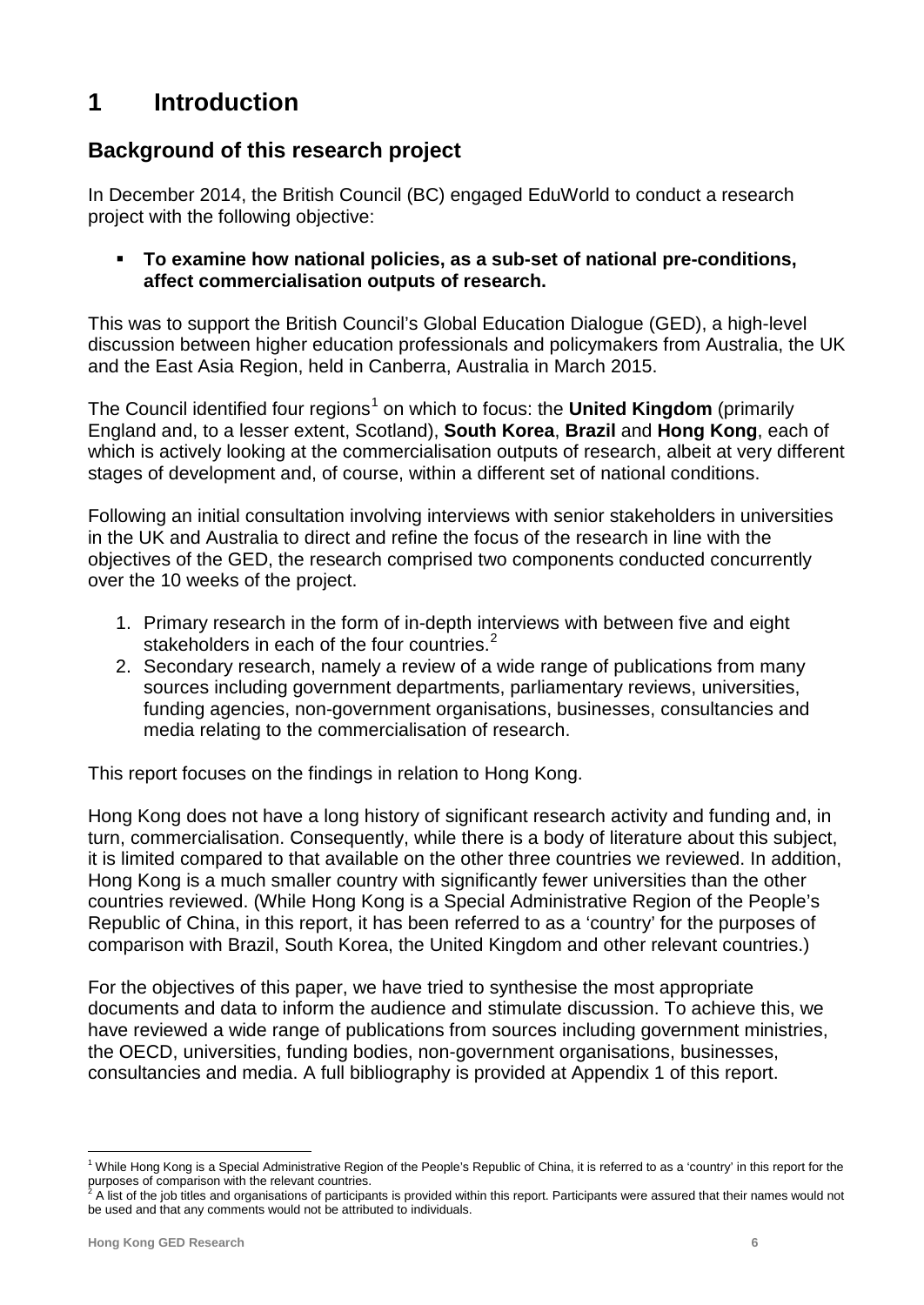To supplement the secondary research, we undertook primary research comprising interviews with key senior stakeholders involved in the commercialisation of research in Hong Kong. We would like to thank the interviewees for their time, insightful input and their recommendations of other relevant individuals for us to interview and/or suggestions regarding sources of further information.

This report is in three sections.

- **The first section provides information about Hong Kong's performance in the latest** Global Innovation Index.
- In the next section, we provide our overview of the Hong Kong Government's policies relating to the commercialisation of research, including an overview of the government's strategy in this area. We then outline some of the key funding schemes relating to the commercialisation of research.
- The final section is built around the more subjective findings of our primary research where we have included the interviewees' opinions and insights, together with additional relevant content from our literature review.

# **Report Limitations**

EduWorld has taken all reasonable care in researching and preparing this report. EduWorld has necessarily had to rely and base its opinions upon various external third party data and information sources when preparing this report and reaching the opinions, views and assumptions expressed in this report.

To the extent that such reliance on third party source data and information has occurred, EduWorld has assumed the accuracy, reasonableness and reliability of the source data and information without independent verification.

While at the date of this report, EduWorld is not aware of any reason why any of the third party source data and information referred to or used in this report is not accurate, reasonable or reliable for the purposes for which this report has been prepared, EduWorld does not and is unable to represent that such third party information and data is accurate, reasonable or reliable and the report is released upon this basis.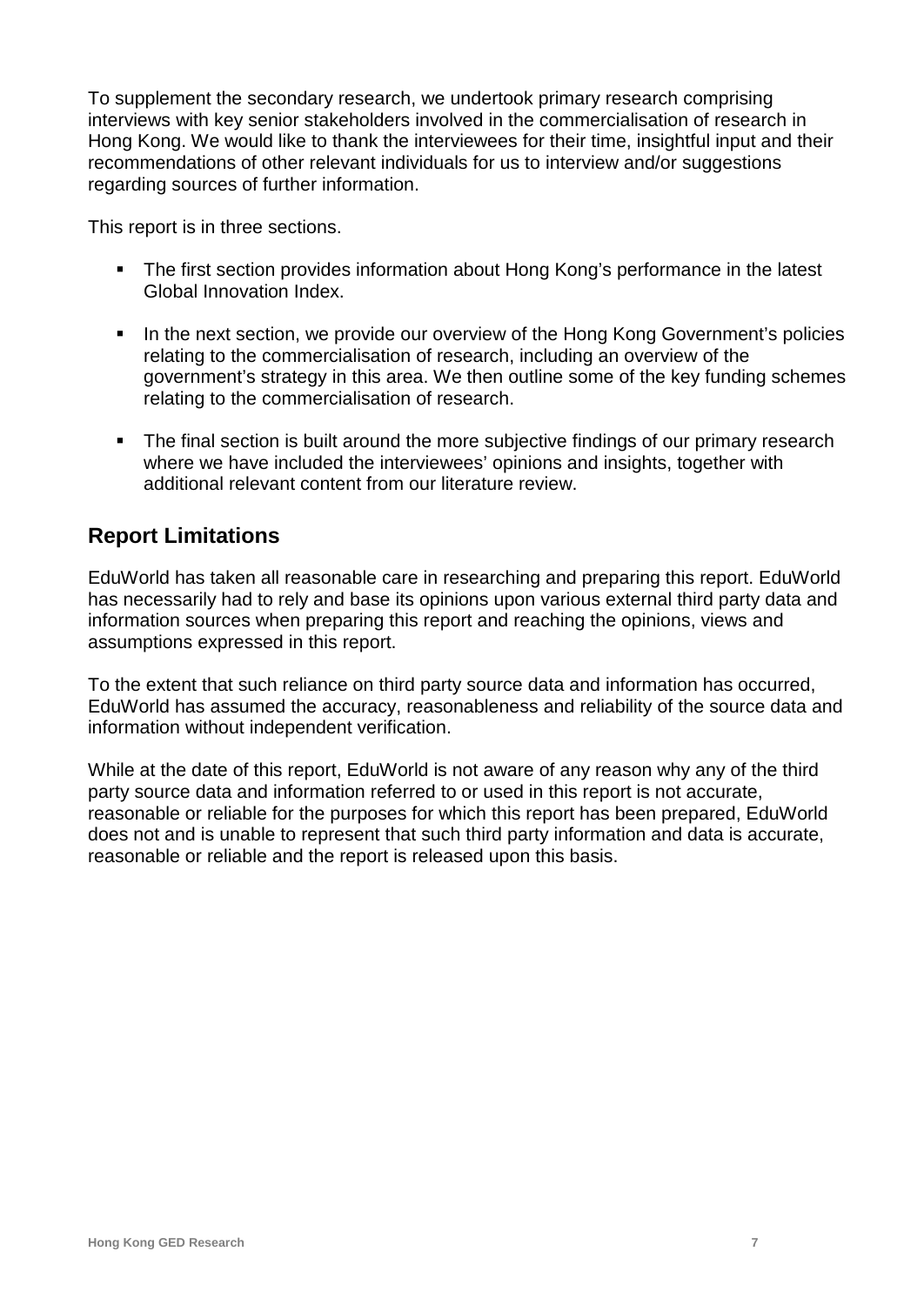# **2 Hong Kong and the Global Innovation Index (GII)**

The Global Innovation Index  $(GII)^3$  $(GII)^3$  recognises the key role of innovation as a driver of economic growth and well-being. It aims to capture the multi-dimensional facets of innovation to be applicable to developed and emerging economies alike. In doing so, it sets out to help policymakers and business leaders move beyond one-dimensional innovation metrics towards a more holistic analysis of innovation drivers and outcomes. The following table summarises some key relevant indicators taken from the GII for Hong Kong.

| <b>Hong Kong Statistics</b>          |                               |                 |                               |                 |  |
|--------------------------------------|-------------------------------|-----------------|-------------------------------|-----------------|--|
| <b>Key Indicators</b>                |                               |                 |                               |                 |  |
| 7.2<br>Population (millions)         |                               |                 |                               |                 |  |
| GDP (US\$ billions)<br>273.7         |                               |                 |                               |                 |  |
| GDP per capita, PPP\$                | 52,772                        |                 |                               |                 |  |
|                                      | 2014                          |                 | 2013                          |                 |  |
| <b>GII Indicator</b>                 | Value or score<br>$(0 - 100)$ | <b>GII Rank</b> | Value or score<br>$(0 - 100)$ | <b>GII Rank</b> |  |
| Global Innovation Index (out of 143) | 56.8                          | 10              | 59.4                          | 7               |  |
| Researchers, headcounts/mn pop       | 3,471.2                       | 29              | 3,293                         | 26              |  |
| Gross expenditure on R&D, % GDP      | 0.7                           | 45              | 0.8                           | 40              |  |
| GERD performed by business, % GDP    | 0.3                           | 42              | 0.3                           | 38              |  |
| GERD financed by business, %         | 43.3                          | 42              | 45.8                          | 28              |  |
| University/industry collaboration^   | 64.0                          | 20              | 64.1                          | 23              |  |
| GERD financed by abroad, %           | 4.9                           | 63              | 6.1                           | 54              |  |

#### **Figure 1: Hong Kong GII Key Indicators 2013 and 2014**

Hong Kong sits in 10<sup>th</sup> spot in the 2014 GII ranking, a small decline from its 2013 ranking.

Some of the key indicators contributing to the GII, reported here because of their salience to the commercialisation of research, have declined somewhat between 2013 and 2014, most notably:

- Gross expenditure on R&D (GERD), from 0.8 per cent to 0.7 per cent;
- **Percentage of GERD financed by business, from 45.8 per cent to 43.3 per cent; and**
- Percentage of GERD from abroad, from 6.1 per cent to 4.9 per cent.

At the same time, the number of researchers per million population did increase slightly.

Looking beyond the GII indicators selected above (chosen because of their direct relevance to the commercialisation of research), we find that in the 2014 GII, Hong Kong tops the index in a number of areas: ranked number one for infrastructure (ICT access); foreign direct investment inflows as a percentage of GDP; and the rate of new business creation.

<span id="page-8-0"></span><sup>&</sup>lt;sup>3</sup> The Global Innovation Index 2014: The Human Factor in Innovation is the result of collaboration between Cornell University, INSEAD, and the World Intellectual Property Organisation (WIPO) as co-publishers, and their knowledge partners.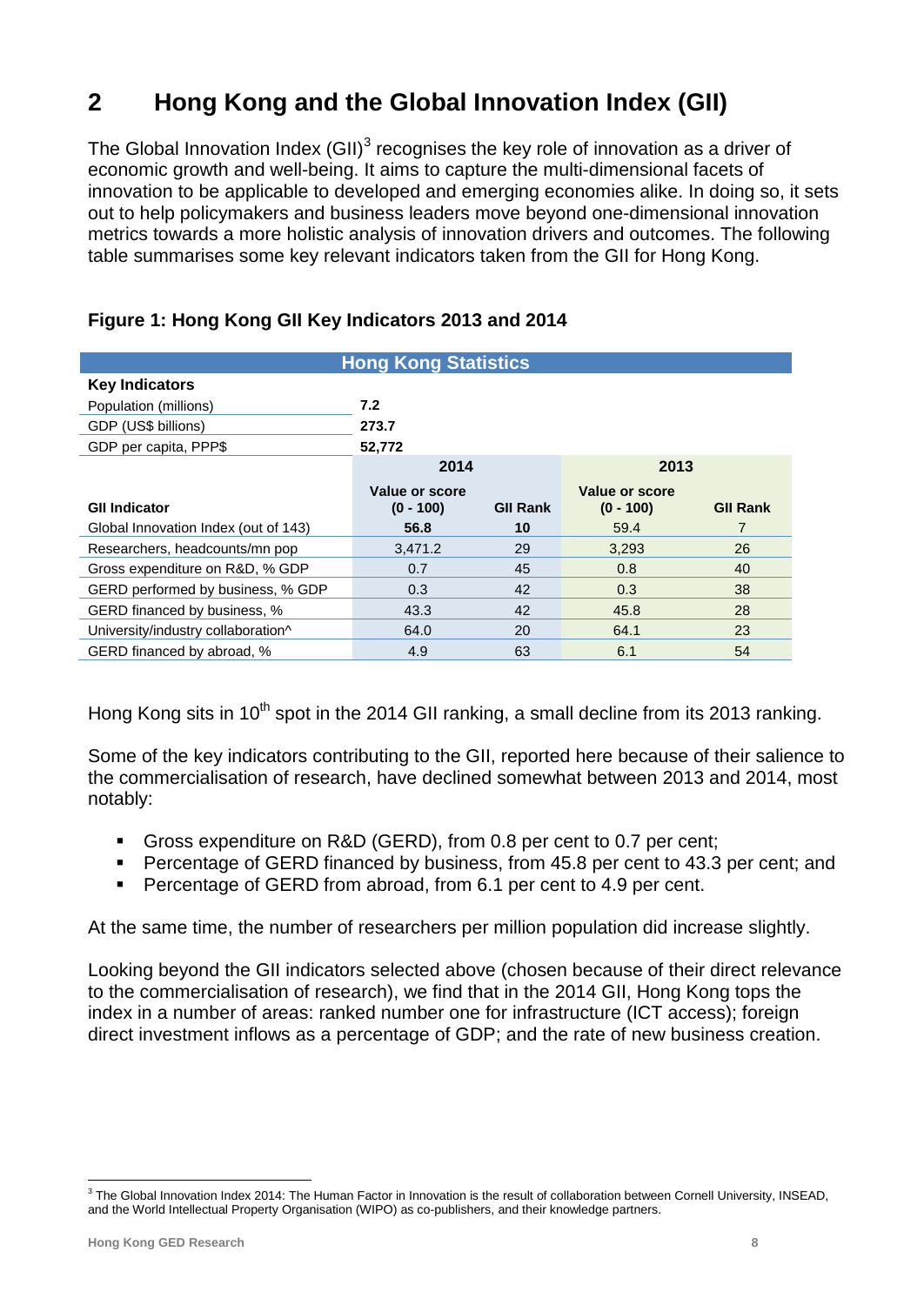# **3 Hong Kong Background**

## **3.1 Country Overview**

Hong Kong, the former British colony, became a Special Administrative Region (SAR) of China in 1997, when Britain's 99-year lease of the New Territories, north of Hong Kong Island, expired.

Hong Kong is governed under the principle of 'One Country, Two Systems'*,* under which China has agreed to give the SAR a high degree of autonomy and to preserve its economic and social systems for 50 years from the date of the handover.<sup>[4](#page-9-0)</sup>

Hong Kong's constitution, the Basic Law, provides for the development of democratic processes. However, Beijing can veto changes to the political system and pro-democracy forces have been frustrated by what they see as the slow pace of political reform.<sup>[5](#page-9-1)</sup>

Hong Kong's has, what is characterised as, an open economy that has moved away from manufacturing and is now predominantly services-based. Hong Kong has emerged as a major corporate and banking centre, as well as a conduit for China's burgeoning exports. Its deepwater port is one of the world's busiest.

Testament to its importance within the region, as of 2014, there were 1,389 foreign corporations whose regional headquarters were located in Hong Kong.<sup>[6](#page-9-2)</sup>

Today Hong Kong is one of the most globally connected economies with free trade, and free flow of information and capital, as well as unrestricted access to the territory. In 2012, the value of Hong Kong's total merchandise trade was more than triple the value of GDP.

Apart from trade in goods, as mentioned, Hong Kong also has a large trade in services. In 2012, the value of exports and imports of services amounted to HK\$997.9 billion and HK\$448.1 billion respectively. The percentage of trade in services to GDP stood at 70.8 per cent.[7](#page-9-3)

Hong Kong today is one of the world's leading international [financial centres.](http://en.wikipedia.org/wiki/Financial_centre) It ranks  $10<sup>th</sup>$ according to the GII and even higher in other world rankings, e.g.  $7<sup>th</sup>$  in the Global Competitiveness Report in 2014–15, reflecting universal acknowledgement of Hong Kong as a leader in innovation and technology.<sup>[8](#page-9-4)</sup>

However, Hong Kong does not have a long history of significant research activity and funding. Consequently, it is not surprising that many of the demonstrable impacts of the creation of new knowledge have not been widely reported and, therefore, largely go unnoticed by society in general. Increasing public awareness about this is in an issue the government is aware of and addressing.<sup>[9](#page-9-5)</sup>

<span id="page-9-1"></span><span id="page-9-0"></span><sup>4</sup> Hong Kong Profile: BBC, http://www.bbc.co.uk/news/world-asia-pacific-16517764 <sup>5</sup> *ibid*

<span id="page-9-3"></span><span id="page-9-2"></span><sup>&</sup>lt;sup>6</sup> Census and Statistics Department, HKSAR (2013), Hong Kong<br><sup>7</sup> Census and Statistics Department, HKSAR (2013), Hong Kong as a Knowledge-based Economy A Statistical Perspective <sup>8</sup> 'Innovation and Technology Bureau vital for Hong Kong', China Daily 23 January 2015, [http://www.chinadaily.com.cn/](http://www.chinadaily.com.cn/%20%20%20%20Hong%20Kongedition/2015-01/23/content_19382649.htm)<br>Hong Kongedition/2015-01/23/content\_19382649.htm

<span id="page-9-4"></span>

<span id="page-9-5"></span><sup>&</sup>lt;sup>9</sup> Hong Kong University Grants Committee (2013), Research and Knowledge Transfer in Annual Report 2012–2013, http://www.ugc.edu.hk/eng/ugc/publication/report/AnnualRpt\_2012-13.htm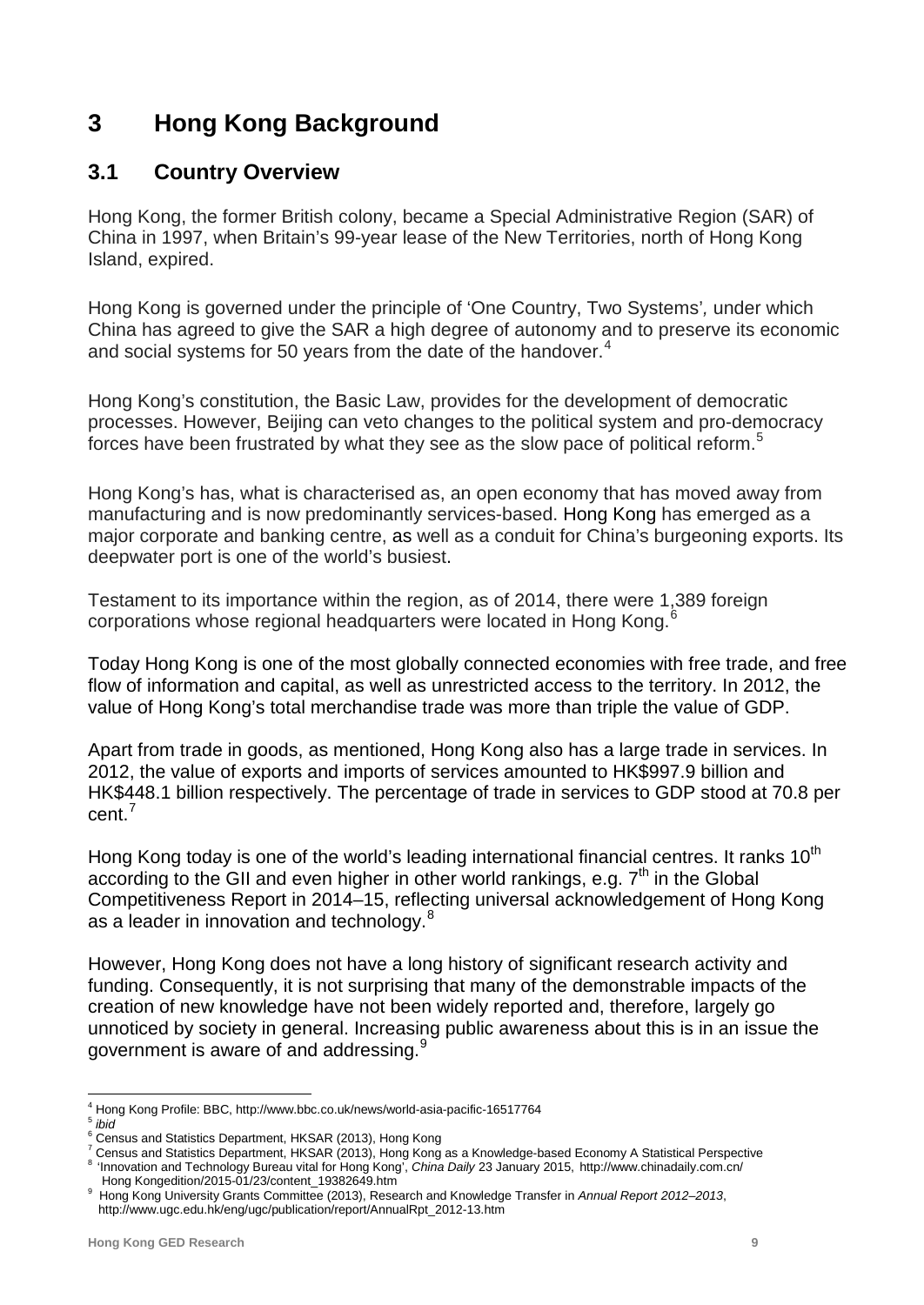# **3.2 Research Spending**

- **Hong Kong's gross domestic expenditure on R&D (GERD) increased from** HK $\overline{57}$ .1 billion<sup>[10](#page-10-0)</sup> in 2001 to HK\$15.6 billion in 2013, an average annual growth of 7 per cent.<sup>[11](#page-10-1)</sup>
- GERD as a ratio to GDP increased from 0.54 per cent in 2001 to 0.73 per cent in 2013. However, this is still very low by OECD standards, which in 2013 was 2.4 per cent across the OECD countries.<sup>[12](#page-10-2)</sup>
- The number of R&D personnel has more than doubled over the same period (2001– 20[13](#page-10-3)) $^{\rm 13}$  and now stands at 26,045. $^{\rm 14}$  $^{\rm 14}$  $^{\rm 14}$
- There is a growing propensity for businesses to invest in R&D, with R&D expenditure performed in the business sector at 44 per cent of GERD in 2011 (markedly up from 29 per cent in 2001).<sup>[15](#page-10-5)</sup> That said, this is still considerably lower than across other OECD countries where in the same year across the OECD member countries, the figure for business investment was closer to 70 per cent.<sup>[16](#page-10-6)</sup>
- According to a survey by the Census and Statistics Department, there were 4,499 Hong Kong companies involved in R&D activities in 2012. Total R&D expenditure in the business sector amounted to US\$852 million, up 7.3 per cent compared to the preceding year.<sup>[17](#page-10-7)</sup>

The HK Census and Statistics Department reports that as Hong Kong is predominantly a service-oriented economy, business establishments have been keen to carry out various other **innovation activities** that are not directly related to R&D, but are still conducive to enhancing business performance. Of all business establishments in 2011, more than a fifth (22 per cent) had undertaken one or more types of innovation activities, as defined by the Census and Statistics Department below.

Broadly speaking, innovation activities include: all scientific, technological, organisational and commercial steps which lead to the implementation of innovations. There are essentially four types of innovation: product innovation, process innovation, organisational innovation and marketing innovation. The first two categories relate to the development of new or significantly improved products and processes and are collectively referred to as technological innovation (TI).

 **Technological innovation** covers not only research and development (R&D) activities but also activities required for implementation and commercialisation of R&D output into products of commercial values and practical production and delivery processes to be adopted by business establishments.

<span id="page-10-2"></span>

<span id="page-10-3"></span>

<span id="page-10-4"></span>

<span id="page-10-7"></span><span id="page-10-6"></span><span id="page-10-5"></span>

<span id="page-10-1"></span><span id="page-10-0"></span><sup>&</sup>lt;sup>10</sup> At current rates, on 14 February 2015, US\$1 is equivalent to HK\$6.24<br><sup>11</sup> CY Leung (2015[\) http://www.policyaddress.gov.Hong Kong/2015/eng/p41.html](http://www.policyaddress.gov.hk/2015/eng/p41.html)<br><sup>12</sup> OECD (2015), Gross domestic spending on R&D (indicator). doi: 10 [Hong-Kong/Hong Kongip/en/1/1X000000/1X09U6YK.htm#sthash.3ZsxDlNc.dpuf](http://hong-kong-economy-research.hktdc.com/business-news/article/Hong-Kong-Industry-Profiles/Technology-Industry-in-Hong-Kong/hkip/en/1/1X000000/1X09U6YK.htm#sthash.3ZsxDlNc.dpuf)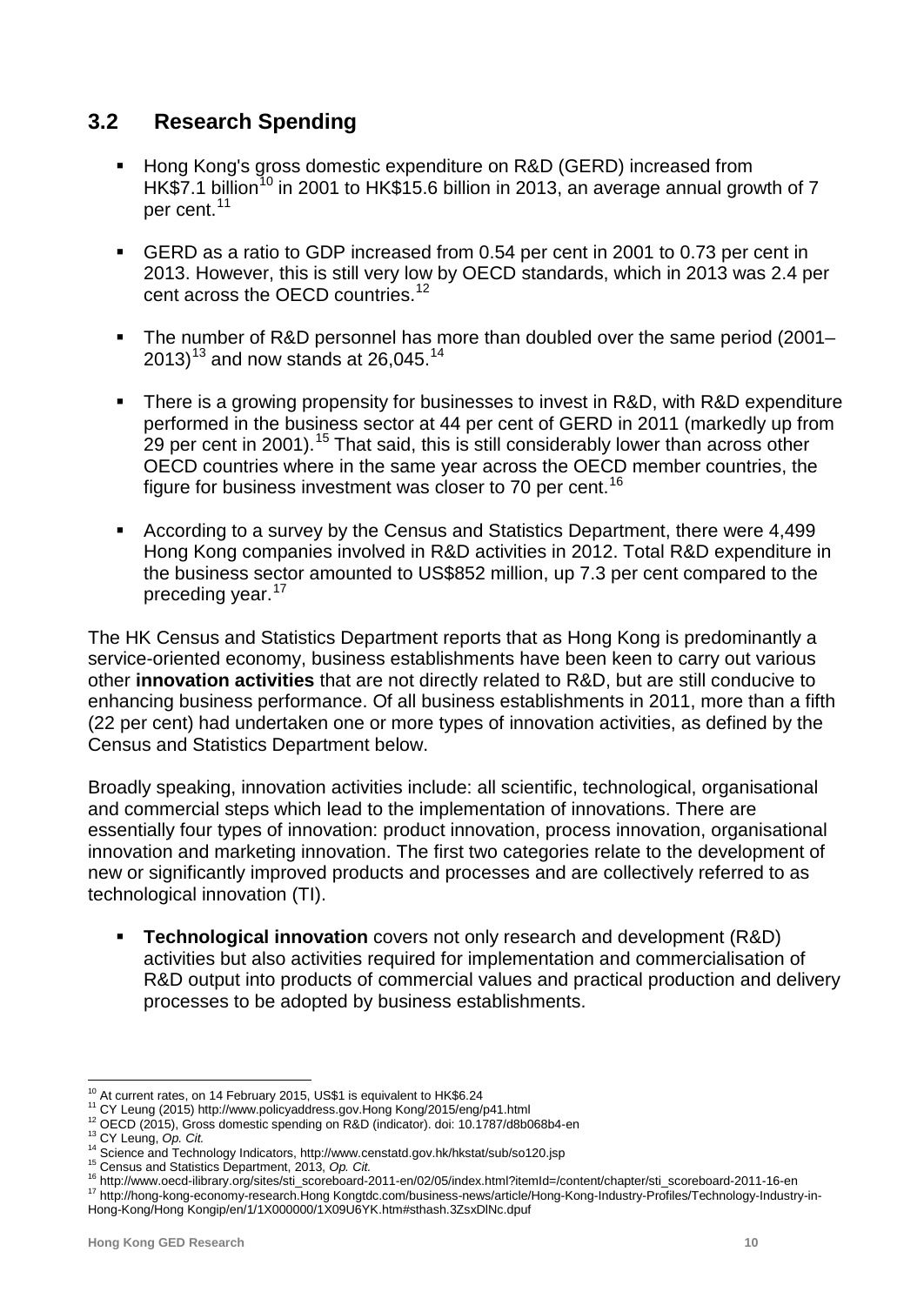- **Organisational innovation** covers change in organisational structure, implementation of new corporate strategy, use of advanced management techniques, etc..
- **Marketing innovation** covers change in aesthetic appearance of products, adoption of different marketing strategies, etc. These are collectively referred to as non-technological innovation.<sup>[18](#page-11-0)</sup>

Official reporting indicates growth in these types of innovation activities, with total innovation expenditure of the business sector growing to US \$2.0 billion in 2012, up 6.4 per cent on the previous year, with a total of 7,360 companies engaging in such activities.<sup>[19](#page-11-1)</sup>

# **3.3 Hong Kong's Government Strategy**

The Hong Kong Government has traditionally played a mostly passive role in the economy, with little by way of [industrial policy](http://en.wikipedia.org/wiki/Industrial_policy) and almost no [import or export controls.](http://en.wikipedia.org/wiki/Trade_restriction) Market forces and the private sector were allowed to determine Hong Kong's development. Under the official policy of ["positive non-interventionism"](http://en.wikipedia.org/wiki/Positive_non-interventionism), Hong Kong is often cited as an example of *laissez-faire* capitalism. In the context of this environment, the issue of the extent to which the Hong Kong Government can, and should, make decisions about how to direct funding to support the commercialisation of research is of particular interest. Indeed, there have been objections to the interference in the market that the activities of a body such as the proposed Information and Technology Bureau (explored later in this report) might undertake, on the basis that it is contrary to Hong Kong's *laissez-faire* approach. [20](#page-11-2)

However, recently the government appears to be taking a more proactive role to further develop an innovative economy and support innovation and technological development.

#### **Policy Address**

Hong Kong's Chief Executive, CY Leung, has taken an active interest in the opportunities for Hong Kong to take advantage of its standing as an innovative economy and to further develop innovation and technology within the Special Administrative Region. His most recent policy address included a separate section on Innovation and Technology.<sup>[21](#page-11-3)</sup>

The policy address outlined a strategic environment for innovation and technology development through five core strategies.

- 1. Providing world-class technology infrastructure for enterprises, research institutions and universities.
- 2. Offering financial support to stakeholders in the industry, academia and research sector to commercialise their R&D deliverables.
- 3. Nurturing talent.
- 4. Strengthening collaboration with the Mainland and other places in science and technology.
- 5. Fostering a vibrant culture of innovation.

<span id="page-11-1"></span><span id="page-11-0"></span>

<sup>--&</sup>lt;br><sup>18</sup> Census and Statistics Department, 2013, *Op. Cit.*<br><sup>19</sup> HKTDC, Technology Industry in Hong Kong, http://hong-kong-economy-research.hktdc.com/business-news/article/Hong-Kong-Industry-Profiles/Technology-Industry-in-Hong-Kong/hkip/en/1/1X000000/1X09U6YK.htm<br><sup>20</sup> Leung, *Op. Cit.*<br><sup>21</sup> Census and Statistics Department, *Op. Cit.* 

<span id="page-11-3"></span><span id="page-11-2"></span>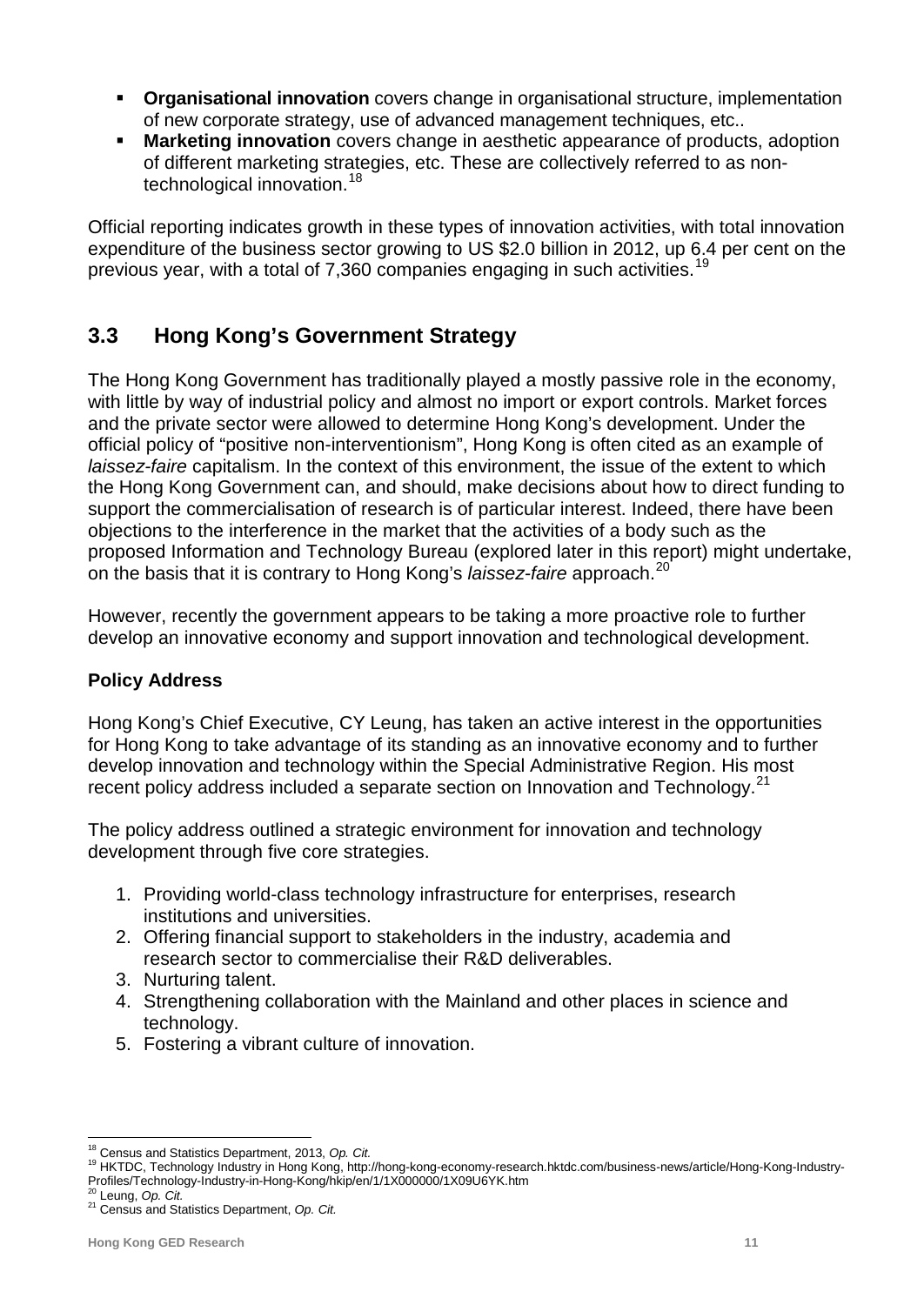The policy address included sections on the government's current core strategies to increase innovation within the SAR: in particular **the Science Park** and the **Innovation Technology Fund or ITF** (both explored later in this report).

The policy address also referred to the 16 Partner State Key Laboratories in Hong Kong, covering a spectrum of scientific and technological disciplines. It stated that the first round of applications for Hong Kong branches of Chinese National Engineering Research Centres to invite participation of universities and research centres in Hong Kong had commenced.

# **3.4 Hong Kong Universities**

Hong Kong has 17 degree-awarding higher education institutions, of which eight are publicly funded. All eight public universities in Hong Kong use English as the medium of instruction for the majority of courses.

In the 2013/14 [QS World University Rankings,](http://www.topuniversities.com/qs-world-university-rankings) Hong Kong has three universities in the top 50 – the University of Hong Kong, ranked 26<sup>th</sup> in the world, Hong Kong University of Science and Technology (HKUST) in 34<sup>th</sup> place and the Chinese University of Hong Kong in 39<sup>th</sup> place. Further exploration of these rankings by subject area shows that engineering and technology is a particularly strong discipline area for many universities in Hong Kong. In the 2014 edition, the University of Hong Kong is ranked  $10<sup>th</sup>$  in the world for civil engineering, while HKUST places 11<sup>th</sup> for both electrical engineering and computer science.<sup>[22](#page-12-0)</sup>

# **3.5 Government Schemes to Support Commercialisation**

There are two key sources of funding in Hong Kong for schemes that work to commercialise research:

- **The Innovation and Technology Fund (ITF)** supports applied R&D and promotes technology transfer and commercialisation activities.
- **The Research Grants Council (RGC)** which primarily supports basic research.

Information about both is provided below.

# **3.5.1 The Innovation and Technology Fund (ITF)**

The ITF is administered by the Innovation and Technology Commission (ITC). The fund aims to assist local companies to upgrade their technological level and introduce innovative ideas to their businesses.<sup>[23](#page-12-1)</sup>

The ITF was established in 1999 and supports projects that contribute to the promotion and upgrading of the industries in Hong Kong.

In 2013–14, the majority (64 per cent) of the projects were undertaken by universities, accounting for 50 per cent of funding approved.

<span id="page-12-0"></span> $^{22}$  QS: Top Universities 2013/14 Top University Rankings  $^{23}$  http://www.itf.gov.Hong Kong/l-eng/about.asp

<span id="page-12-1"></span>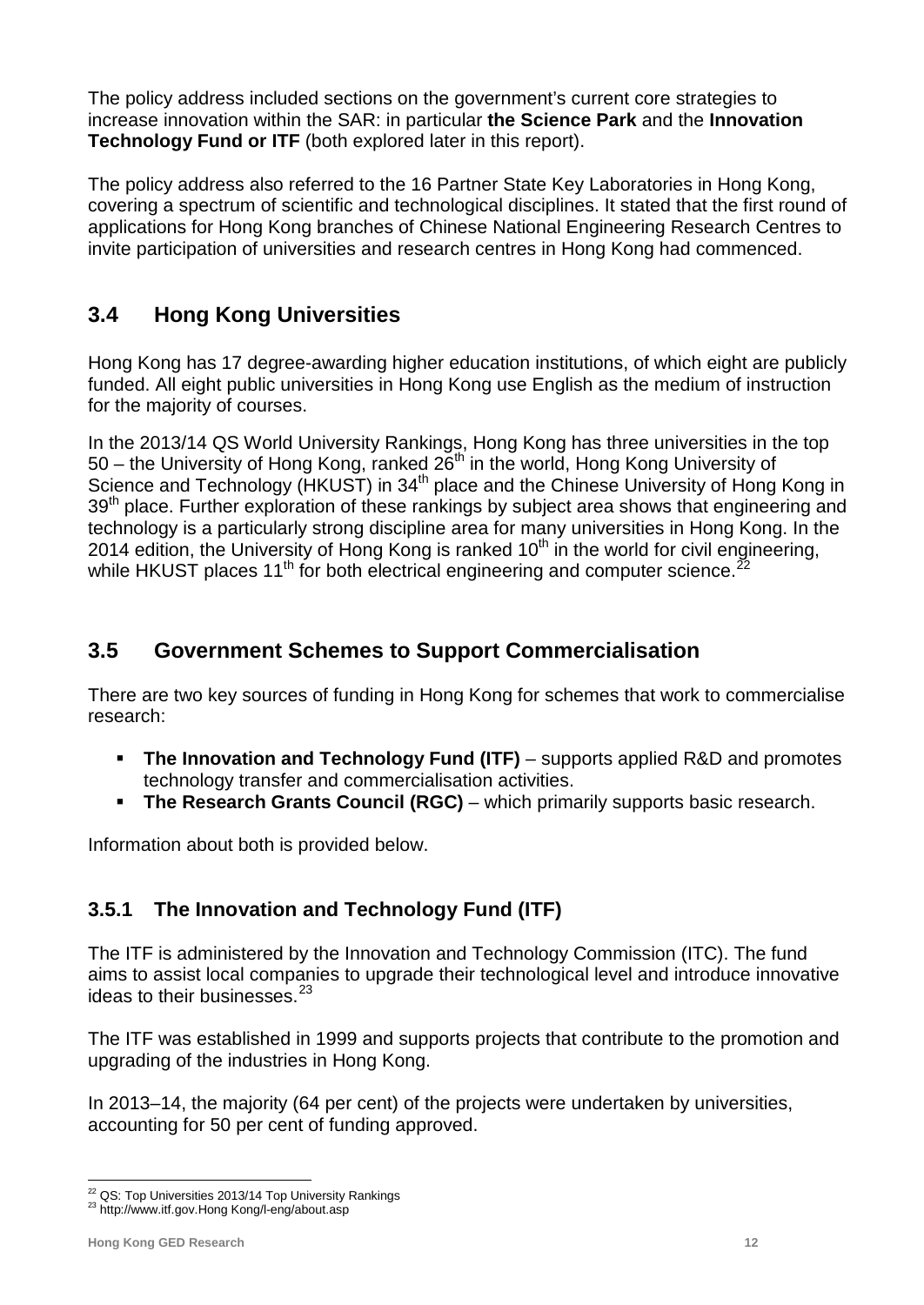The ITF's stated mission is to spearhead Hong Kong's drive to become a world-class, knowledge-based economy.<sup>[24](#page-13-0)</sup> To this end, ITF aims to:

- Promote and support applied R&D and technology transfer and application;
- **Foster an innovation and technology culture in the community and promote** technological entrepreneurship;
- Facilitate the provision of infrastructure and development of human resources to support innovation and technology;
- Formulate, develop and implement the government's policies, programmes and measures to promote innovation and technology;
- Promote internationally accepted standards and conformity assessment services to underpin technological development and international trade; and
- Develop high calibre and motivated staff to contribute to Hong Kong's technological advancement.

#### **Funding scope**

The following chart shows the funding scope of the ITF and how it relates to the role of the Research Grants Council (RGC). The scope was extended in 2014 to include the promotion of R&D outcomes in the private sector and more downstream R&D and commercialisation activities. [25](#page-13-1)

#### **Figure 2: ITF Extended Funding Scope**

# **ITF Extension -Extended Funding Scope**



<span id="page-13-1"></span><span id="page-13-0"></span><sup>&</sup>lt;sup>24</sup> [http://www.itc.gov.Hong Kong/en/welcome.htm](http://www.itc.gov.hk/en/welcome.htm)<br><sup>25</sup> Innovation and Technology Council, 20 June 2014: RGC Town Hall Meeting on Collaborative Research Promoting Applied R&D through the Innovation and Technology Fund, Presentation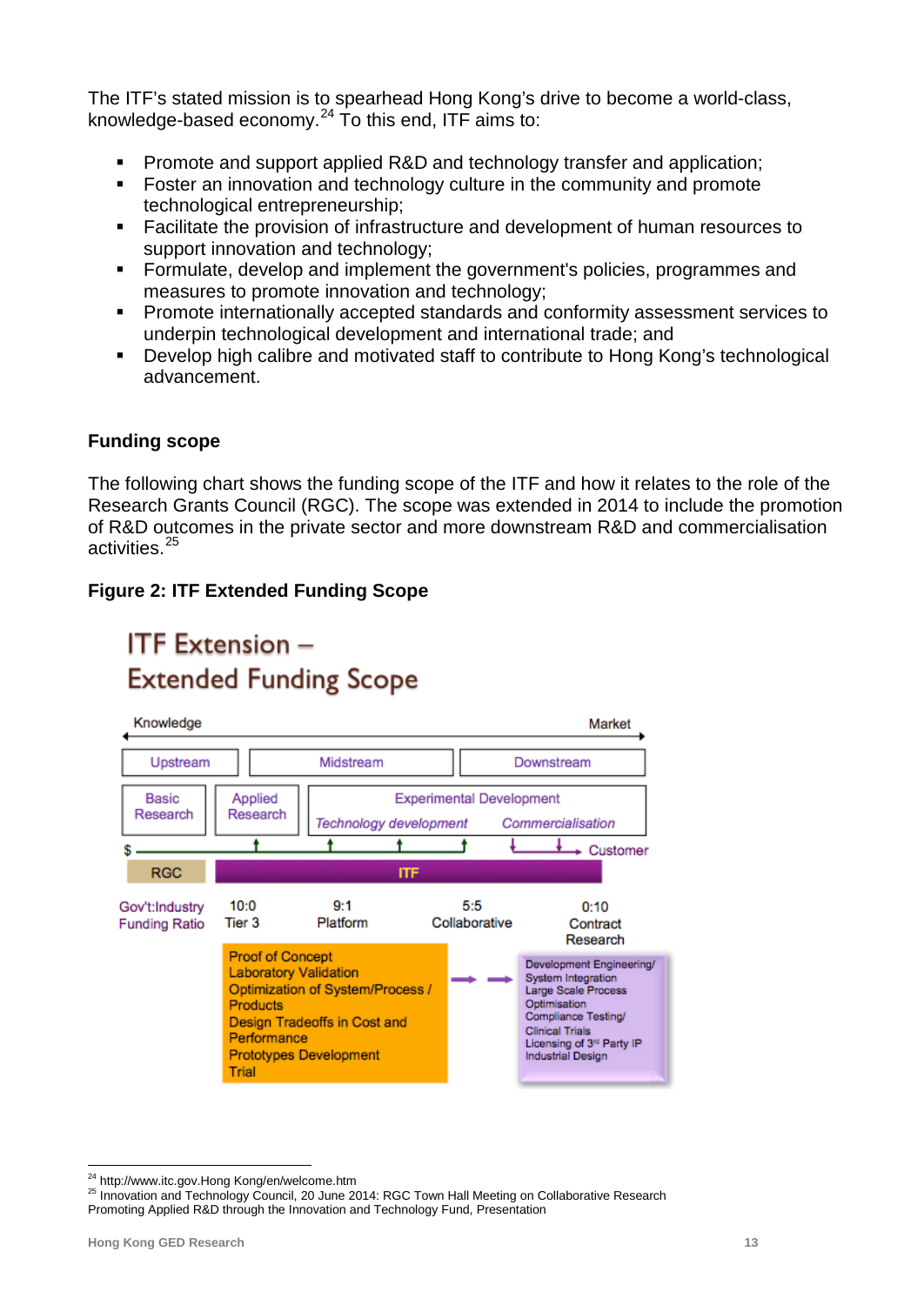#### **Funding programmes**

In summary, the ITF comprises four main funding programmes, which are discussed below:

- 1. Innovation and Technology Support Programme (ITSP)
- 2. General Support Programme (GSP)
- 3. University–Industry Collaboration Programme (UICP)
- 4. Small Entrepreneur Research Assistance Programme (SERAP).

#### **1. Innovation and Technology Support Programme (ITSP)**

ITSP supports midstream/downstream research and development (R&D) projects undertaken mainly by universities, R&D centres, industry support organisations, professional bodies and trade and industry associations. ITSP invites applications for funding every six months or so.

The Guangdong–Hong Kong Technology Cooperation Funding Scheme (TCFS), which falls within the ITSP, aims to enhance the level of collaboration on R&D between organisations in Hong Kong and Guangdong Province. Projects funded by the TCFS have to demonstrate an element of Guangdong/Hong Kong cooperation (e.g. collaboration between research institutes and enterprises in Guangdong, Shenzhen and Hong Kong).

#### **2. General Support Programme (GSP)**

The GSP is a programme under the ITF catering for non-R&D projects contributing to the upgrading and development of the Region's industries as well as fostering an innovation and technology culture in Hong Kong. Projects to be supported under GSP may include conferences, exhibitions, workshops, promotional events, studies and surveys, youth activities, events or projects to support platform building / upgrading of industry, etc. In general, the GSP will not support projects for promotion of products/services of a specific commercial entity. There are two sub-programmes: the GSP Internship Programme and the GSP Patent Application Grant.

#### **3. University–Industry Collaboration Programme (UICP)**

Of particular relevance to this report, the UICP aims to stimulate private sector interest in R&D through leveraging the knowledge and resources of universities with an emphasis on close collaboration between private companies and Hong Kong universities. It comprises three schemes:

- **[Teaching Company Scheme:](http://www.itf.gov.hk/l-eng/UICP_TCS.asp)** aims to foster university–industry partnership by supporting local companies to take on graduate students from local universities to assist in proprietary R&D work.
- *[Matching Grant for Joint Research:](http://www.itf.gov.hk/l-eng/UICP_MGJR.asp)* aims to foster private companies to collaborate with universities in proprietary R&D projects.
- *[Industrial Research](http://www.itf.gov.hk/l-eng/UICP_IRCS.asp) Chair Scheme:* aims to assist universities and industry to develop research efforts in the natural science or engineering fields that respond to industrial needs that are not yet developed in Hong Kong but for which there is good development potential in the longer term.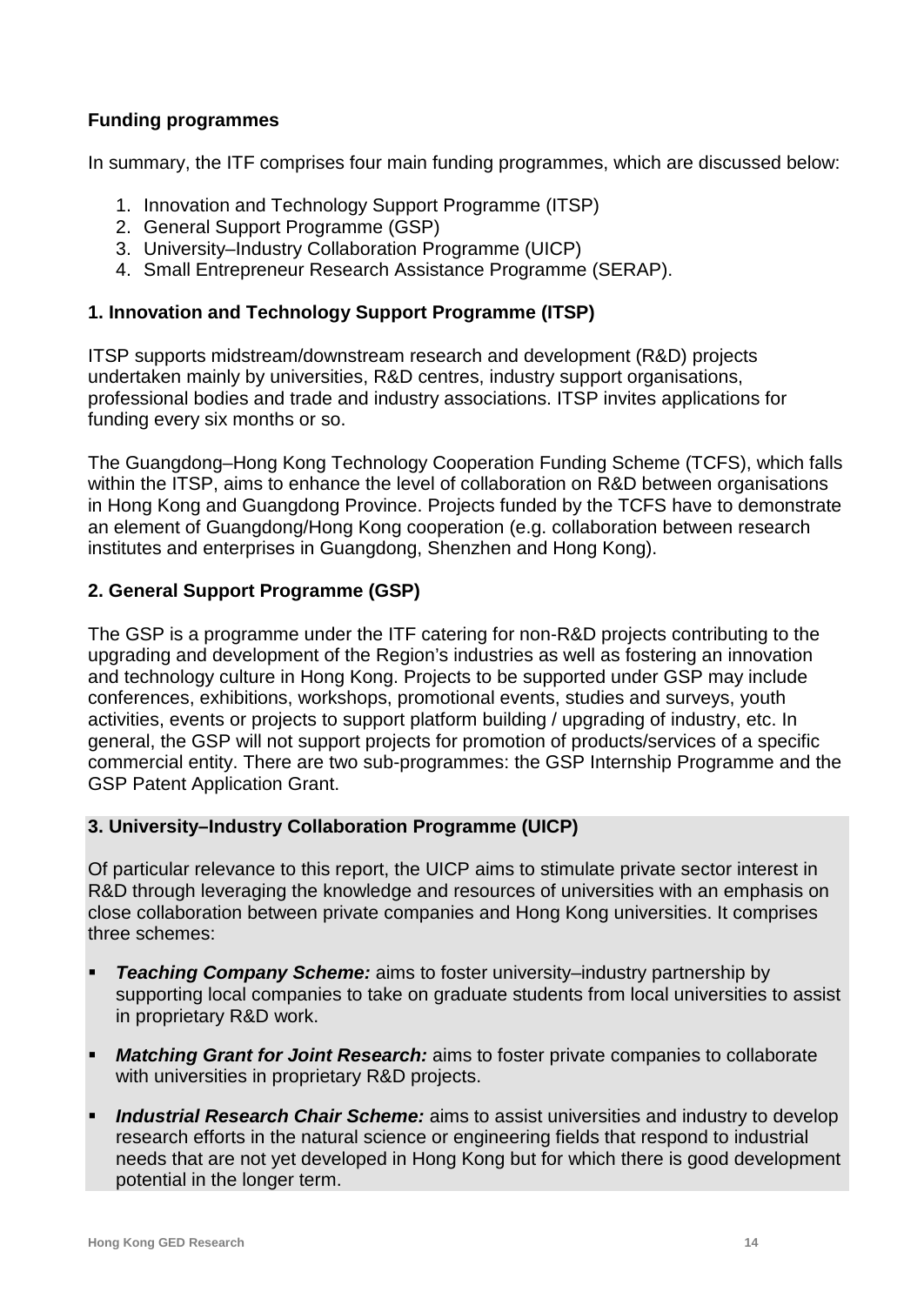#### **4. Small Entrepreneur Research Assistance Programme (SERAP)**

The SERAP is a programme that provides funding support to technology entrepreneurs and small enterprises to carry out research and development on innovation and technology. Funding support is provided on a dollar-for-dollar matching basis. The recipient company will hold all intellectual property rights arising from the project. The funding will be recouped if the project is able to generate revenue or the recipient company is able to attract thirdparty investment.

The total value of ITF approved funds in 2014 was HK\$8,751 million, as illustrated in Figure 3. Interestingly, as highlighted in the table, the funding allocated to the University–Industry Collaboration Programme was the lowest of the four funding allocations.

#### **Figure 3: Total Value of ITF Approved Funds as of 30/11/14**

| Programme                                        | <b>Approved</b><br><b>Projects</b> | <b>Funds Approved</b><br>HK\$mn |
|--------------------------------------------------|------------------------------------|---------------------------------|
| Innovation & Technology Support Programme        | 1,764                              | 7,319.3                         |
| <b>General Support Programme</b>                 | 1,844                              | 656.5                           |
| University - Industry Collaboration Programme    | 260                                | 295.1                           |
| Small Entrepreneur Research Assistance Programme | 398                                | 480.7                           |
| <b>Total</b>                                     | 4,266                              | 8,751.6                         |

The funding scope of the ITF was expanded in mid-2014, providing stronger support for downstream R&D projects and universities.

In September 2014, the ITC launched a new scheme – the Technology Start-up Support Scheme for Universities – to encourage university students and teaching staff to start their own technology business and commercialise their R&D deliverables.

In his 2015 Policy Address, the Chief Executive<sup>[26](#page-15-0)</sup> proposed to inject HK\$5 billion into the ITF and to subsume the Research and Development Cash Rebate Scheme under the fund. He indicated the government would set up an Enterprise Support Scheme to further enhance funding support for R&D projects in the private sector.

#### **The Research and Development Cash Rebate Scheme**

The ITF also manages the Research and Development (R&D) Cash Rebate Scheme, which aims to reinforce the research culture among business enterprises and encourage them to establish stronger partnerships with designated local public research institutions. Under the scheme, a company will receive a cash rebate equivalent to 30 per cent of its expenditure in R&D projects.

<span id="page-15-0"></span> <sup>26</sup> Leung, *Op. Cit.*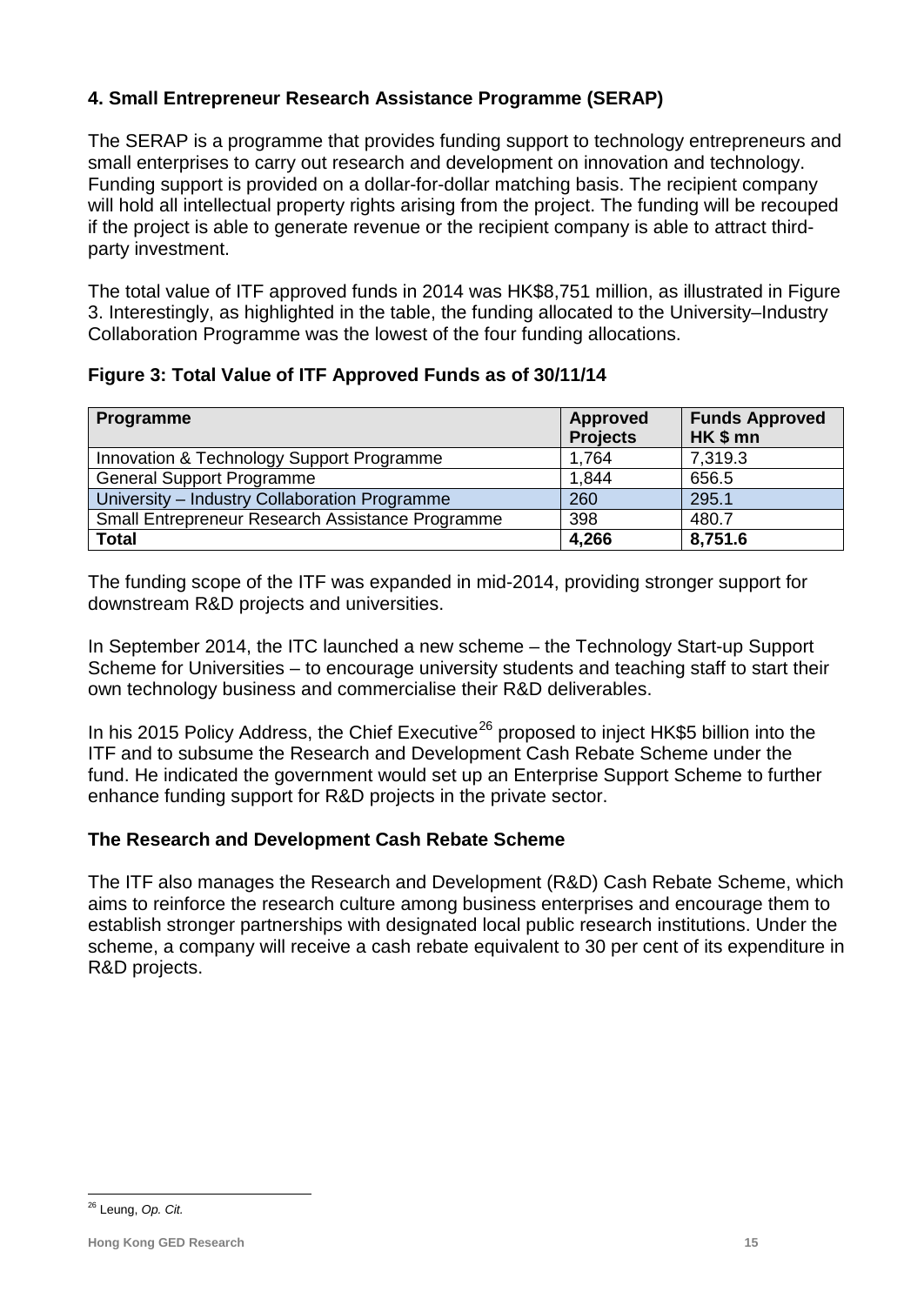# **3.5.2 The Research Grants Council (RGC)**

#### **The RGC distributed a total of HK\$1,108 million to universities in 2014.**

The other key source of government funding relating to the commercialisation of research in Hong Kong is the Research Grants Council (RGC). Established in 1991, it operates under the aegis of the University Grants Committee (UGC) and functions as an advisory body on research matters within the organisational structure of the committee.

It is a non-statutory advisory body responsible for advising the Government of the HK Special Administrative Region of the People's Republic of China, through the (UGC) on:

- The needs of Hong Kong's higher education institutions in the field of academic research; and
- The distribution of funding for academic research projects undertaken by academic staff of those UGC–funded institutions.

In the year 2012/13, HK\$52.8 million was directed to knowledge transfer activities in higher education institutions, split between the Hong Kong institutions as shown in Figure 4.

#### **Figure 4: Allocation of Knowledge Transfer Recurrent Funding to Institutions 2012/13**

| <b>Institution</b>                             | Amount (HK \$) |
|------------------------------------------------|----------------|
| <b>City University</b>                         | 5.82           |
| Hong Kong Baptist University                   | 2.80           |
| <b>Lingnan University</b>                      | 1.0            |
| Chinese University of Hong Kong                | 13.41          |
| Hong Kong Institute of Education               | 1.53           |
| Hong Kong Polytechnic University               | 7.43           |
| Hong Kong University of Science and Technology | 7.11           |
| <b>Hong Kong University</b>                    | 13.61          |
| Total                                          | 52.8           |

As a natural extension of institutions' teaching and research activities, the UGC indicates that knowledge transfer has become the third core function – the 'third mission' – of Hong Kong's higher education institutions.[27](#page-16-0)

The UGC states that it strongly believes that the transfer of knowledge between institutions and the society will help bring about socio-economic impact and improvements to the community and businesses. This, in turn, will help enrich institutions' research mission, thereby enhancing the international competitiveness of the local higher education sector.

It is acknowledged that, given institutions have distinctive roles and missions, and areas of strength, and that they are at different stages of development in knowledge transfer, the strategies of institutions vary in terms of their aims and approaches. However, by and large, it is expected that the funding will be used to build up institutional capacity and to broaden an institution's endeavours in knowledge transfer, specifically on three aspects.<sup>[28](#page-16-1)</sup>

<span id="page-16-1"></span><span id="page-16-0"></span><sup>&</sup>lt;sup>27</sup> HKUGC, Op. Cit.<br><sup>28</sup> http://www.ugc.edu.hk/eng/ugc/activity/kt/kt.htm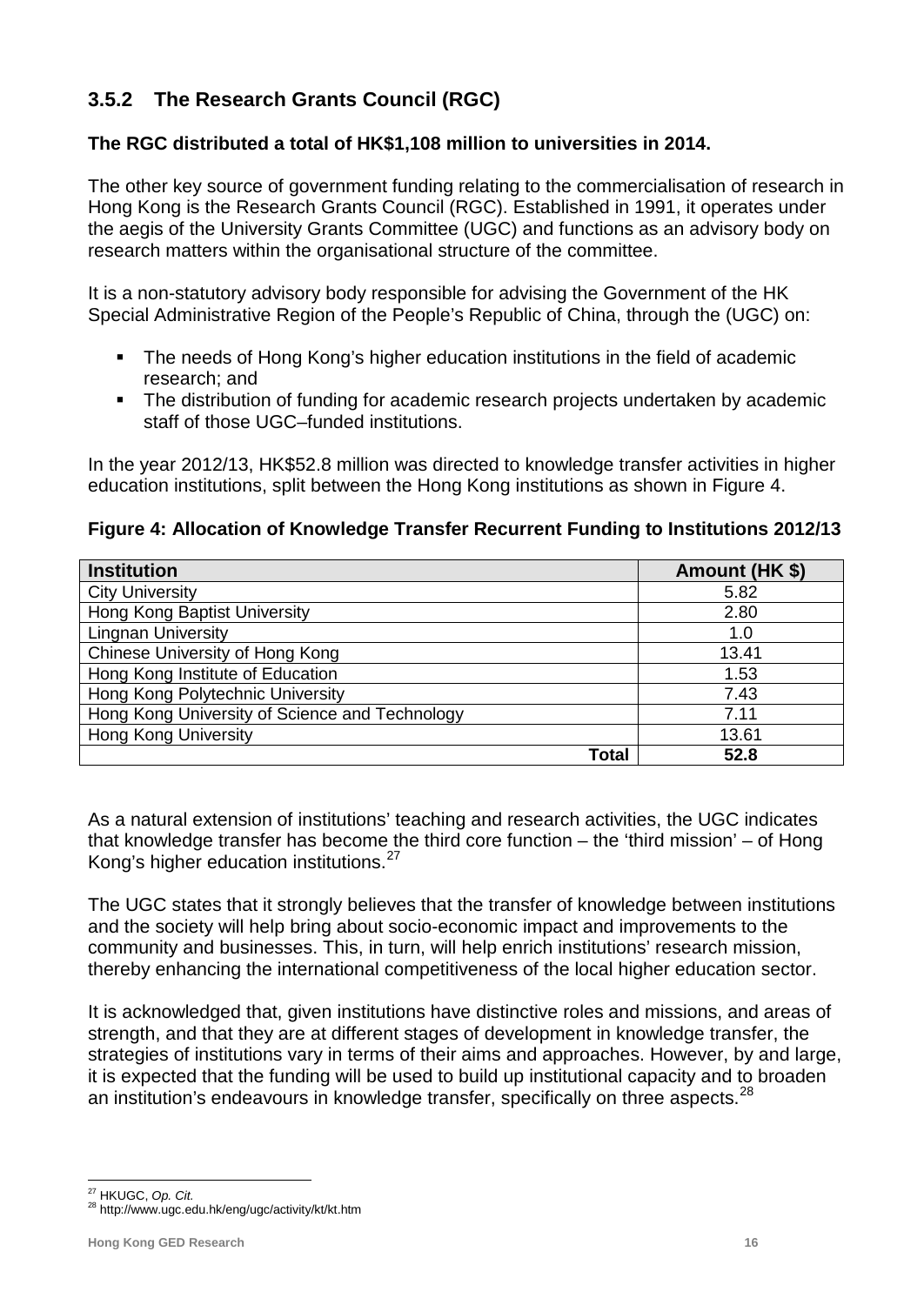- 1. Capacity Building (e.g. dedicated knowledge transfer staff, databases, staff training, internal reach-out, process management).
- 2. Front-line Knowledge Transfer Activities (e.g. patent filing, publicity, seed or matching funds for bidding by faculties, incubating spin-off companies).
- 3. Knowledge Generation (e.g. proof-of-concept or other pump-priming funds).

The UGC reports that:

- Knowledge transfer (KT) activities have taken roots in multiple disciplines, including health sciences, arts and humanities and the social sciences, architecture, business and economics, city planning and the environment, science and technology and engineering.
- **Funding received by all the institutions has been well used.**
- All institutions have now included KT in their mission statements and strategic documents, while academic staff has also manifested a higher degree of commitment to the initiative.
- All institutions have engaged to some degree in consultancy, research contracts and collaborative research, spin-out companies and licensing.
- **Institutions have also employed a variety of other mechanisms to particularly** cater for KT in the arts, humanities and social sciences. These include the setting up of websites for dissemination of knowledge, organisation of seminars, workshops, conferences, exhibitions and other public events.
- Much of the UGC funding was intended to be used for building institutions' capacity for knowledge transfer and that has indeed been the case with all of them having established or reinforced their knowledge transfer offices for better coordination and promotion.
- There has also been increased recognition of the importance of enterprise and entrepreneurship as an integral element of knowledge transfer. UGC is hopeful that the promotion of entrepreneurship will occur with the new four-year academic structure and students being given more opportunities to work with startups.
- As noted earlier, the history of significant research activity and funding in Hong Kong institutions is comparatively short. Therefore, it is not surprising that many of the demonstrable impacts of the creation of new knowledge have not been widely reported and thus unnoticed by society in general. In order to increase public awareness of the good work that has been done by institutions in this area, the UGC will deploy additional funding to carry out more extensive communication activities in the coming year.

The UGC makes available all universities' submissions on their usage of knowledge transfer funding, further details of which can be found on the UGC's website.<sup>[29](#page-17-0)</sup>

<span id="page-17-0"></span> <sup>29</sup> *Ibid.*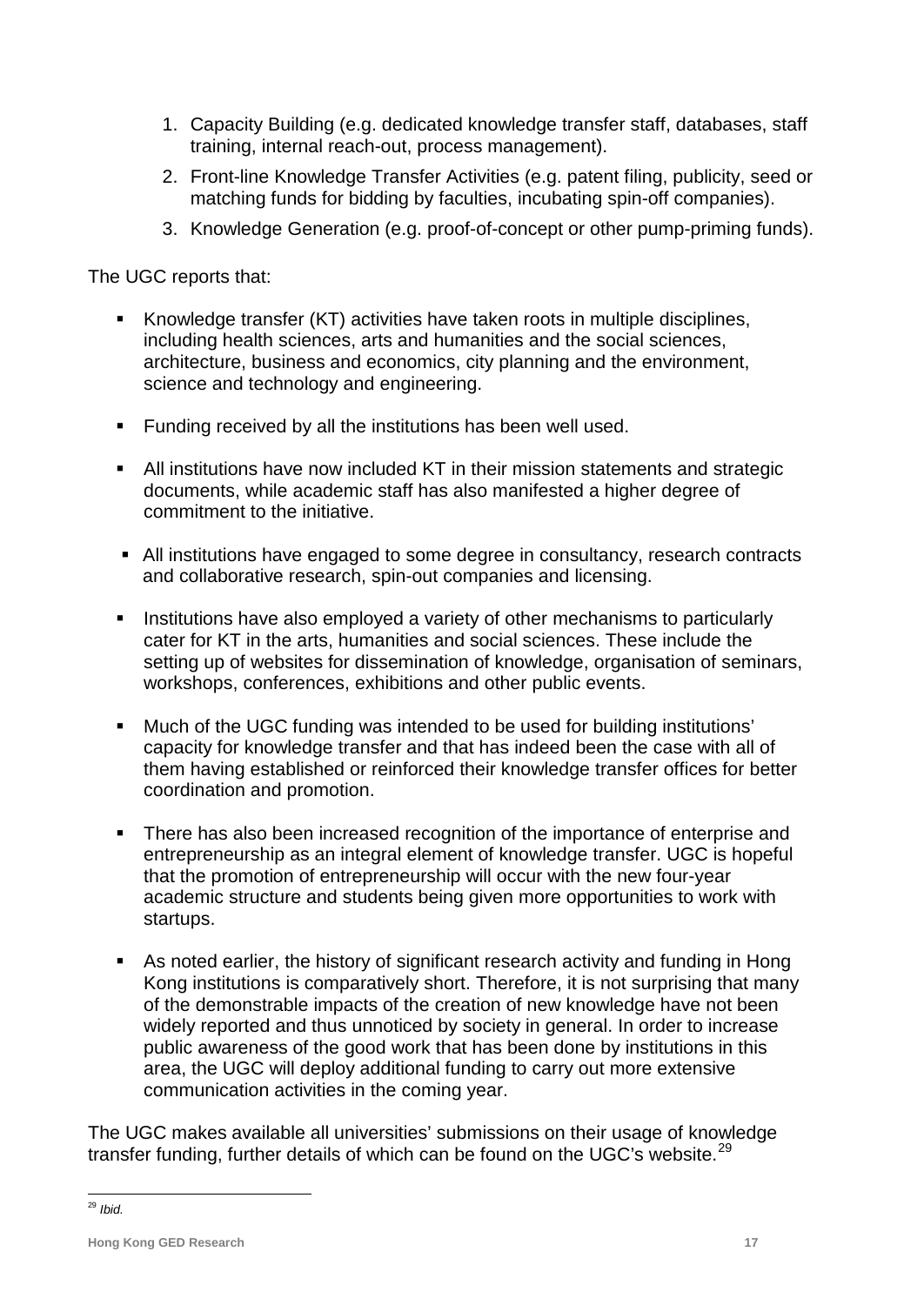#### **Case Study Hong Kong University of Science and Technology (HKUST) R&D Corporation Ltd (RDC)**

RDC is a wholly owned subsidiary of HKUST. Incorporated in 1992 and designated to serve as the business arm of the university, RDC has the right to commercialise technologies developed by HKUST and utilise the excess capabilities of the university's central facilities. RDC teams up with university department faculties to conduct contract research and consultancy works. Through partnership and technology transfer with industry, the company assists HKUST to achieve that part of its mission which relates to the economic development of Hong Kong and the region.

RDC established an Entrepreneurship Programme in 2000 to support HKUST alumni to start up companies with HKUST technologies.

There are a number of ways that RDC promotes and facilitates the collaboration between the university and industry:

- **Research and Development Services:** RDC leverages the core research strengths of HKUST and teams up with university researchers to provide R&D services for these areas.
- **[Research Institutes and Centres:](http://www.vprg.ust.hk/rgs/eng/centers_n_institutes/index.html)** RDC exploits the capabilities of research institutes and centres at HKUST to conduct multi-disciplinary research in order to promote mission-oriented research in areas critical to Hong Kong and the local region's economy.
- **Central Research Facilities**: By working with RDC in contract research, external researchers and engineers in academia and industry can utilise the expertise and capabilities of the central facilities at HKUST to support R&D activities in their projects. Having a close relationship with the university's research units and facilities, RDC is capable of providing a wide spectrum of research and development services to both the private and public sectors in Hong Kong and the region.
- **Subsidiaries and Joint Ventures** To further develop collaboration and partnerships with the private and public sectors in Hong Kong and the region, RDC has established a number of subsidiaries and joint ventures, and has extended its reach into the Pearl River Delta and beyond. (See Figure 5 below.)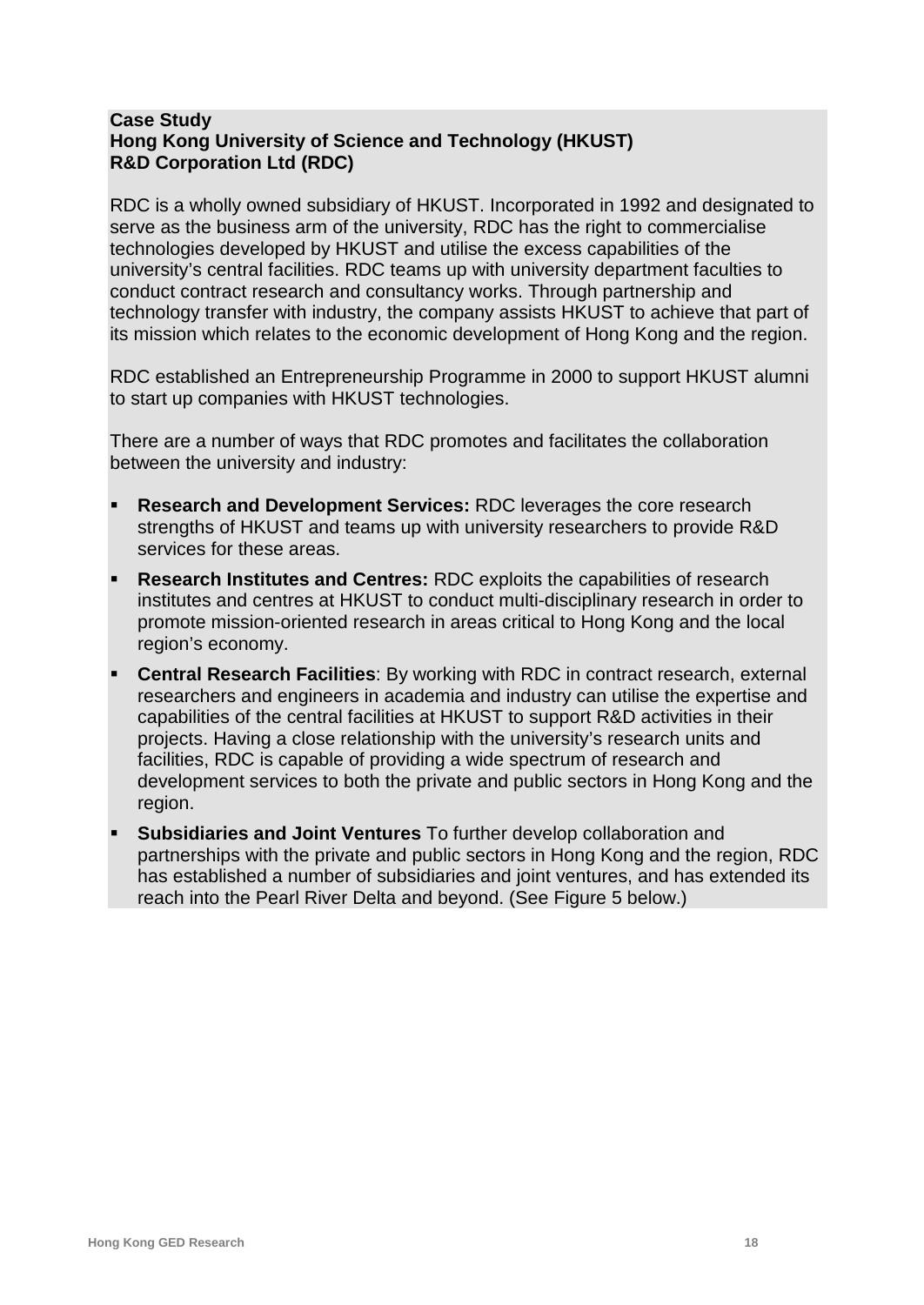#### **Figure 5: The Subsidiaries and Joint Venture Models in Place for RDC**



# **3.6 Hong Kong Science and Technology Parks**

The Hong Kong Science and Technology Parks are a key component in Hong Kong's strategy to commercialise research. They comprise:

- Hong Kong Science Park;
- InnoCentre: and
- Industrial estates at Tai Po, Tseung Kwan O and Yuen Long.

They are managed by the Hong Kong Science and Technology Parks Corporation (HKSTP), a statutory body dedicated to creating a vibrant **innovation and technology ecosystem** to:

- Connect stakeholders;
- Nurture technology talents;
- Facilitate collaboration: and
- Catalyse innovations to deliver social and economic benefits to Hong Kong and the region.<sup>[30](#page-19-0)</sup>

Established in May 2001, HKSTP has been driving the development of Hong Kong into a regional hub for innovation and growth in several focused clusters including: Electronics, Information Communications Technology (ICT), Green Technology, Biomedical Technology, Materials and Precision Engineering.

<span id="page-19-0"></span><sup>&</sup>lt;sup>30</sup> http://www.Hong Kongstp.org/en-US/News-Media-Events/Fact-Sheet.aspx#.VNMMXsb7o6k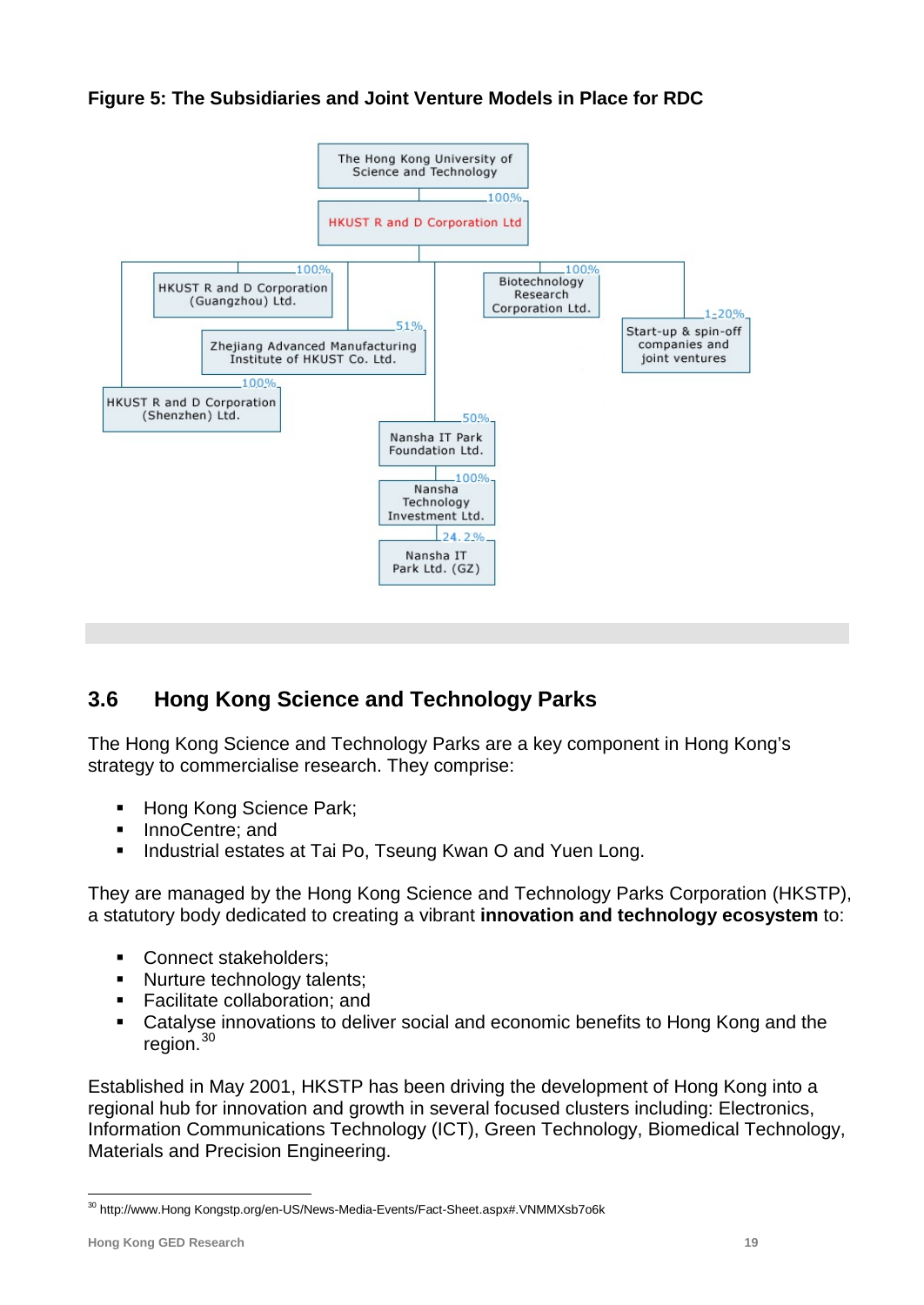HKSTP states that it "*enables science and technology companies to nurture ideas, innovate and grow, supported by our R&D facilities, infrastructure, and market-led laboratories and technical centres with professional support services"*. It also offers value added services and comprehensive incubation programmes for technology startups to accelerate their growth.

## **Hong Kong Science Park Development Updates (as of January 2015) [31](#page-20-0)**

- Phase I and II: occupancy of 94 per cent.
- Phase III: opened in September 2014 and to be completed in batches from early 2014 to 2016.
- 508 companies in the park: 341 local (68 per cent) and 161 overseas (32 per cent) technology companies, with an estimated annual turnover of Hong Kong \$211 billion.
- Working population: About 11,545 persons, with 7,646 of these involved in R&D related activities.
- By the time Phase III comes into full operation in 2016, the Science Park will accommodate more than 600 partner companies.

Interestingly a number of universities have companies which are tenants of the park. These include City University, Hong Kong Baptist University and Hong Kong Institute of Education.

# **3.6.1 Incubation Programmes at HKSTP**

To help local technology startups and entrepreneurs get through the most vulnerable inception stage of their businesses, the HKSTP offers three incubation programmes to startup tenants at the Science Park.

- 1. Incu-Tech for new technology start-ups (three years).
- 2. Incu-Bio for those involved in biotechnology (four years).
- 3. Incu-App for those focused in web- and smartphone-based apps (18 months).

The incubation programmes provide subsidised office space and financial aid packages, as well as a comprehensive range of support services (business consultancy and full-range supporting services, e.g. legal consulting, marketing and promotion, business and talent matching) for the incubatees during the incubation period. Notably, the HKSTP claims that:

- From 1992 until end-December 2014, there have been 342 technology graduates; of these, 268 (78 per cent) are still in business, with four floated as initial public offerings (IPOs) in Hong Kong. Currently, 171 incubatees are in the programme.
- **The programmes have raised over HK\$935 million angel/ venture capital.**
- <span id="page-20-0"></span>The programmes have obtained 772 intellectual properties and 291 technical awards.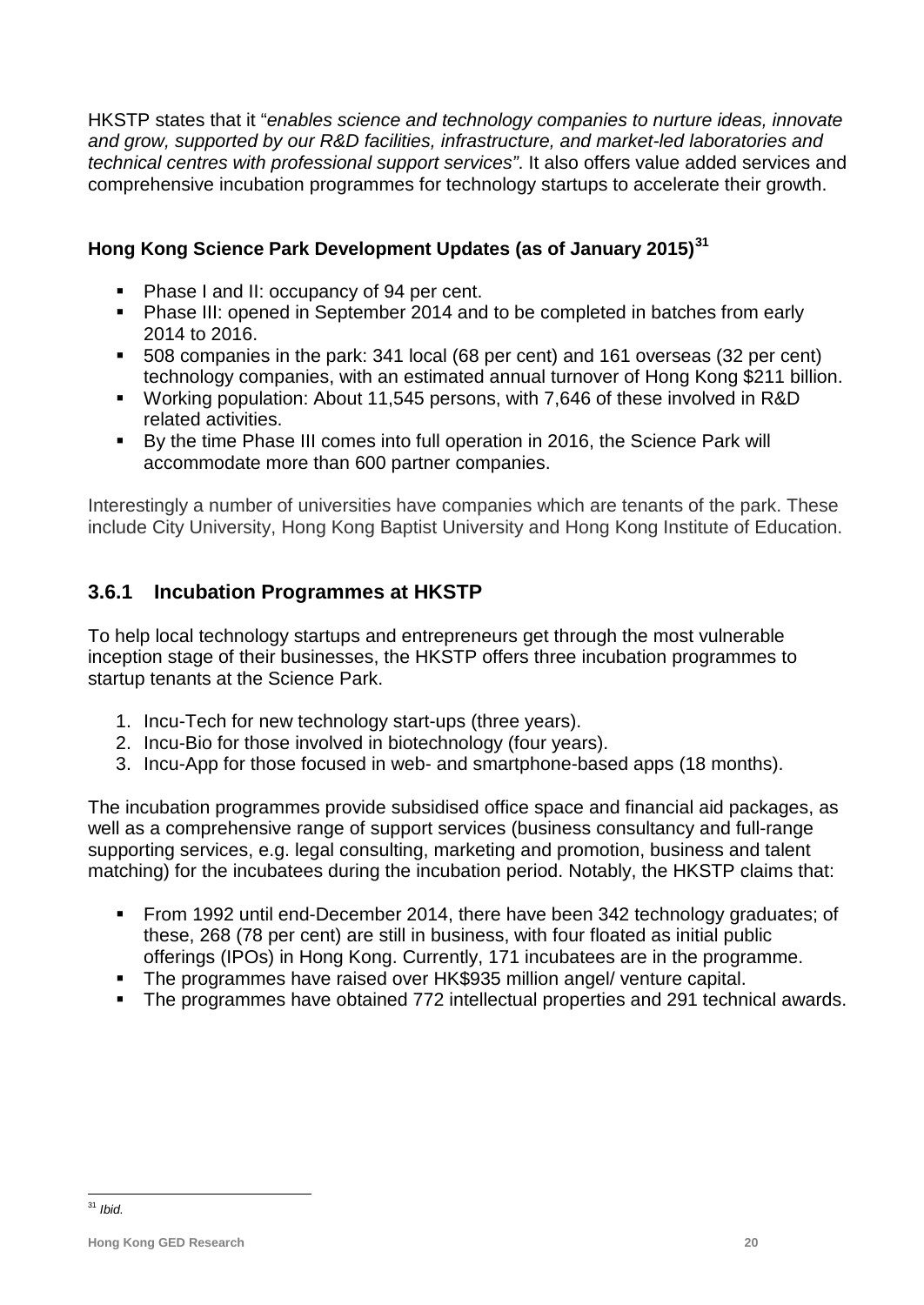# **3.7 Other Commercialisation Related Activities**

Other sources listed on the HK Government website supporting the commercialisation of research are listed below.

| <b>Initiative</b>                               | <b>Description</b>                                                                                                                                                                                                                                                                                                                                                                                                                                                                                                                                                                                                                                                                                                                                                                                                                   |
|-------------------------------------------------|--------------------------------------------------------------------------------------------------------------------------------------------------------------------------------------------------------------------------------------------------------------------------------------------------------------------------------------------------------------------------------------------------------------------------------------------------------------------------------------------------------------------------------------------------------------------------------------------------------------------------------------------------------------------------------------------------------------------------------------------------------------------------------------------------------------------------------------|
| Hong Kong<br><b>ICT Awards</b>                  | Designed to recognise, promote and commend the excellent achievements of ICT<br>professionals and organisations in Hong Kong, supported by the Office of the<br>Government Chief Information Officer (OGCIO), Hong Kong Productivity Council<br>(HKPC) and Hong Kong Trade Development Council (HKTDC).                                                                                                                                                                                                                                                                                                                                                                                                                                                                                                                              |
| <b>ICT Industry</b>                             | Provides timely industry news, trade events information, easy sourcing, marketing                                                                                                                                                                                                                                                                                                                                                                                                                                                                                                                                                                                                                                                                                                                                                    |
| Portal                                          | tools and global business opportunities for the ICT industry.                                                                                                                                                                                                                                                                                                                                                                                                                                                                                                                                                                                                                                                                                                                                                                        |
| <b>HKTDC</b>                                    | Organised by the HKTDC, this expo showcases the newest products and solutions                                                                                                                                                                                                                                                                                                                                                                                                                                                                                                                                                                                                                                                                                                                                                        |
| International                                   | in ICT such as telecommunications, multimedia, the Internet, digitainment,                                                                                                                                                                                                                                                                                                                                                                                                                                                                                                                                                                                                                                                                                                                                                           |
| <b>ICT Expo</b>                                 | computers and peripherals.                                                                                                                                                                                                                                                                                                                                                                                                                                                                                                                                                                                                                                                                                                                                                                                                           |
| <b>HKTDC</b>                                    | Organised by the HKTDC, this expo brings design, brand-management, marketing                                                                                                                                                                                                                                                                                                                                                                                                                                                                                                                                                                                                                                                                                                                                                         |
| InnoDesign                                      | strategy and applied technology companies together to showcase practical                                                                                                                                                                                                                                                                                                                                                                                                                                                                                                                                                                                                                                                                                                                                                             |
| Tech Expo                                       | technologies and commercial designs.                                                                                                                                                                                                                                                                                                                                                                                                                                                                                                                                                                                                                                                                                                                                                                                                 |
| Innovation<br>and<br>Technology<br>Bureau (ITB) | CY Leung recently announced the 're-initiation' of the Innovation and Technology<br>Bureau (formerly the Technology and Communication Bureau). The proposal was<br>approved by The Hong Kong Legislative Council in October 2014. According to the<br>South China Morning Post, the government is seeking approval for HK35 million to<br>set up the ITB and annual funding of about HK\$20 million to support its operation.<br>But there have been objections by opposition politicians in the Legislative Council,<br>who feel that the bureau is a waste of money, and will serve to create new political<br>posts for CY Leung's supporters. A resolution to establish the bureau was due to<br>expire by 14 February 2015: funding was not approved and the future for the<br>proposed ITB remains unresolved. <sup>3233</sup> |

<span id="page-21-1"></span><span id="page-21-0"></span>

<sup>&</sup>lt;sup>32</sup> 'Hong Kong Lawmaker Reveals Plan to Kill Time and IT Bureau', *SCMP*, 11 February 2015<br><sup>33</sup> At the time of writing, the latest news is that a funding request for the proposed ITB has been 'killed off'. 'Leung Chunying hits out at pan-dems after filibuster kills off IT bureau…for now', *South China Morning Post*, 15 February 2015, http://www.scmp.com/news/hong-kong/article/1713600/leung-chun-ying-hits-out-pan-dems-after-filibuster-kills-it-bureau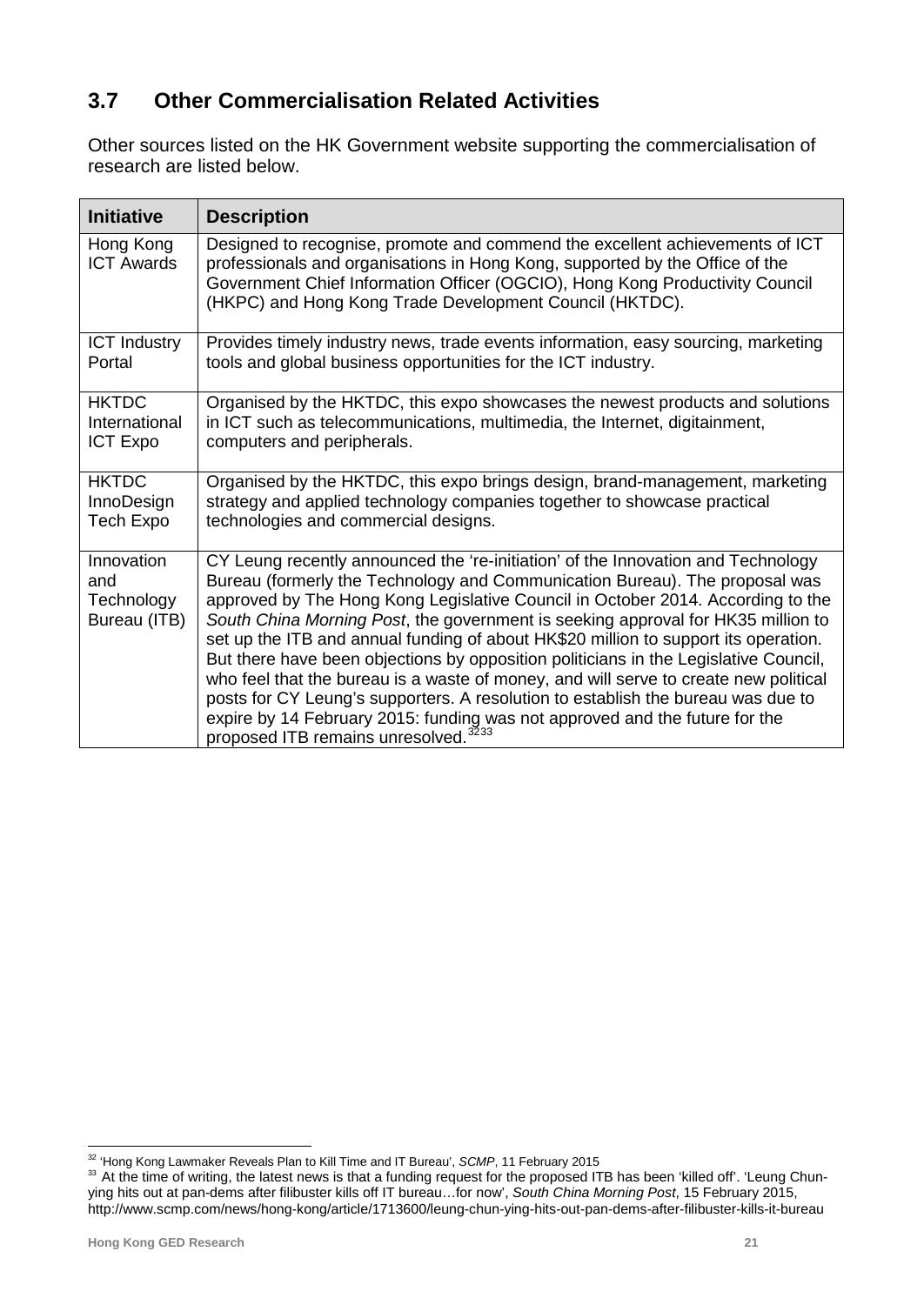# **4 Perspectives on Commercialisation of Research in Hong Kong**

Numerous stakeholders interact with government to advise and influence on policy affecting business-university collaborations and the commercialisation of research. In our primary research for this project, we spoke with senior stakeholders working in the following organisations and institutions to provide insights into the subject.

- Associate Provost, Knowledge Transfer, Hong Kong University of Science and **Technology**
- **Director, Biotechnology, Innovation and Technology Commission**
- **Commercial Director, Anakata**
- Head, Biotechnology Cluster, Hong Kong Science and Technology Park
- **Director, Institute for Entrepreneurship, Hong Kong Polytechnic University**
- **Managing Consultant, ICF International**

We have used the insights gleaned from talking to these industry experts and supplemented them with relevant findings from our literature review to provide an additional perspective on how the process of commercialisation of research is proceeding in Hong Kong. This includes identifying any barriers to commercialisation and some commentary on the impact and effectiveness of government policy in this area.

Throughout this section, we have included verbatim comments from the interviews. We believe that this serves to provide authenticity to our reporting, as well as enabling for a subtlety of meaning that might be lost in summarising the comments. The language used by the articulate and highly experienced respondents who took part in the primary research was not always succinct and there seem to be two main reasons: firstly for some of our interviewees, English is not their first language; and secondly (and even for those respondents who do speak native, fluent English), the enormity of the subject matter and its complexities mean it seemed difficult for them to always provide concise responses.

# **4.1 Overall perspective**

The overall perspective of the commercialisation of research in Hong Kong is that, as yet, activities are fairly nascent with:

- Only a small proportion of GDP going towards research;
- Academics having few incentives to take their research beyond their universities;
- No established industry in Hong Kong that is in need of research; and<br>■ Large amounts of investment money passing through Hong Kong, ver
- Large amounts of investment money passing through Hong Kong, very little of which finds its way into supporting the commercialisation of research.

However, Hong Kong's geo-political distinctiveness, in its 'One Country, Two Systems' relationship with China, offers some very interesting opportunities for the Region to develop into a commercialisation hub.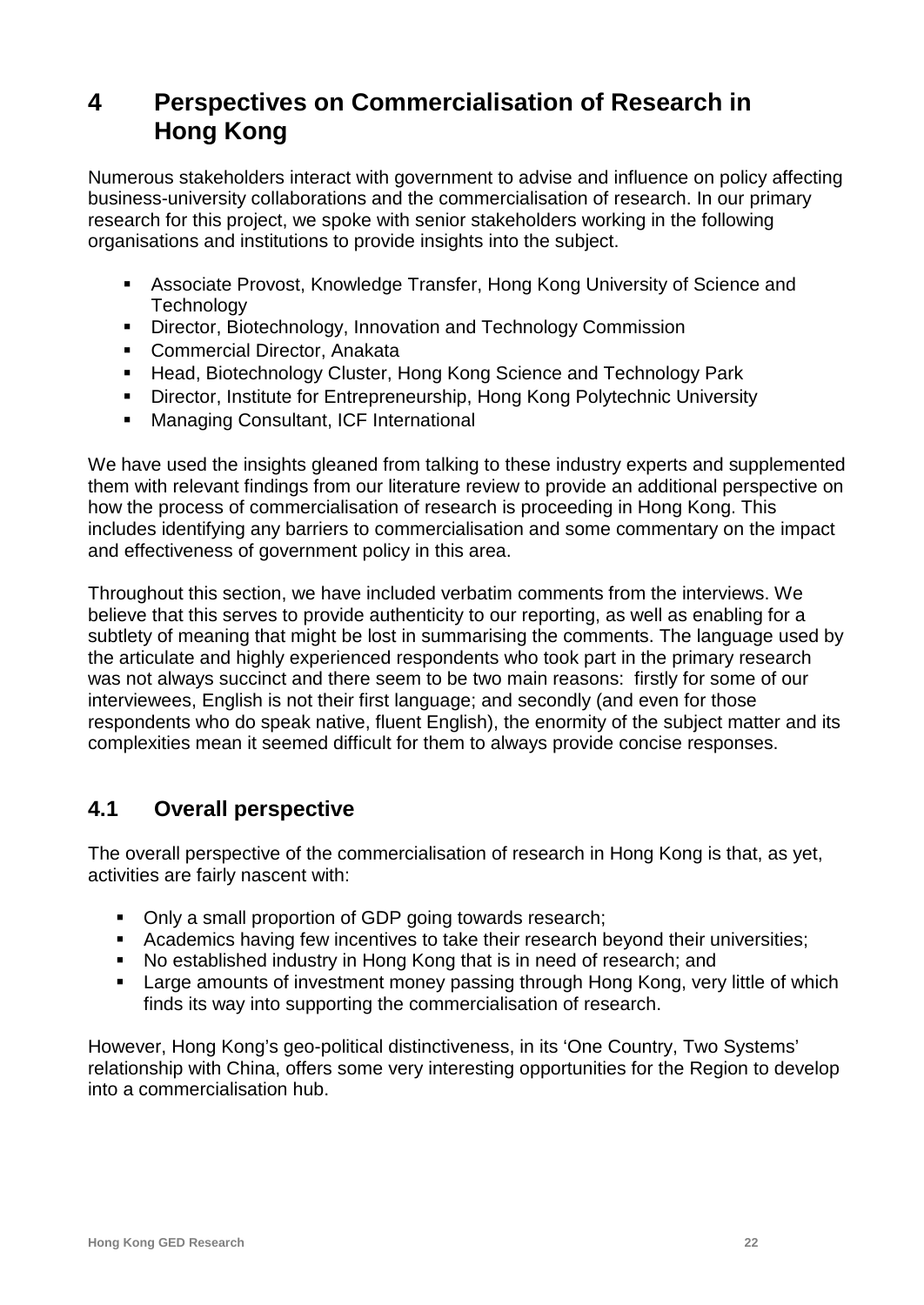Former Chairman of the RGC, Roland Chin Tai Hong, has said that Hong Kong is unlikely to move ahead of others in technology research until industry funding increases. [34](#page-23-0) "*Our talents are not competitive enough, our size is small, rent is high and our labour cost is high*.*"* He also pointed out that that the majority of research graduates in Hong Kong's universities come from the Mainland.

This comment was echoed in our interviews, with many of our respondents saying that the government had not, to date, taken a sufficiently strong lead in the area of the commercialisation of research.

Government reporting on the topic of Hong Kong's current status is fairly positive, but also acknowledges that there is room for improvement.

*"Generally, Hong Kong positions well on many of the general characteristics of a Knowledge Based Economy. We have excellent ICT infrastructure and our favourable business environment provides confidence to businesses. Our people are increasingly equipped in terms of knowledge and skills. Nevertheless, there is still room for improvement. We need to strengthen our innovation capacity to fully exploit advanced technologies. To sustain the momentum of economic growth and continued vitality, we need to embrace a culture of continuous learning and improvement both at the individual and the organisational levels." [35](#page-23-1)*

Combining these factors, it appears as though there is not yet an established ecosystem to support the commercialisation of research in Hong Kong. However, the Hong Kong Government has indicated its desire to build such a system and is in the process of attempting to upgrade the status of the government entity responsible for technology and innovation.[36](#page-23-2)

# **4.2 Supply Side Considerations**

#### **4.2.1 Academic Reward System**

One of the key reasons behind Hong Kong's relatively poor record in the commercialisation of research is perceived to be the reward system for academics, which is characterised by many of our respondents as placing too much emphasis upon the publication of papers and not enough on the impact of research.

#### *"The focus of the funding in academia prioritises academic merits and the theoretical over the practical."*

In terms of the organisation and management of its academic structures, Hong Kong is described as tending to follow the British system. Hence, any changes in the way that the UK manages, for example, the funding of its institutions are likely to be echoed in Hong Kong, albeit some time afterwards.

<span id="page-23-0"></span><sup>&</sup>lt;sup>34</sup> 'Research lacks industry support, expert says', South China Morning Post, 7 January 2013<br><sup>35</sup> Census and Statistics Department, Op. Cit.<br><sup>36</sup>As per earlier comments, the future of the proposed ITB remains unclear.

<span id="page-23-1"></span>

<span id="page-23-2"></span>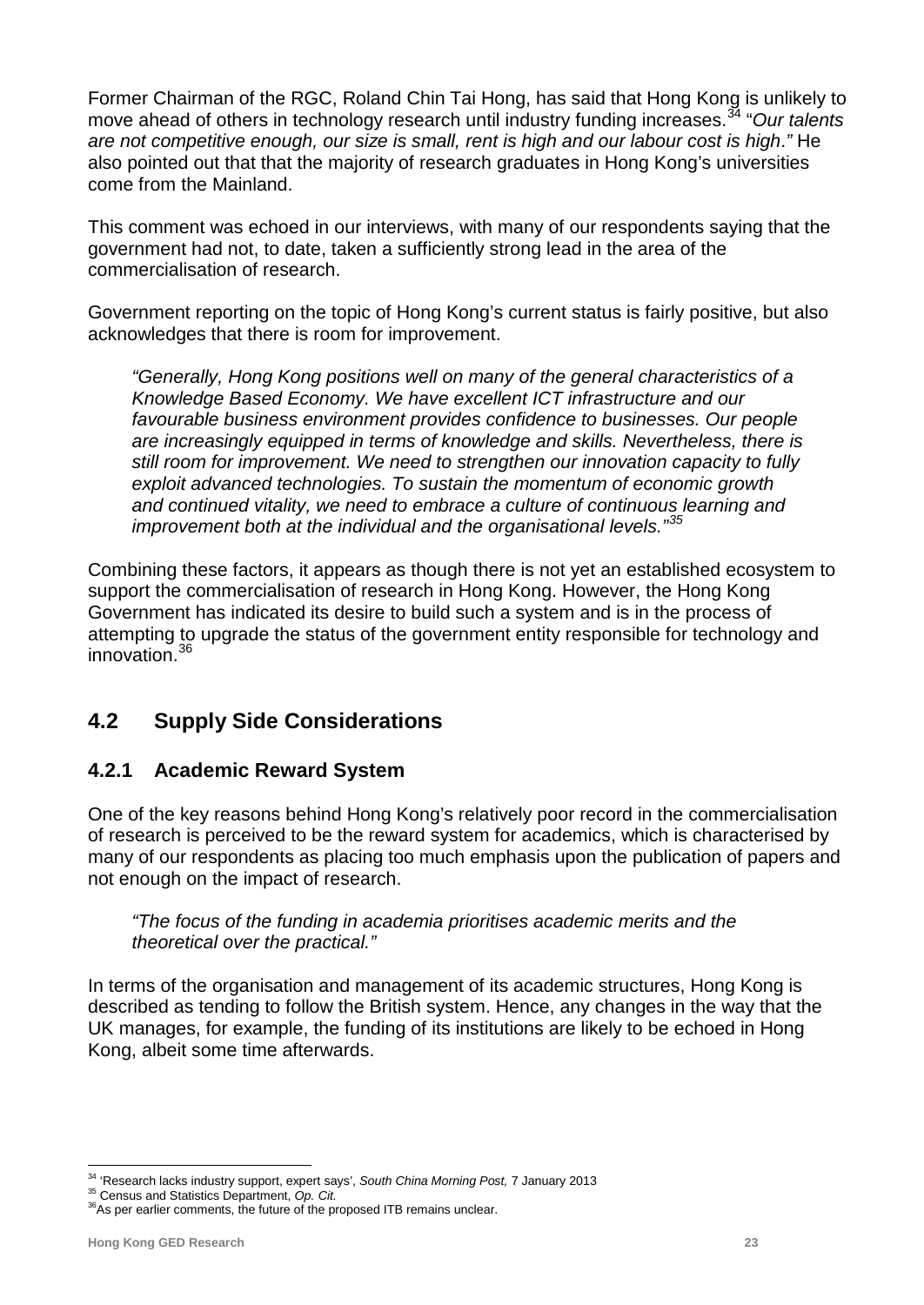*"I would actually blame it on the RAE (Research Assessment Exercise) system – the British system in which the professors are only attuned to gaining grants from the government and it's only based on publication. There's not enough emphasis on the commercial application."*

*"The HE assessment cycle, comes from the British initiative – so six years after whatever is practised there, it filters through here."*

Currently, according to our respondents, the appraisal system did not incentivise academics to become involved and form links with business and, in turn, commercialise research.

*"How do you assess people that affects their behaviour? How do you reward people? So far, in the universities, the resources provided by the government is based on only two things – number one is the number of students, which is student quotas [allocated] by the government to the individual universities. That comes in for the bulk of the operating fund. The other one is called research excellence or research performance which has been traditionally based upon your papers published. Nothing will change until you change the performance appraisal of the academics to include knowledge transfer and commercialisation, for their funding but also for promotion."*

*"There's a huge gap in understanding. Academics are smart, they know what they want and they do what they want to do. At the moment, they're not taking the commercialisation aspect too seriously. And there's no penalty for not doing so."*

*"The university professors would still be able to come in, present good project proposals that the [ITF] panel or the assessors would consider or 'This is innovative, let's give it a try'. But at the end of the day, they don't really measure commercialisation as a very stringent requirement of the outcome. So if you have some dissemination to the industry, somebody from industry who is willing to take it up and have a look, that would be wonderful. But if not, then that does not act to its detriment of the research team who were granted with all this Information Technology Fund."*

It was acknowledged by a number of our interviewees that that not all academics would or should, in addition to their academic skills, necessarily have an entrepreneurial vision and/or the entrepreneurial drive, even if they are incentivised to do so.

*"[There is a need to] change the performance appraisal system of the academics so you also put in commercialisation and knowledge transfer as 'brownie points' to get promotion. Of course, you can never make it mandatory because academics by their career are not supposed to be good technicians. If they were good technicians, or professional, they wouldn't become academics. Academics should be allowed the academic freedom, so they can remain creative and innovative: they do not have to pack [direct] every output that they can generate to the economic value of society."*

However, it was highlighted by a number of interviewees that, just because academics might lack these entrepreneurial skills, their ideas should not go to waste. And in the absence of entrepreneurial academics, the challenge is how to actually take these ideas and commercialise them.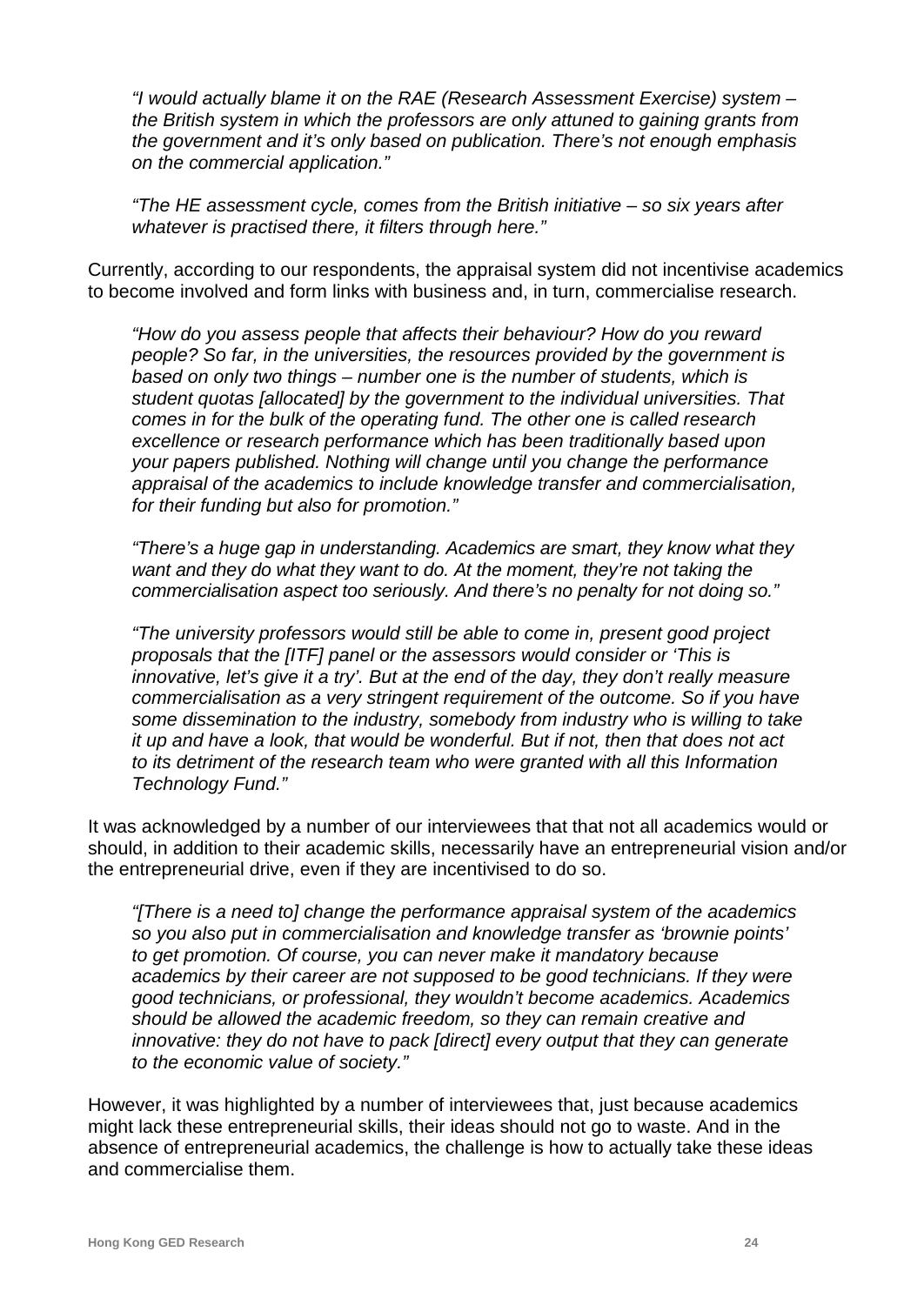*"There are scholastic researchers who are really good at doing their research in the lab and so we don't force them to be an entrepreneurs. But what they do, then at least it should be released to someone who can [commercialise it]."* 

Overall, there was perceived to be few linkages or relationships between Hong Kong's researchers, particularly those in the Research Institutes, and the business sector.

*"By and large, the 0.7 per cent research money that's part of the GDP gets circulated around the higher education and some of it goes into the Science Park and the Research Institutes established by the government. But these institutes, by themselves, they do not have very, very solid research connections with the industry."*

There have, reportedly, been moves towards reflecting the new REF framework (Research Excellence Framework described in the report on the UK), and changing the grants structure to include an element that assesses impact. More generally, one of our respondents reported that there is increasing recognition amongst academics to consider their output in terms of more than just citations.

*"We go to conferences and are more aware of impact and reputation. They are starting to realise that their success is being judged on how well they are judged on KT not just academic criteria."*

#### **4.2.2 Basic versus Applied Research**

As we have seen in other countries, there is a concern in Hong Kong that academics (and institutions) should not lose sight of the types of fundamental research that might drive innovation.

Indeed, respondents spoke highly of the quality of the basic research that is currently generated in Hong Kong's institutions.

One respondent was particularly adamant that the universities should not lose their focus on basic research and that it was up to individuals whether they wanted to pursue the application of their findings.

*"Technology must be based on good science. For this we must have a stable and large source of funding. It is good for the UGC to continue to focus on this basic support of science but some of this science must lead to a practical application and to an interface with the industry. That is why we have the ITF – to fill the gap. Some of them are just not interested in application – they want a Nobel Prize and to stay in a uni. Now, in Hong Kong, the RGC are well positioned to do that and we [the ITC] are trying to establish a seamless connection for the major RGC programmes. They have theme-based programmes – and when they are close to application, they can refer to us. We will take over the later stages."[37](#page-25-0)*

<span id="page-25-0"></span> $37$  The Innovation and Technology Council (ITC) distributes the funding from the Innovation and Technology Fund (ITF)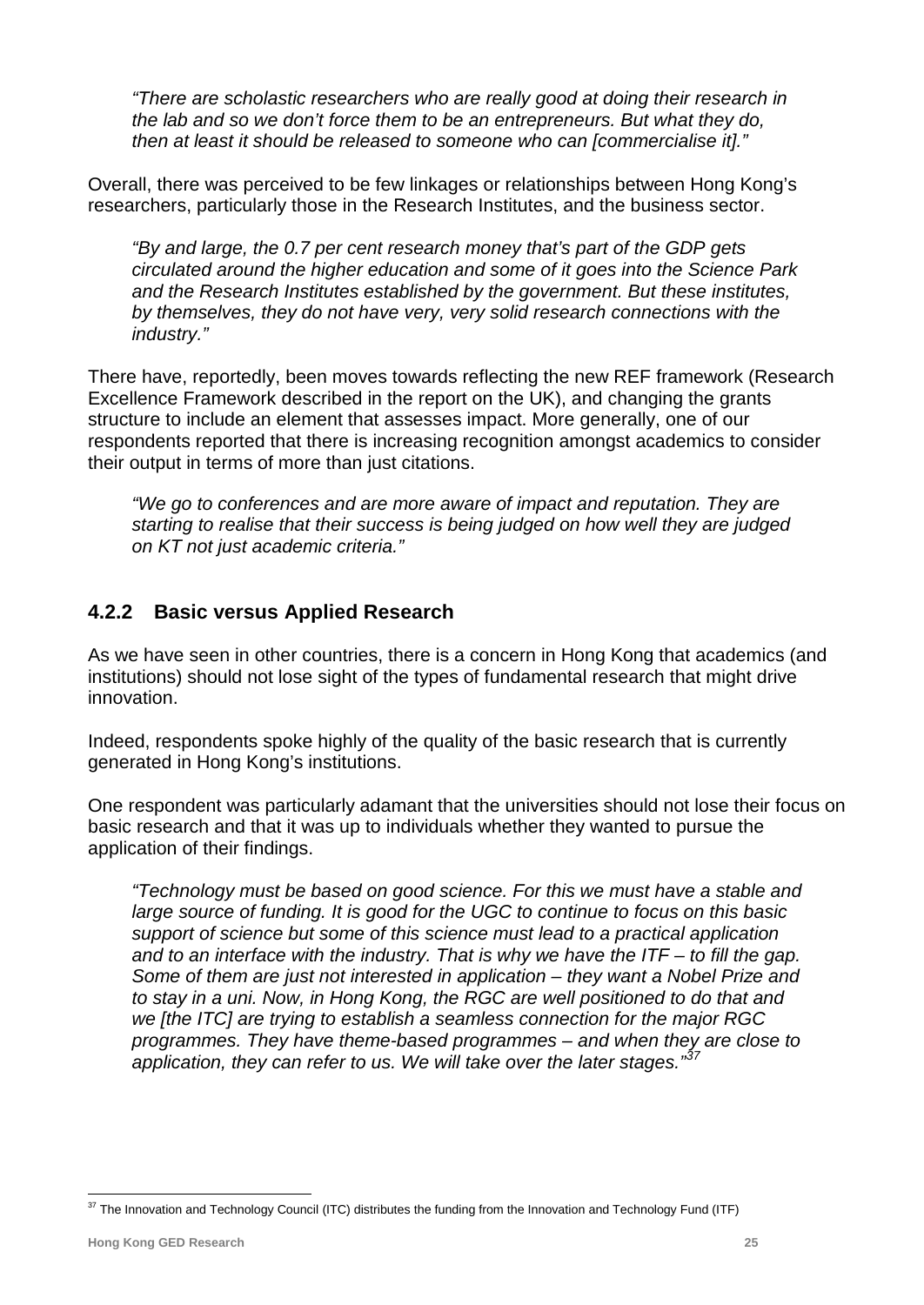# **4.2.3 Technology Transfer Officer (TTOs)**

The role and effectiveness of TTOs was sometimes queried.

*"In Hong Kong most, if not all, of the TTOs' [staff], I can bet that none of them have worked in the industry. So how would you expect them to be able to guide the professors in terms of what to do? None of them would have a patent that has been produced to market so how can they advise?"*

#### **4.2.4 UGC Funding**

While there was some money coming from the UGC to help build commercialisation activities, those more closely involved with Technology Transfer Offices said that it was a pittance compared to their overall budget.

*"In Hong Kong, UGC is giving a only a bit more beyond lip service – for our operating budget of HK\$5bn we received all together from the government HK\$11m in knowledge transfer funding."*

#### **4.3 Demand Side Considerations**

Our literature review combined with the insights provided by our interviewees indicated that there are perceived to be various problems from a demand side, but also potentially some great strengths.

#### **4.3.1 Local and Cross-border Absorptive Capacity**

Perhaps the greatest distinguishing feature of Hong Kong's current and potential role as a commercialiser of research is its location on the border of Mainland China, right next to one of the world's most intensive manufacturing regions.

Locally, within Hong Kong, we were told, there was very little in the way of manufacturing, instead Hong Kong has tended to rely on using the demand for innovation combined with the manufacturing capacity over the border, in Shenzhen and the rest of the Pearl River Delta.

We understand from our interviews that Hong Kong residents are likely to own up to 60,000 around businesses in the Pearl River Delta.

*"The interesting thing is that you have a technology in Hong Kong, you partner with a manufacturer in China: you see more and more of those cases – mainly because there is already an industrial partner to do the translation."*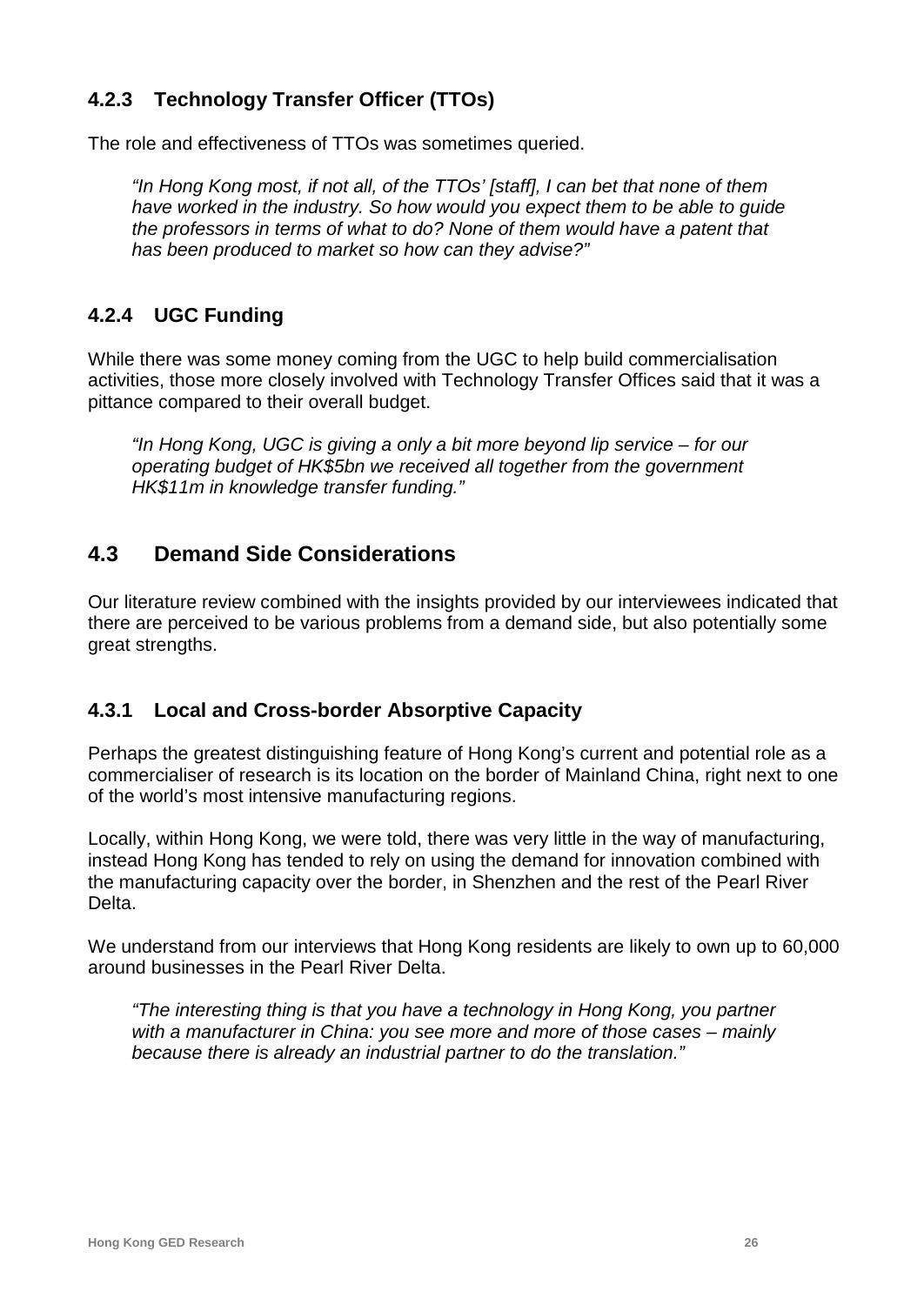#### **4.3.2 Unique Geo-Political Position**

Overall, its geo-political position was considered to be a great advantage for Hong Kong in the commercialisation of its research.

*"I think the clear uniqueness of Hong Kong is that it belongs to China and yet it's not China. We understand the attitude and the atmosphere and the psychology here: 'One Country, Two Systems'. That makes it distinct."*

*"We are in a lucky situation in that we are close the Mainland and we are also encouraging local researchers to look at technology transfer with the Mainland pharma companies. There's a larger number and many of them are going out to seek and buy projects."*

The suggestion is that, with a coordinated economic development policy and through providing business facilitation, part of the Hong Kong economy could be turned into the kind of commercialisation seen in Silicon Valley, Boston and the 'Research Triangle' of North Carolina.<sup>[38](#page-27-0)</sup>

*"What Hong Kong technology entrepreneurs really need is improved access to starting and owning technology businesses on the Mainland. That is the bridge to the Mainland that Leung is really seeking. Foreign investment laws should be changed so that Hong Kong permanent residents do not need a Mainland partner and will be considered domestic entities when conducting technology business on the Mainland. This would represent the single most important breakthrough for allowing Hong Kong technologists to flourish." [39](#page-27-1)*

Indeed, a number of our respondents referred to the recent news that the Swedish Karolinska Institutet will be establishing a research base in Hong Kong after a US\$50 million donation was made by a Hong-Kong based businessman.<sup>[40](#page-27-2)</sup> The Ming Wai Lau Centre for Regenerative Medicine will comprise two nodes, one in Stockholm and one in Hong Kong, allowing scientists from Hong Kong, China and around the world to work together in an independent research environment under the auspices of the Institutet.

More specifically, Hong Kong is also interesting from an intellectual property (IP) perspective, based as it is upon the British conventions in such matters, a system that is for many multinational businesses more familiar and reassuring than its Chinese counterpart.

*"One of the advantages we enjoy as 'One Country, Two Systems', we follow the British Common Law. We don't follow Chinese Law. It means that you're being protected by a system that is more palatable to the Western countries. On the other hand, because for the IP in China, all applications would only count if executed in Chinese and that's a disadvantage for a lot of outsiders. Here in Hong Kong, with a bilingual system, this sort of legal document putting in place is very common. And because we are kind of China and yet not China, you find a lot [of businesses] can put in a statement where the litigation place can be and they choose Hong Kong."*

<span id="page-27-0"></span><sup>&</sup>lt;sup>38</sup> Alan Lung (2011) Hong Kong's Innovation and Technology Role in Mainland China's 12th Five Year Plan, Asia Pacific Intellectual Capital Centre Whitepaper #7, March 2011

<span id="page-27-1"></span><sup>&</sup>lt;sup>39</sup> 'Hong Kong's tech dreams tied to unrestricted mainland access', Peter Guy, *South China Morning Post*, 22 February 2015,<br>http://www.scmp.com/business/economy/article/1721249/hong-kongs-tech-dreams-tied-unrestricted-ma

<span id="page-27-2"></span>http://www.sciencebusiness.net/news/76893/Karolinska-Institutet-establishes-research-base-in-Hong-Kong-and-China-after-recorddonation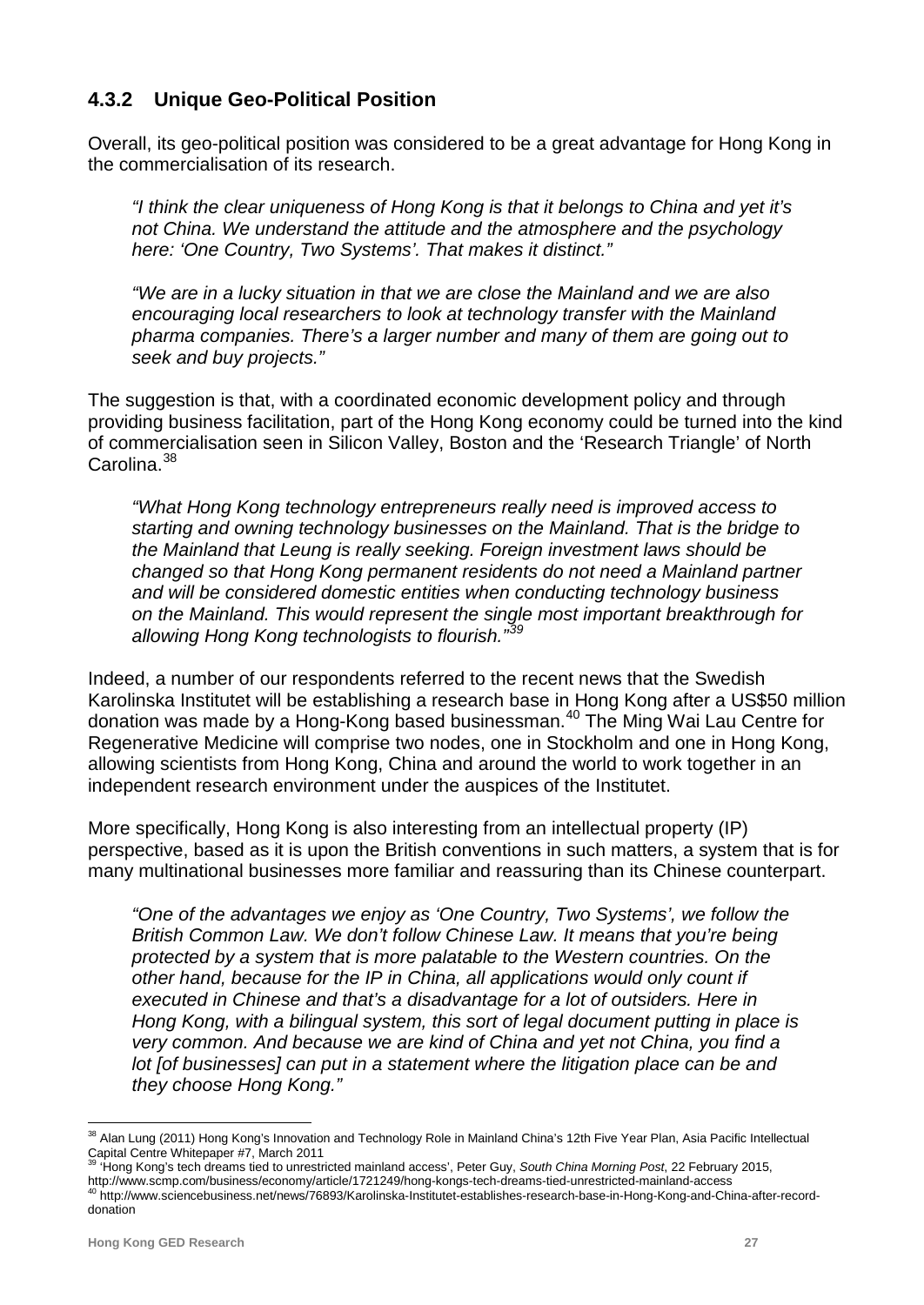## **4.3.3 Venture Capital (VC)**

As one of the world's leading international [financial centres,](http://en.wikipedia.org/wiki/Financial_centre) Hong Kong is well known for the significant and growing amount of investment money that flows through its markets. For example, the amount of money flowing into Hong Kong rose 47 per cent to \$640 billion during 2012 to 2014.<sup>[41](#page-28-0)</sup> However, our research suggests that only a very small proportion of these funds is invested in local businesses and initiatives.

*"There is lots of money swilling around and most of it goes into property. It lacks that community of angel investors, early stage venture capital. It's an area that is likely to need a publicly funded kickstart."*

Reasons suggested by our respondents included:

- Businesses based in Hong Kong tend to be multinationals that are not involved in technology and innovation;
- The returns are not perceived to be high or fast enough; and
- Without a critical mass of startups, VC tends to look elsewhere.

Despite having perhaps the large number of funds in Asia, a paper by Au and White on the topic of venture capital in Hong Kong shows that its performance in terms of financing new technology-based firms in Hong Kong has been low.<sup>[42](#page-28-1)</sup> This supports what we were told in our interviews that, in effect, Hong Kong investors have a short-term orientation towards investment.

*"The money in Hong Kong is smart money. It's looking for high returns and fast returns. That doesn't go well with venture investment in university research."*

*"What is more needed is the capital pool that is willing to invest in early stage and, to be honest, a more riskier class of asset: venture investment and capital. The difficulty is that there are not so many investment startup opportunities, so they tend not to look too hard at the startup environment in Hong Kong."*

One respondent we interviewed compared the short-term perspective of investors and government in Hong Kong with the situation in the US, where so much technological development had come from military R&D and is undertaken with a long-term view to its impact.

*"The investment has to be long-term and it has to be significantly higher. This is why policy and government determination to create this is important, because if you look at the high tech industries in the US, a lot of the technologies were initially developed for military application and those came from the defence budget. There is no real measure on what is the return on investment upfront. It was a long-term investment for the entire society. And that view, frankly speaking, needs to align with the political system in Hong Kong as well, because if you invest in something long-term, you're not in office anymore by the time the return comes."*

<span id="page-28-1"></span><span id="page-28-0"></span><sup>&</sup>lt;sup>41</sup> Asian cities attract more overseas money than Switzerland, Jeremy Grant, *Financial Times*, February 2015<br><sup>42</sup> Au and White (2009), *Hong Kong's Venture Capital System and the Commercialisation of New Technology*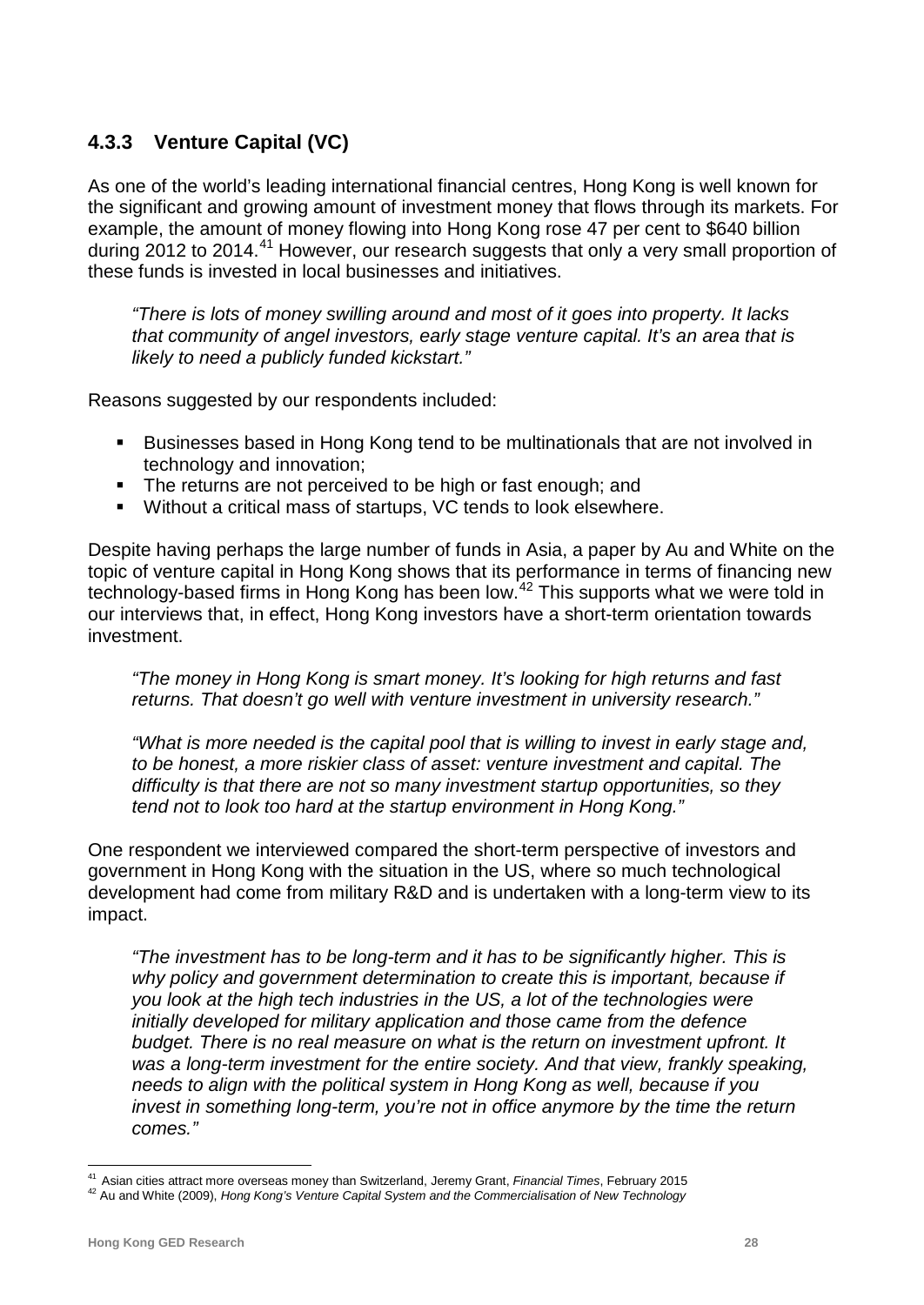As Au and White describe, in stark contrast to the so-called 'classic' model that emerged around Silicon Valley in the US, venture capitalists in Hong Kong tend to avoid early-stage investments and seldom nurture early-stage ventures that are commercialising new technologies. Instead, they embrace a relatively short investment horizon and much lower risk threshold.

While such proclivity is apparently common among VCs in Asian countries, Hong Kong being a financial centre, creates a subtle but powerful tendency for local VCs to see investments as financial 'pure plays'.

However, a range of factors have obstructed the emergence of a new paradigm of technology-focused investing, including missing links and mismatched features of the institutional structure, investor cynicism towards technology investment, and a lack of mutual collaboration among key stakeholders (for example, between angel investors and the VC community).

The Au and White study outlines the factors that inhibit the effectiveness of VC in supporting the commercialisation of new technology in Hong Kong. Some of these factors are listed below.

- Government policies have been formulated with banks and traders in mind, embedding a short-term, quick return attitude across society.
- **Most venture capitalists have accounting or finance backgrounds and adopt** the attitude that they are "out to make money", rather than to nurture new technology and ventures that could have a major impact on an industry or even the world.
- Many of Hong Kong's new firms are family businesses. These first-generation entrepreneurs are happy with the local market and business practices. They veer away from transparency, guard their ownership very carefully, and tend to use insiders, rather than professional managers (who were not available in the past).
- While some second generation leaders of family businesses and the new generation of entrepreneurs may be more open to new ideas and transparent practices, the small local market, high costs, lack of advanced technology, scarce startup capital and a shortage of capable entrepreneurial teams make technology ventures more difficult to establish than non-tech ventures. In sum, although Hong Kong is famous for its entrepreneurial spirit, high-quality technology startups are rare.

Au and White propose various policy options to address these shortcomings.

**Stimulate more VC funds with a longer time horizon and greater focus on new technology commercialisation.** One way is to encourage long-term investors to become limited partners of VC funds. The government should channel university endowment funds and other government funds to VC funds since their longer time horizons are compatible. This should also attract more foreign funds and, at the same time, reinforce Hong Kong's position as a financial hub. The government may learn from overseas experiences and sponsor investors to form new VC funds that focus on technology startups, incorporating features such as:

- **Employing technology experts to administer the funds;**
- Giving full autonomy to the VC companies on investment decisions; and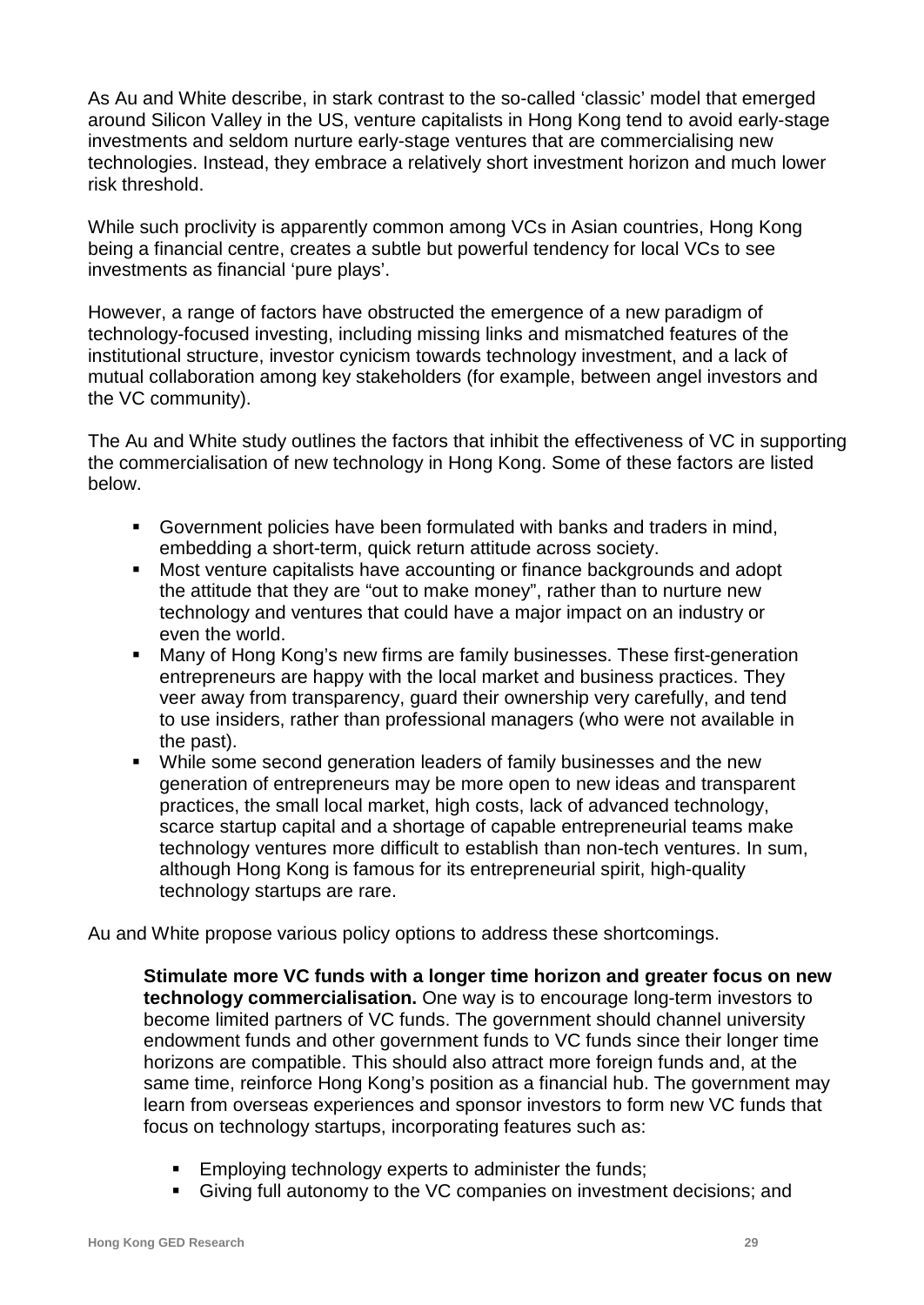Providing strong incentive on the 'upside' for the funded companies (i.e., the possibility of within a median period, of purchasing the government's share) but no downside 'guarantee' of losses.

#### **Develop professional training and qualifications for investment advisors in the VC and private equity industry, angel funds, and private companies.**

**Stimulate angel investments.** Expand and professionalise angel investment by developing guidelines, successful/failure case studies and templates for documents, such as term sheets.

**Establish Small Business Investment Companies (SBIC)-like programme to stimulate investments in small technology businesses and help to fill the equity gap.** The Enterprise Capital Funds of the UK was modelled on the US experience and has been considered a success. A similar programme should be implemented in Hong Kong. In essence, the government will solicit competitive bids from qualified individuals (or companies) for plans to invest in small private companies (range HK\$1M to HK\$15M). The government will match up to twice the amount raised by the bidder to form a fund, but will take a smaller share of the profits and an equal share of the losses. The investment period must be longer than two years.

**Diversify the backgrounds of the general partners of VC firms.** Encourage the VC/private equity firms to recruit special partners who are retired or cashedout entrepreneurs to complement the jobs of general partners who tend to have an accounting or financial background.

**Create attractive exit points for investors such as new Initial Public Offerings (IPOs).**

# **4.4 The Need to Develop an Ecosystem**

#### **4.4.1 The Current Situation**

Overall, the research points to Hong Kong currently lacking the kind of well-funded and developed ecosystem that leads to the maximum value being exploited from good ideas and nurtures the effective commercialisation of research.

*"There is the ITF: it promotes collaborative university business efforts – and as I say, we're at the start of the process…when you compare the funding for the basic research through the UGC and then you look at the funding for more downstream activities, it just doesn't compare with what's being spent in say the UK, Korea and Finland."*

*"Hong Kong is not very good at commercialisation. There's no lack of creative ideas. But if it wants to take on a pipeline to make it into an actual business, it doesn't have a very good system to start with."*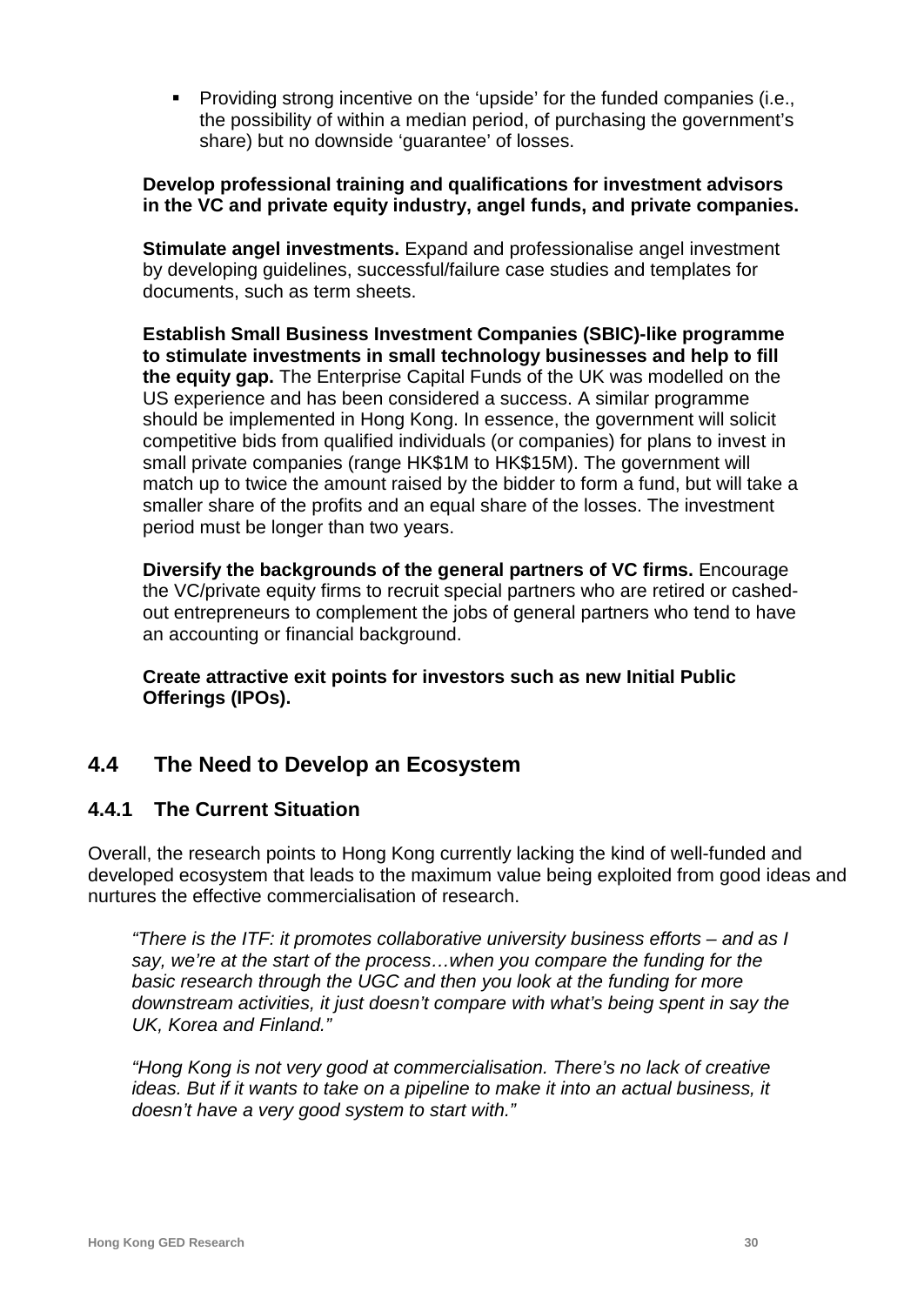*"In addition to the scale of the funding through ITC being quite small, it's quite piecemeal. And in some other economies, you see much more proactive and collaborative attempts by industry and universities to agree research agendas in particular areas. So that kind of strategic approach to developing these applied research agendas, it's still in the early stages, we don't have the formal processes in place yet."*

A contrast was drawn with what was perceived to be happening in South Korea. (We report in greater depth on the situation in South Korea in another section of this report.)

*"In Korea, you see that the government body that is the equivalent of ITF, it has a long-range technology forecast. They devote massive resources to it – for each of the areas they have identified, they have a whole research centre taking care of it, investigating what will be emerging and how their own industry will fit into that technology trend. They are taking a 3, 5, 10-year technology perspective. So the Samsungs and the others know what is coming up and will have it mapped out. It's that kind of approach that has transformed Korea and enabled it to catch up so quickly to the Japanese."*

Another issue raised in the interviews was the lack of a track record in terms of universitybusiness collaboration. Even the institutions which did have relationships found that businesses tended to approach them to help with incremental, rather than fundamental, changes.

*"The Hong Kong Poly U is actually the forerunner in terms of tech transfer and commercialisation. Not that it has a lot of better technologies; it's just because of the heritage, that we work inside with the community. But the people are actually coming to the university to look for problem-solving or some kind of enabler, so they can make their conventional business model more competitive rather than looking for something disruptive or that could jump start a new business idea."*

With neither the supply nor the demand side being particularly strongly developed, respondents are unsure whether the focus of efforts should be upon the demand side, i.e. taking steps to facilitate business involvement – or the supply side in getting universities to push out their ideas. One respondent thought it was likely that if the universities were more proactive, then it might be the trigger to get businesses involved.

*"It's a bit chicken and egg…The impression we get is that with a more proactive and strategic research agenda coming form the universities, there would be that demand from industries."*

Others disagreed, believing that it was up to the demand side to be more involved.

*"It is a push and pull. Unis they push, they always have these ideas – whether it is a feasible idea, whether it can be realised, it's a pulling from the industry – we have to strengthen the links between them. I'm not worried about the pushing part – academics don't realise that many of their ideas are not feasible. But to make it work, we have to collaborate and facilitate more interaction, so there are more ideas and we get early contact between them – so that the users can provide the input, so they can polish the ideas…The earlier participation – some uni professors they admit to us that they welcome the early participation of industry – helps them refine their idea. Make it more practical from the beginning."*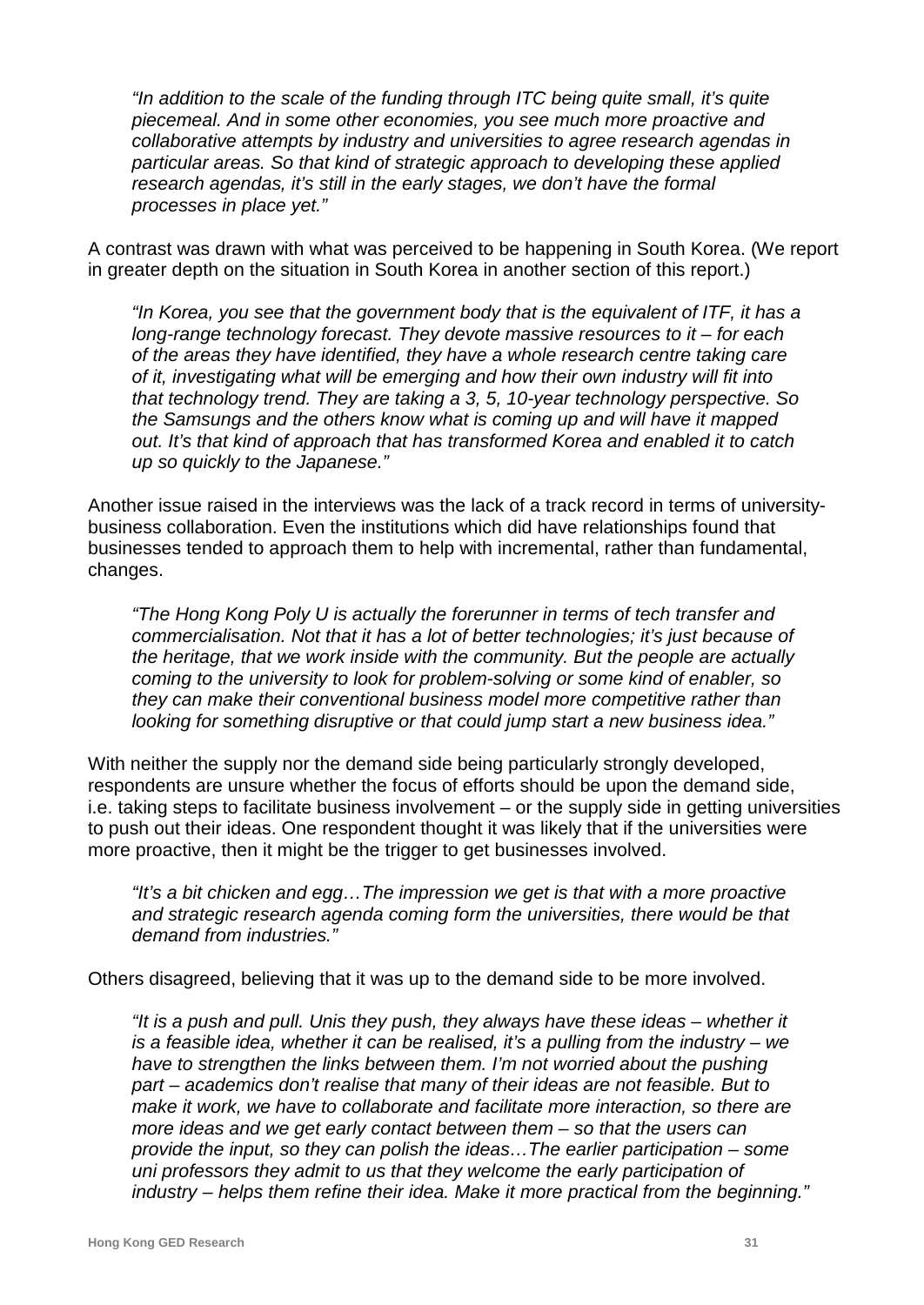A few people were of the opinion that it was better for outsiders – be they businesses or intermediaries – to make links with academics and to help them consider how their ideas might have practical application.

*"We need to be persuasive of academics that this a doable route. If we can commit time and resources into a company venture, then the next step is to find the first bucket of seed funding, whether it's from government or from a private angel – whereas these academics would only be amenable to the classic grant system."*

Sometimes, it was not just one idea but rather the combination of a few good ideas that presented the most opportunities. Ideally, a commercialisation ecosystem would provide the mechanisms to bring those ideas to come together.

*"Recently I met with two startups. Each, on their own, has low to mediocre appeal to companies. But if you could combine the two, if you could have the right entrepreneur to put into a grand idea ambition – it's that which is most important. And the other is execution, of course. But you need the visionary to put them together."*

Local media reports that potential investors see Hong Kong as lacking in attractive investment opportunities, with investors preferring instead to look for opportunities on the Mainland with perceived much larger returns.

*"For the past few years, many venture-capital fund friends have complained that they cannot find good companies to invest in. Hong Kong is already the regional home of many of the world's largest venture-capital firms, but ironically dealmakers from those firms rarely want to spend their time in the city for work. Instead, they travel around the Mainland looking for what they hope will become the next Alibaba. Many venture-capital professionals do not see Hong Kong startups having the potential to grow their business to a market size that would be big enough to generate a decent profit." [43](#page-32-0)*

# **4.4.2 What Could and Should Hong Kong be Doing?**

The question naturally arose in some of our interviews: if Hong Kong is really so lacking in the ecosystem required to commercialise research and has a successful economy why does it need to build one?

Respondents provided various reasons including:

- The need to develop technologies that would be useful to Hong Kong;
- The need to ensure social mobility and/or employment opportunities in the future; and
- **The need to encourage smart people to come to/stay in Hong Kong.**

<span id="page-32-0"></span> <sup>43</sup> 'Can Hong Kong be a dream city for start-ups to scale up?' George Chen, *South China Morning Post*, 22 February 2015, http://www.scmp.com/business/companies/article/1721246/can-hong-kong-be-dream-city-start-ups-scale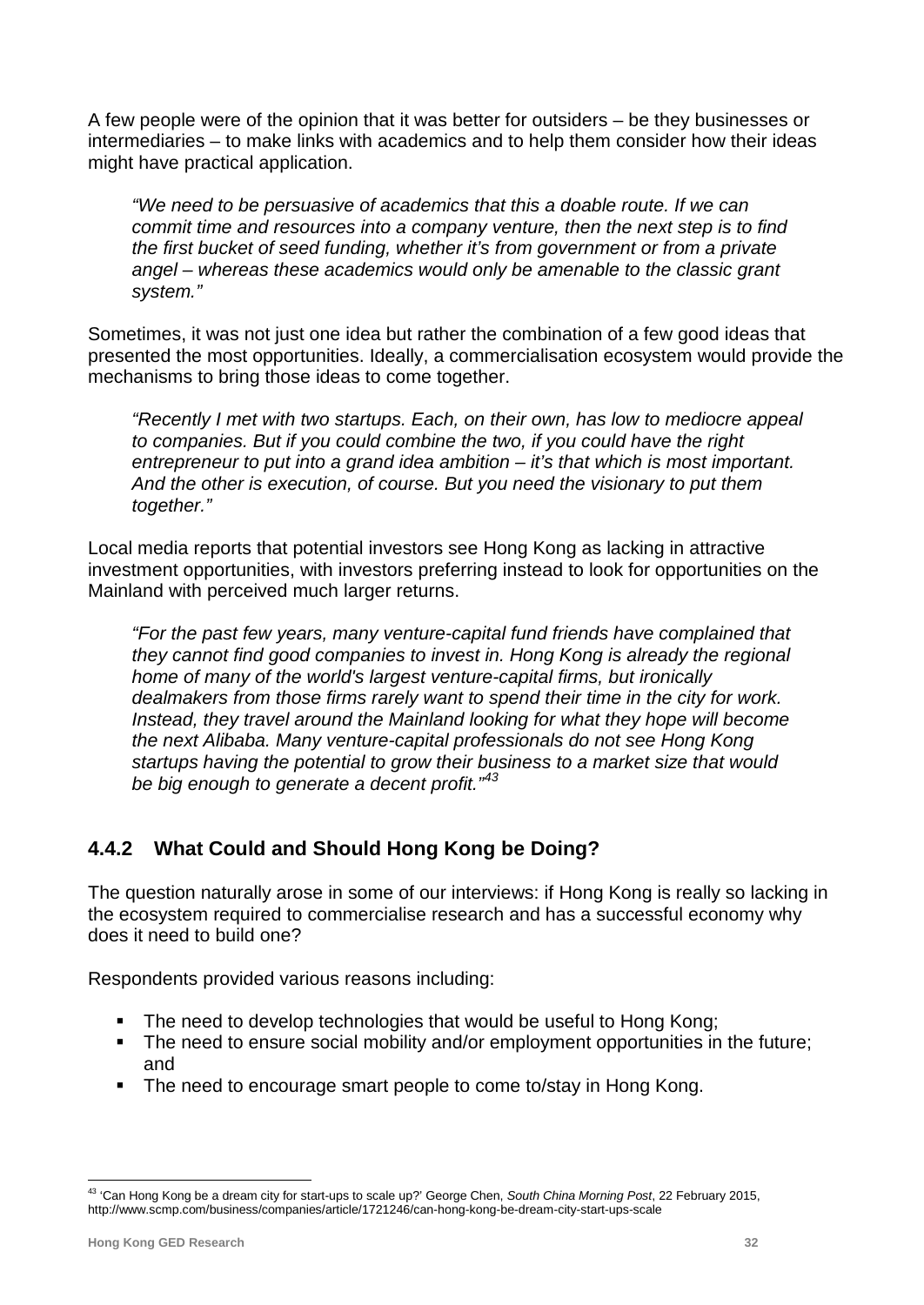*"To improve the social mobility of the young people…there is an issue about the frustration of the people, whether you are highly educated or you are just like the people with secondary education, the upward social mobility is very limited."*

*"Hong Kong is a small place with only 7 million population. We don't have a large manufacturing base. We do need science and technology, otherwise we are only relying upon our financial base. We do have a high standard in the university. But then, without the industry to keep them here, some of the smart people go away – it's a brain drain – so we are trying to encourage more international collaboration and especially with the Mainland."*

The question still remains though as to whether Hong Kong has the critical mass to become a technology hub and/or the expertise and drive to develop the ecosystem required to effectively commercialise research. As one commentator characterises it:

*"University‐based researchers keep using government money to invent and develop technologies and end up selling the results cheaply to Mainland and international companies. Hong Kong must be proactive – identify and design an appropriate strategy and the supporting implementation policy and measures to make things happen. Hong Kong must also focus on its core strengths – the essential attributes and competitive differences that Mainland China and the rest of the world cannot duplicate easily." [44](#page-33-0)*

## **4.4.3 Kick-starting an Ecosystem**

Some respondents described measures already taken by the Hong Kong Government to kick-start the commercialisation process (and outlined in our review of Hong Kong's current policy offerings).

*"The ITC has a new one called the Techno Start-Up Fund. It's up to the uni to identify startup companies that each uni would like to help and they can use the funds to nurture these startups. It just kicked into gear this year. This year, we are definitely seeing a move to kick into base some of the all-important steps. But in terms of a real ecosystem, if you were to measure what a real ecosystem was, then you know we still have a long way to go."*

One of the problems is perceived to be that there has been no Minister, Department or official with sufficient clout to head up the kinds of changes required to build an ecosystem.

*"There's no one in the government with an innovation hat on…beating the drum."*

However, with a recognition that other parts of the world are moving ahead (Singapore and Korea were most likely to be mentioned in Hong Kong), steps are being taken to address this shortfall – see the following section, as well as other initiatives mentioned throughout the report.

<span id="page-33-0"></span> <sup>44</sup> Lung, *Op. Cit.*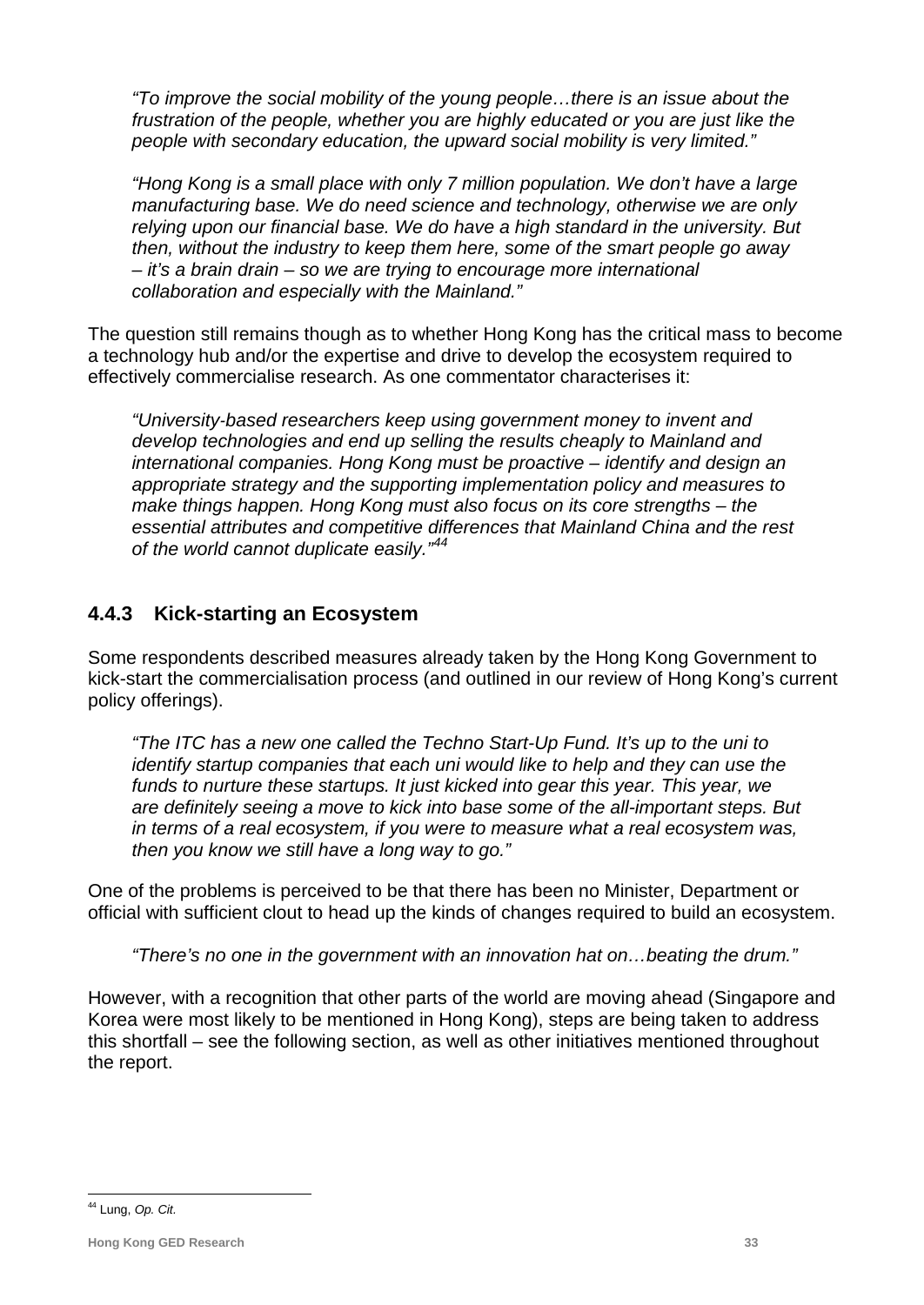## **4.4.4 The Innovation and Technology Bureau (ITB)**

In order to address the lack of linkages, as reported earlier, the Hong Kong Government is attempting to establish an Innovation and Technology Bureau (ITB).

Compared with the current Innovation and Technology Commission (ITC), which stands within the Commerce and Economic Development Bureau, the ITB will have a higher status, reporting directly into the Chief Executive, who himself noted that: *"We need dedicated leadership and stronger policy coordination for more effective organisation of work among the government, industry, academia and the research sector".* He said that: "*policies will be coordinated by the new bureau to improve scientific research, industrial development and to provide more employment opportunities".*

The original idea for the ITB was suggested in 2011, by Samson Tam, a Hong Kong legislator from the IT sector, who suggested that Hong Kong needed a bureau that would have:

*"The responsibility to build up links to initiatives in Mainland China and the rest of the world under the 'Open Innovation' theme...Hong Kong has potential to evolve into a trader of knowledge, linking R&D in universities and serving as a technology transfer and commercialisation centre that serves Mainland China and the world". [45](#page-34-0)*

The proposal seems to have met with general approval, with some of our respondents considering it to be a positive step in the move towards building a stronger ecosystem to support the commercialisation of research in Hong Kong.

*"The ITC – they emphasise the innovation part, rather than the application part. The new ITB should help with that."*

Reports in the media have also been generally positive. The President of the Chinese Manufacturers' Association of Hong Kong noted that:<sup>[46](#page-34-1)</sup>

*"This new bureau has everything to do with Hong Kong's economic future, especially in regard to employment opportunities for the younger generation. Hong Kong students are creative enough to have won many international technology competitions. They just need more support from the government to use this knowledge to benefit real industries".*

Similarly, the Chief Information and Operations Officer of China CITIC Bank International, who is also the current President of the Hong Kong Computer Society, feels that the ITB can play a major role in driving the incubation of new businesses within Hong Kong:<sup>[47](#page-34-2)</sup>

*"The Hong Kong Government has always taken pride in its infrastructure: wi-fi hotspots coverage, number of carriers, large bandwidth, etc. But it shouldn't just focus on these things. Rather, the ITB should focus on applications development – applications that concern the livelihood, such as building Hong Kong as a smart city…the future ITB can formulate strategies and decide on resource allocation.* 

<span id="page-34-2"></span><span id="page-34-1"></span><span id="page-34-0"></span><sup>&</sup>lt;sup>45</sup> *Ibid.*<br><sup>46</sup> *China Daily, Op. Cit.*<br><sup>47</sup> ['IT leaders rethink tech strategies as ITB gets green light',](http://cw.com.hk/news/innovation-and-tech-bureau-gets-legco-green-light) *Computerworld*, 30 October 2014[, http://cw.com.hk/news/innovation-and](http://cw.com.hk/news/innovation-and-tech-bureau-gets-legco-green-light)[tech-bureau-gets-legco-green-light,](http://cw.com.hk/news/innovation-and-tech-bureau-gets-legco-green-light)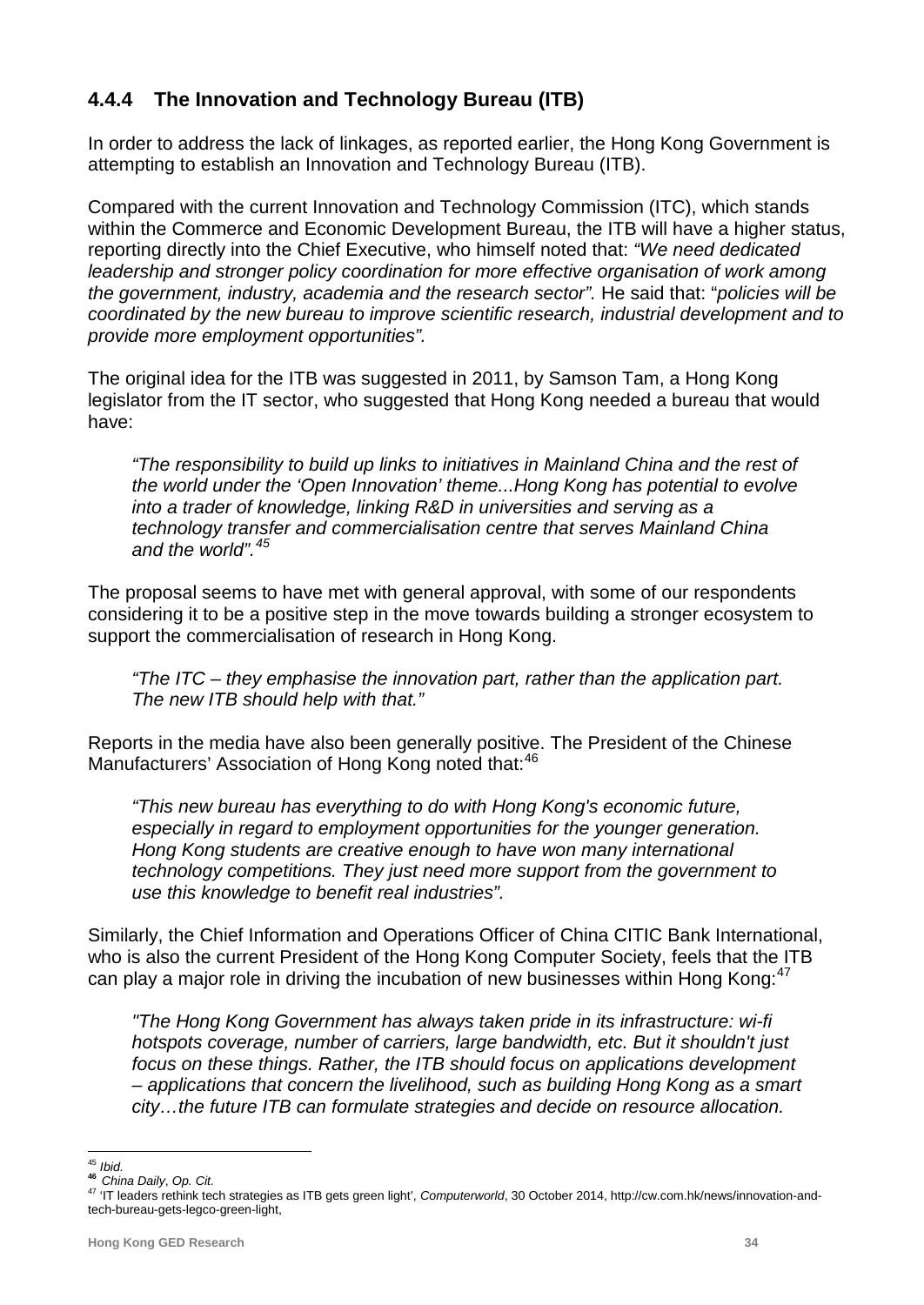*For example, the ITB can drive smart applications development by lining up strategic partners, providing subsidy, and directly injecting resources to companies. It may even form a company itself and make direct investments in applications development. Other than app development, the ITB can also consider driving incubation programmes, either through its existing incubations platforms Cyberport and Science Park or build a new one. Either way, it can consider introducing world-class incubation masters to lead the creation of a Hong Kong version of Silicon Valley."*

However, as noted earlier, there has been some political resistance to the proposed ITB, with opposition politicians refusing to approve its funding. The most recent information is that the funding request to set up the ITB was "killed off" by a "pan-democratic filibuster". The pan-democrats reportedly "slammed officials for failing to provide a clear blueprint before asking for a startup fund of HK\$35 million. They also believed the bureau would be used to create new political posts for Leung's allies." The Chief Minister has indicated his intention to continue to seek approval for the bureau from the Legislative Council (Legco) to fund the ITB. Media reports refer to a rumoured plan to set up an advisory body so officials need not ask for Legco funding again.<sup>[48](#page-35-0)</sup>

## **4.4.5 Hong Kong Science Park (HKSP)**

We were told that the HKSP offers various advantages over, for example, similar set-ups in other parts of East Asia. Firstly, Hong Kong is the natural stopover place for businesses that wish to engage with China. Secondly, Western businesses appear to have a greater comfort level working in Hong Kong and, in particular, tend to have fewer concerns (whether they are legitimate or not) in Hong Kong about matters relating to the security of IP and integrity of testing, particularly when compared to China.

Some of our respondents thought that, certainly in the past, the Science Park (and Cyberport) had seemed to be more focused on renting out its facilities, rather than acting as an incubator facilitator of technology transfer. There was concern that there had, as yet, been little in the way of positive outcomes from these zones.

*"The quality of the facilities at the Science Park – it's a pretty impressive bit of infrastructure, the occupancy rate is fairly high and it continues to expand. There is probably more that could be done to realise the potential to draw in higher flyers. However, to date, the emphasis has been on managing the property – marketing the park and ensuring that the occupancy is high."*

*"We are catching up a little with Cyberport and the Science Park doing a few incubations. They each have 100 new companies, so in total that's 200 new companies – [that's really not a] big deal!"*

<span id="page-35-0"></span> <sup>48</sup> 'Leung Chun-ying hits out at pan-dems after filibuster kills off IT bureau…for now', *South China Morning Post*, 15 February 2015, http://www.scmp.com/news/hong-kong/article/1713600/leung-chun-ying-hits-out-pan-dems-after-filibuster-kills-it-bureau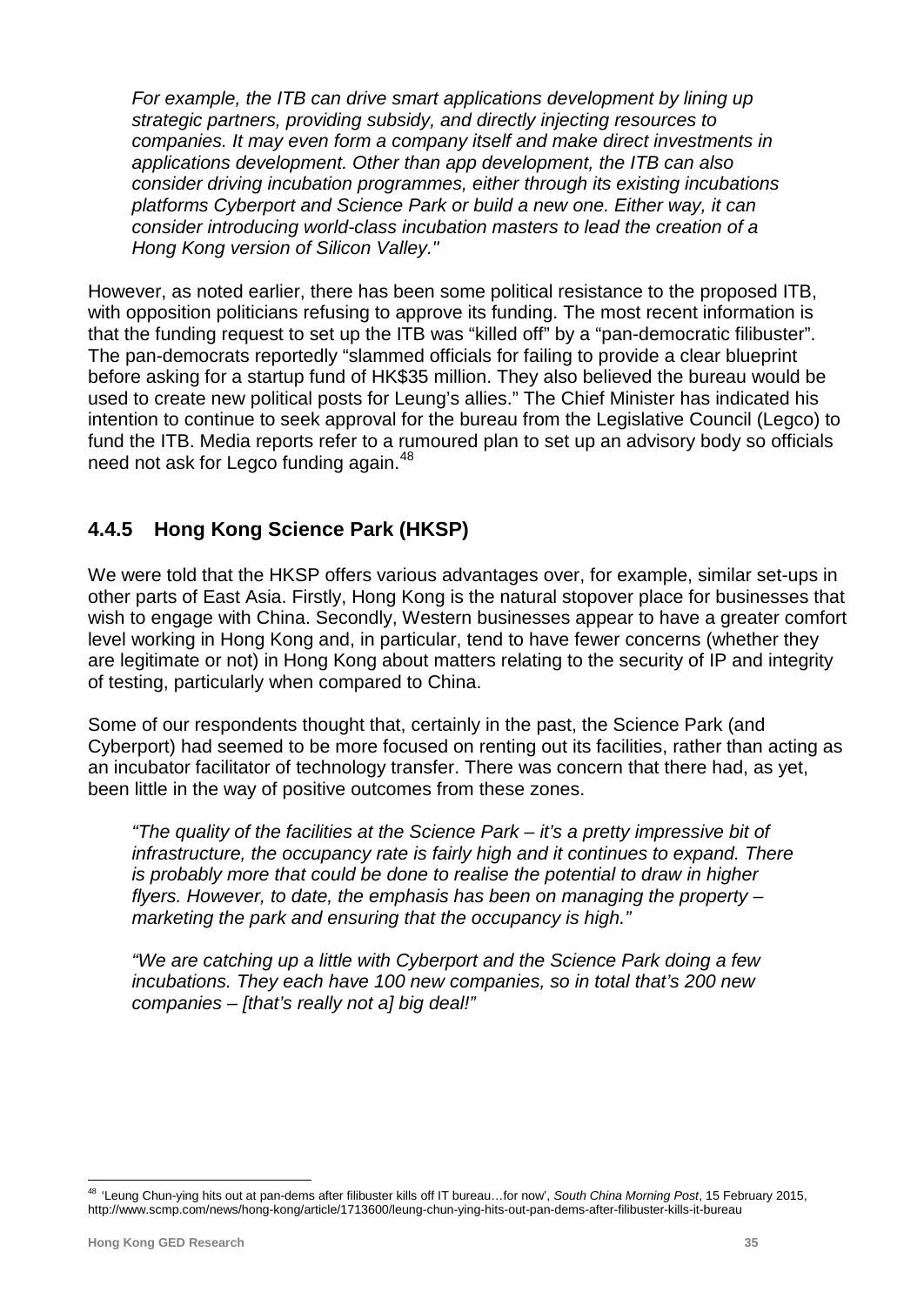However, there was a perception that the performance might have recently improved.

*"For 10 or 11, 12 years, I don't think it's [the HKSP] been very active in soliciting academia into the park to spin off. That was one of the criticisms. In Hong Kong,*  funding research in the academic world has done very well, but in terms of *translation of research, it's been fairly disappointing. But since last year, there has been a change of personnel within the park and it's also had a change in focus and direction. So we say now, it's not just the responsibility of the academic to get something to a finished product. (It's our role) to help them link up with industry to commercialise and find the pipeline in Asia area. So we've been more proactive in approaching the universities."[49](#page-36-0)*

# **4.5 Government Policy**

#### **4.5.1 The Role of Government**

Some commentators query whether the government and/or universities should be involved in making decisions about which investments to fund. As mentioned earlier, the Hong Kong Government has taken a deliberately *laissez-faire* approach to policy generally.

*"Governments that throw taxpayers' dollars at high-tech dreams through university research investment have only seen a graveyard of costly and failed projects. The Hong Kong Government should learn this lesson as the city strives to be a world-class technology research centre. When bureaucrats and academics act as technology investors in the name of creating local, world-class research institutes, it potentially leads to a gross misuse of public resources." [50](#page-36-1)*

However, certainly among the people interviewed for this research, there was widespread agreement that government could and should have a role in identifying and supporting those areas that were a natural fit for Hong Kong.

*"Hong Kong should be taking a lot closer look at the prevailing technology and asking what will be the impact globally and then also relevant to Hong Kong. We can brag about the transparency of the system, fair and open market with good governance: But what is the role and influence of financial technology? Then you need to have some kind of government wisdom to look into that. How will it impact on practice in years to come? And questions about also privacy, state security and big data. So rather than having a uni or science park saying mini robots is the next big thing – but what has that got to do with Hong Kong. And that's where legislative members are able to do that. At the end of it, if it doesn't impact on the society in the way it should, then you shouldn't be working in that area."*

*"Governments should decide and encourage – but it also depends on the local infrastructure and expertise – some areas that we think would be good for local development – have to look into the local situation."*

<span id="page-36-1"></span><span id="page-36-0"></span><sup>49</sup> This comment was from a Science Park employee. **<sup>50</sup>** Peter Guy, 2015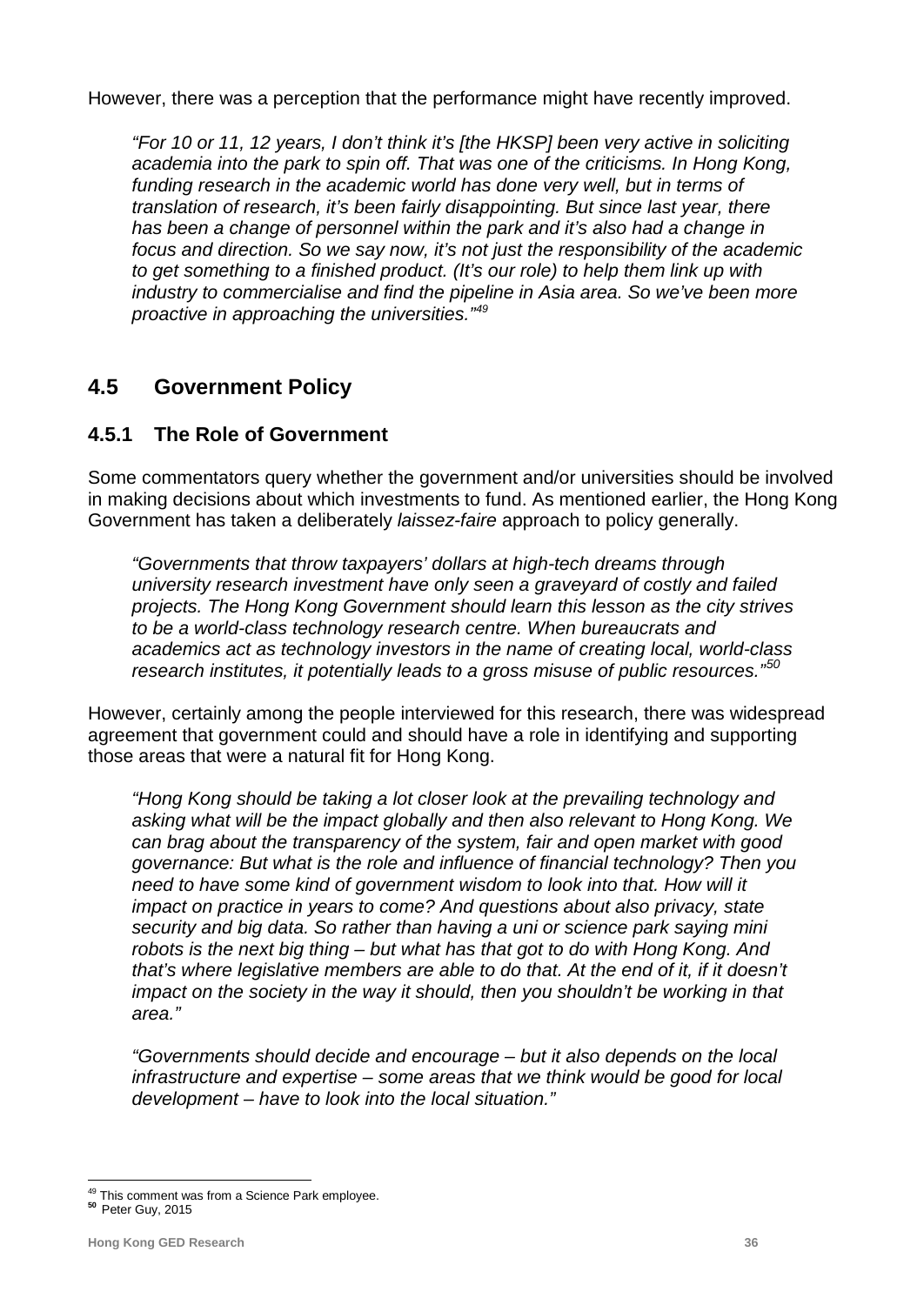Some people had specific suggestions where they thought government activity to encourage commercialisation should be focused. Certain sectors were considered a more natural fit for Hong Kong.

*"If it's life sciences, then the outcome is to improve quality of life and it is less controversial – everyone can agree it should happen."*

*"Because Hong Kong is a very strong user of IT and Hong Kong overall is a very developed infrastructure-wise, it should focus on the technology that the city uses: technology that will support data centres, cloud computing, security and if it can afford to do more on the hardware side, for example wireless communication."*

*"Rather than just being a place to deploy technology in order to create GDP, they could start to actually use the insights from the service provider. So they would know what will be the next generation technology. It's not quite as tangible, but it's very insightful and it could be harnessed better. It's good for Hong Kong if there are actually policies towards building them, rather than just deploying."*

Moreover, it was thought that there was a role for government to do whatever was necessary to make the proposition attractive to the private sector.

*"If the life cycle would be shared by the business sector, that's where energy for the innovation and transformation comes from. Government is going to find it difficult to transform society, difficult to change anything major. The transformation has to come from the private sector."*

*"Uni administrators are not businessmen, nor are government. They need policy to let platform for more profit to come in. The strategy should be more probusiness in terms of making it easier for companies to come to Hong Kong and work with the unis, to simplify the process."*

Our respondents thought that the government's role extended beyond financing considerations – it was also about coordination.

*"The coordination and the thinking behind it. It's one area where you're seeing Singapore, for example, making a push on this: the government being the commissioner of innovative activities, that government-led demand."*

While Hong Kong has long been known as a financial centre, and less so as a technology hub, it was not beyond the bounds of possibility that the government could create such an industry in Hong Kong.

*"The discoverer of foetal DNA in maternal blood came back to Hong Kong and did the work here – we have to make use and capitalise on this type of discovery, build the molecular and diagnostic industry around it. If Hong Kong has to buy in talent, not rely on locals, then it should."*

The question was raised as to whether it was possible to buy in brainpower, or whether it required a more integrated system.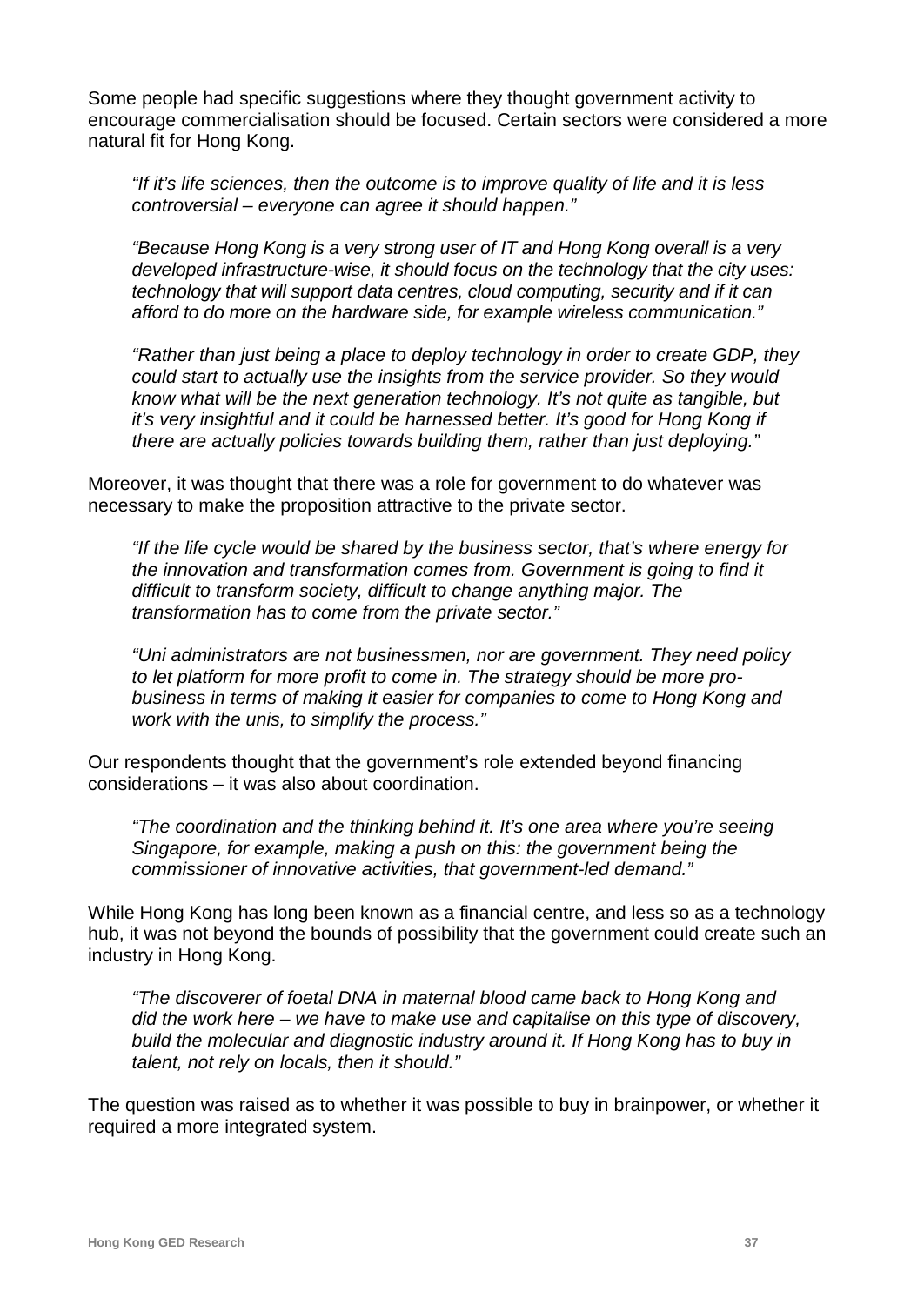*"They're not so much buying in patent or kit – they're buying in the brainpower – it's people that allow you to do the integrative research and innovation, don't know if there's been research on this, but that's the stuff that's harder to outsource. If all you're doing is working on something very niche – you could go and replicate it in Western China, because you want to build up the capacity. But if what you need is experts in seven different areas all able to collaborate, because you're not building a widget, you're building a final product or solution, that's much harder to move…"*

#### **4.5.2 General Barriers**

Some people identified specific barriers – or blockage points – within the system and suggested that these might be the points at which government funding was best directed.

*"The valley of death from innovation to commercialisation – it will take some additional effort from government to set a policy so some of the risk can be mitigated from early stage startup to a stage where private sector wants to get involved."*

There were calls for more government money to be invested at various stages through the process of commercialisation.

*"The translation of research part needs more government support. It's not just filing patents and acquiring patents on an annual basis: the amount of funding required for uni research to get into market place, takes 10 to 100 times the initial research."*

#### **4.5.3 Stability of Policy**

We only spoke with one business in Hong Kong, but the feedback we received seemed to have broader applicability. We were told that there was a need to have a stable policy environment – this point did not just apply to Hong Kong, but wherever they were trying to market their products.

*"Policies change: by the time protocol and legal and distributor agreements are signed and by the time he gets clients, it's suddenly the government changes its mind and they want to support something different."*

#### **4.5.4 Remove Regulatory Barriers**

One of the ways in which the Hong Kong Government could facilitate commercialisation would be to reduce the regulatory controls according to various respondents, including people working in the biomedical field, IT and a business trying to sell products in Hong Kong.

It was suggested the Hong Kong Government could also take steps to remove the red tape in applying for grants.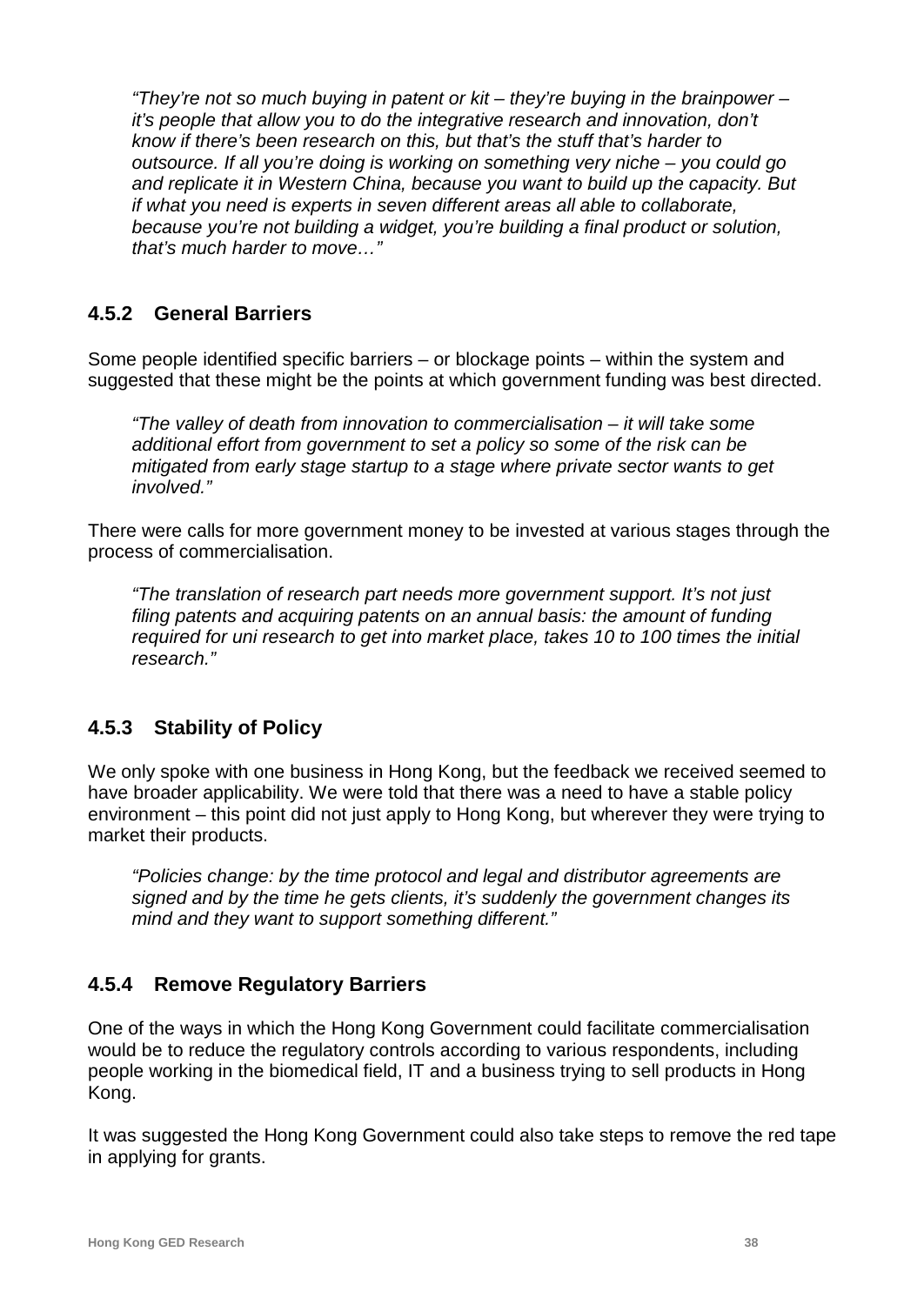*"This IT fund, the application process can be simplified. I understand that in Hong Kong, it's important that they have a vigorous process to ensure no conflict of interest. But it is to the point where it makes it inefficient. It puts a burden on industry partners: not only do they have to provide the funding for matching, but also proof and documents that create an extra burden on them. Streamlining them a bit would be more encouraging to investors."*

For people working in the biomedical field, one of the major barriers to the commercialisation of research is the regulatory requirement, particularly those demanded by the Chinese Food and Drug Agency (CFDA). Anything that the Hong Kong Government could do to ease those requirements would improve the environment for commercialising research.

## **4.5.5 Encouraging Entrepreneurship**

It was thought that government should have a role in encouraging people – and particularly young people – to become entrepreneurs, though quite how such schemes might work was not clear.

*"They have been encouraging entrepreneurship for young people. The startups, of course, had a very high failure rate. The question is, how do you keep recycling them when they fail: do you support them three or four times. Or if they fail once, do they just go back to sitting in their bedrooms? It's the broader question of how do you build up that culture (of entrepreneurship) and the ecosystem?"*

Returning to the supply side, according to some, there was also a perceived need to embed an entrepreneurial culture through academia.

*"In actual fact, that's what we're trying to with the professors: educating them about entrepreneurship, going into the school, getting them to be aware of such sectors and informing them about the long turnaround time. Once people understand it, then hopefully it spreads to their students too and they get it a lot earlier."*

#### **4.6 Measurement**

Looking at ways to measure the impact of commercialisation efforts, again, it was suggested that Hong Kong would do well to follow the British example, using a combination of quantitative data, expert opinion and 'story telling' (i.e. qualitative data) to build a picture of whether commercialisation efforts have been successful.

*"For Hong Kong, I would say at this point in time if you are to involve academics, we probably still need to follow the UK model: for a successful technology and commercialisation case, it's the story telling – what is the impact (of the initiative) in terms of its economic development, the jobs and setting a new standard for an industrial sector. You have to tell stories about it, otherwise it's very hard to justify."*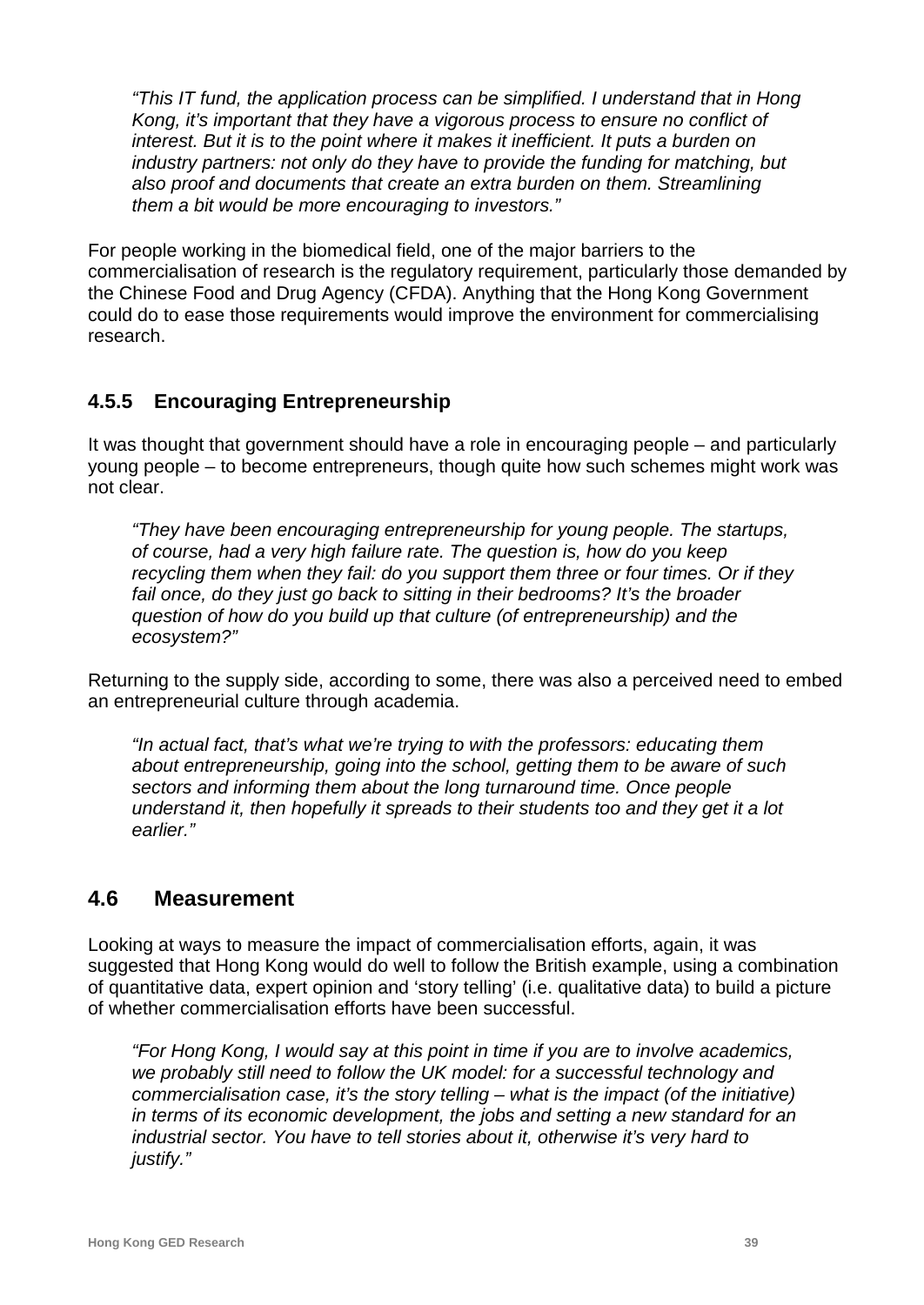Currently, the main sources of information are the evaluations undertaken by the institutions that receive funding for the commercialisation of their research.

*"There are records kept on the efforts of the knowledge transfer officers – they're associated with each of the universities – they're in charge of knowledge exchange at six of the eight unis. [The record] tends to just detail the licenses, spinouts, patents. The RGC get annual reports from each of the unis telling them how much activity is going on each year."[51](#page-40-0)*

The difficulties in measuring knowledge exchange and in benchmarking a knowledge-based economy (KBE) have been acknowledged by the Hong Kong Census and Statistics Department (HKCSD) which states:<sup>[52](#page-40-1)</sup>

*Knowledge, unlike conventional capital goods, has no fixed production capacity and hence presents great challenges in terms of measurement. At the heart of a KBE, knowledge itself is particularly difficult to quantify and to price. There is no direct way to measure the performance of a KBE. Instead, a descriptive framework using a suite of indicators may be used to measure Hong Kong as a KBE.* 

The HKCSD groups these indicators into the following categories:

- ICT indicators to reflect the efficiency and effectiveness of knowledge and information distribution/application in the economy;
- Human resources development indicators to reflect the quantity and quality of individuals equipped for access to, and use of, knowledge and information for further production/ creation/distribution of knowledge and information in the economy;
- Innovation *system* indicators to reflect the quantity, quality and rate of knowledge and information production/creation/application in the economy; [53](#page-40-2) and
- Business *environment*  indicators to reflect how conducive the business environment is to the production/creation/distribution/application of knowledge and information in the economy.

# **4.7 Sectoral approach**

As already reported, it was considered important to focus on those sectors of relevance to Hong Kong. Some of them included communications, finance and Chinese medicine.

*"We do have a lot of the traditional Chinese medicine manufacturers. Their level of technology may be very different, but it's local industry that we have to look at supporting and developing."*

One of our respondents stressed the need to recognise that different sectors would most likely require different approaches.

*"There are always going to be areas that are easier – it's somewhat different for life sciences, we don't have large pharma in Hong Kong and it's also subject to very strict regulatory approval in many places. So you really have to look at what's needed and look at that individual industry segment."*

<span id="page-40-0"></span><sup>&</sup>lt;sup>51</sup> Reports provided by HK HEIs are available at http://www.ugc.edu.hk/eng/ugc/activity/kt/kt.htm <sup>52</sup> HKSCD, *Op. Cit.*<br><sup>53</sup> All relevant information from the CSD's reporting has been provided earlier in Section 3.2

<span id="page-40-1"></span>

<span id="page-40-2"></span>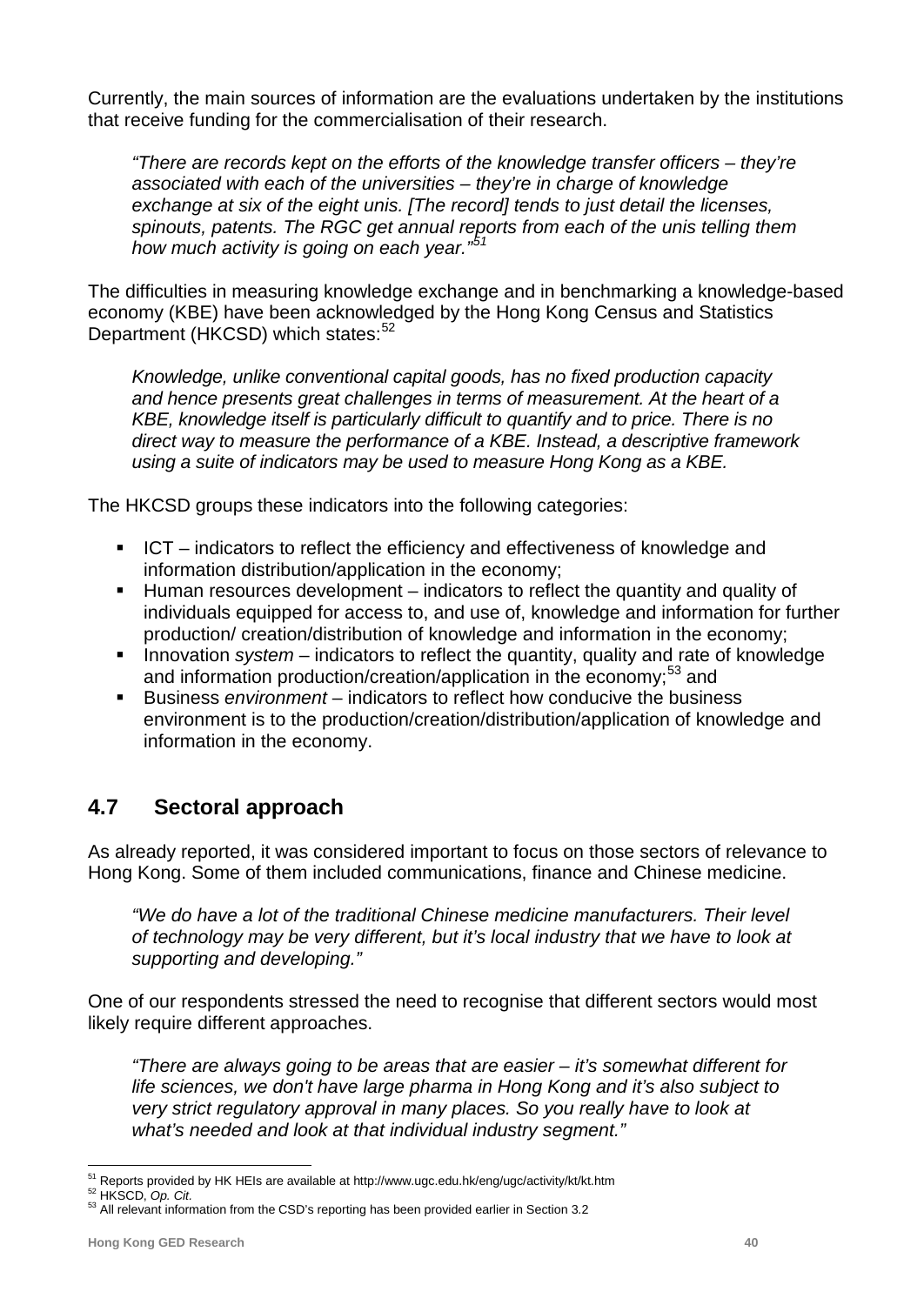# **Appendix 1: Bibliography**

Au and White, (2009), *Hong Kong's Venture Capital System and the Commercialisation of New Technology*

BBC, Hong Kong Profile, http://www.bbc.co.uk/news/world-asia-pacific-16517764

*China Daily,* (2015), 'Innovation and Technology Bureau vital for Hong Kong', 23 January [http://www.chinadaily.com.cn/Hong Kongedition/2015-01/23/content\\_19382649.htm](http://www.chinadaily.com.cn/%20%20%20%20Hong%20Kongedition/2015-01/23/content_19382649.htm)

*Computerworld*, (2014), ['IT leaders rethink tech strategies as ITB gets green light'](http://cw.com.hk/news/innovation-and-tech-bureau-gets-legco-green-light), 30 October,<http://cw.com.hk/news/innovation-and-tech-bureau-gets-legco-green-light>

*Financial Times*, (2015), 'Asian cities attract more overseas money than Switzerland', Jeremy Grant, 9 February

Global Innovation Index 2014: The Human Factor in Innovation, Cornell University, INSEAD, and the World Intellectual Property Organisation (WIPO), https://www.globalinnovationindex.org

HKSAR Government, Census and Statistics Department, (2013), Hong Kong as a Knowledge-based Economy: A Statistical Perspective

HKTDC Research, (2014), Technology Industry in Hong Kong, http://hong-kong-economyresearch.hktdc.com/business-news/article/Hong-Kong-Industry-Profiles/Technology-Industry-in-Hong-Kong/hkip/en/1/1X000000/1X09U6YK.htm

Innovation and Technology Commission, HK, http://www.itc.gov.hk/en/welcome.htm,

Innovation and Technology Fund, HK, https://www.itf.gov.hk/l-eng/about.asp

Innovation and Technology Council, (2014), RGC Town Hall Meeting on Collaborative Research Promoting Applied R&D through the Innovation and Technology Fund, 20 June, **Presentation** 

Leung, CY, (2015), Policy Address, [http://www.policyaddress.gov.Hong](http://www.policyaddress.gov.hk/2015/eng/p41.html)  [Kong/2015/eng/p41.html](http://www.policyaddress.gov.hk/2015/eng/p41.html)

Lung, A, (2011) Hong Kong's Innovation and Technology Role in Mainland China's  $12<sup>th</sup>$  Five Year Plan, Asia Pacific Intellectual Capital Centre *Whitepaper #7*, March 2011

OECD, (2015), Gross domestic spending on R&D (indicator). doi: 10.1787/d8b068b4-en accessed on 13 February 2015

OECD Directorate for Science, Technology and Industry, (2013), OECD Science, Technology and Industry Scoreboard, http://www.oecd.org/sti/scoreboard-2013.pdf

QS Top Universities, http://www.topuniversities.com/

*South China Morning Post,* (2015), 'Research lacks industry support, expert says', 7 January